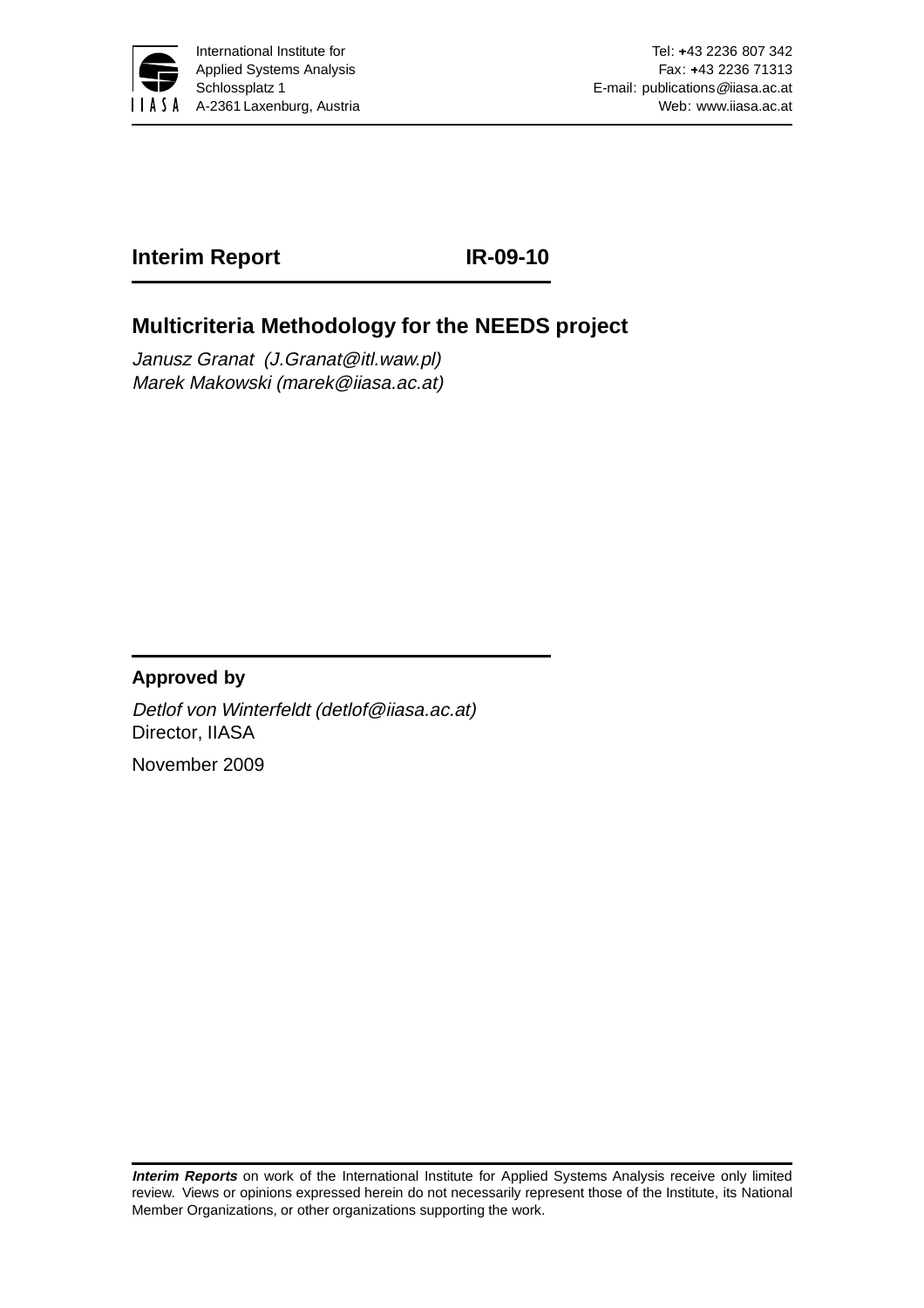#### **Foreword**

Practically all important decisions involve analysis of several (or even many), typically conflicting, criteria. Analysis of trade-offs between criteria is difficult because such tradeoffs for most problems are practically impossible to be defined a-priori even by analysts experienced in Multi-Criteria Analysis (MCA). Therefore the trade-offs emerge during an interactive MCA which actually supports a learning process about the trade-offs. Hence, effective MCA methods are important for actual support of decision-making processes, especially those related to policy-making.

IIASA has been developing novel methods for MCA since mid 1970s, and successfully applying them to many practical problems in various areas of applications. However, there are new practical problems for which the existing MCA methods (developed not only at IIASA but also by many researchers all over the world) are not satisfactory. In particular, discrete decision problems with a large number of criteria and alternatives (the latter making pairwise comparisons by the users impracticable) demand new methods. For example, MCA analysis of future energy technologies involves over 60 criteria and over 20 discrete alternatives; a careful requirement analysis of this application has proven that none of the existing MCA methods is suitable for an effective analysis of the corresponding problem. Moreover, this analysis has been done by a large number of stakeholders with diverse backgrounds and preferences; most of them have no analytical skills, therefore the specification of preferences needed to be simple but still provide effective and intuitive analysis of the Pareto set.

The paper provides an overview of the methodological background of the MCA, including stages of the analysis, two types of the substantive models, and basic concepts used in the MCA. Then two main approaches to the MCA are discussed, namely methods using pairwise comparison and those using a scalarizing function. Next, the basic properties of the second class of methods are discussed in more detail. The last part of the paper deals with analysis of suitability of the established methods for the MCA of future energy technologies, and outlines several key methodological issues.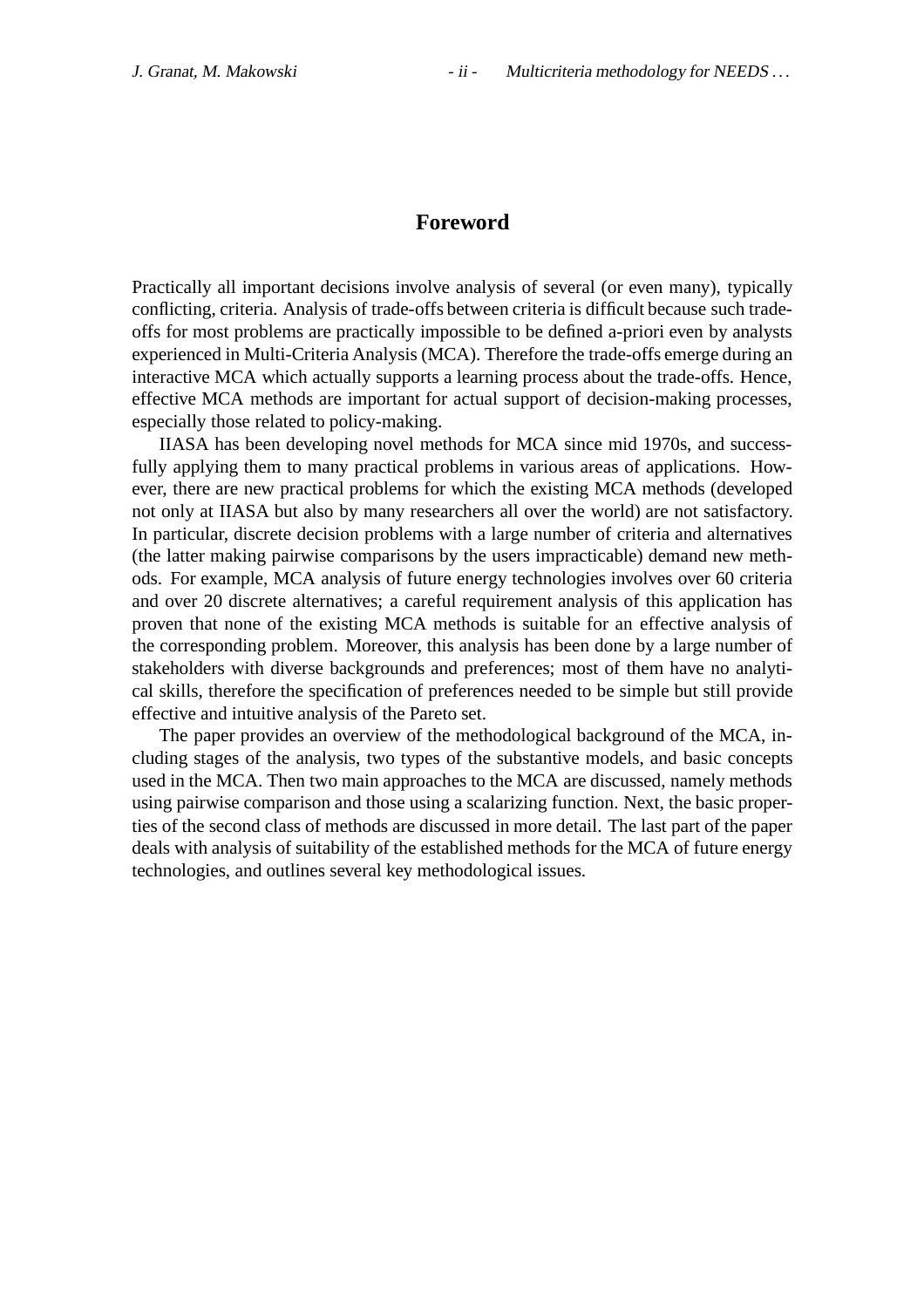## **Abstract**

This report begins with an overview of multicriteria analysis methods, and the basic principles of developing mathematical models for such analysis. An overview of various representation of user preferences is then presented, including methods based on pairwise comparisons of criteria and those based on scalarizing functions. This is followed by a summary of structures of criteria and alternatives. Next, basic properties of multi-criteria analysis are discussed, followed by a more detailed presentation of the similarities of and differences between the main methods based on scalarizing functions. This report concludes that existing methods do not best meet the needs of the NEEDS project, presents the reasons, and proposes a new methodology for development. Depending upon the development and testing of this new methodology, an existing method will also be chosen as a backup for comparative or alternate use.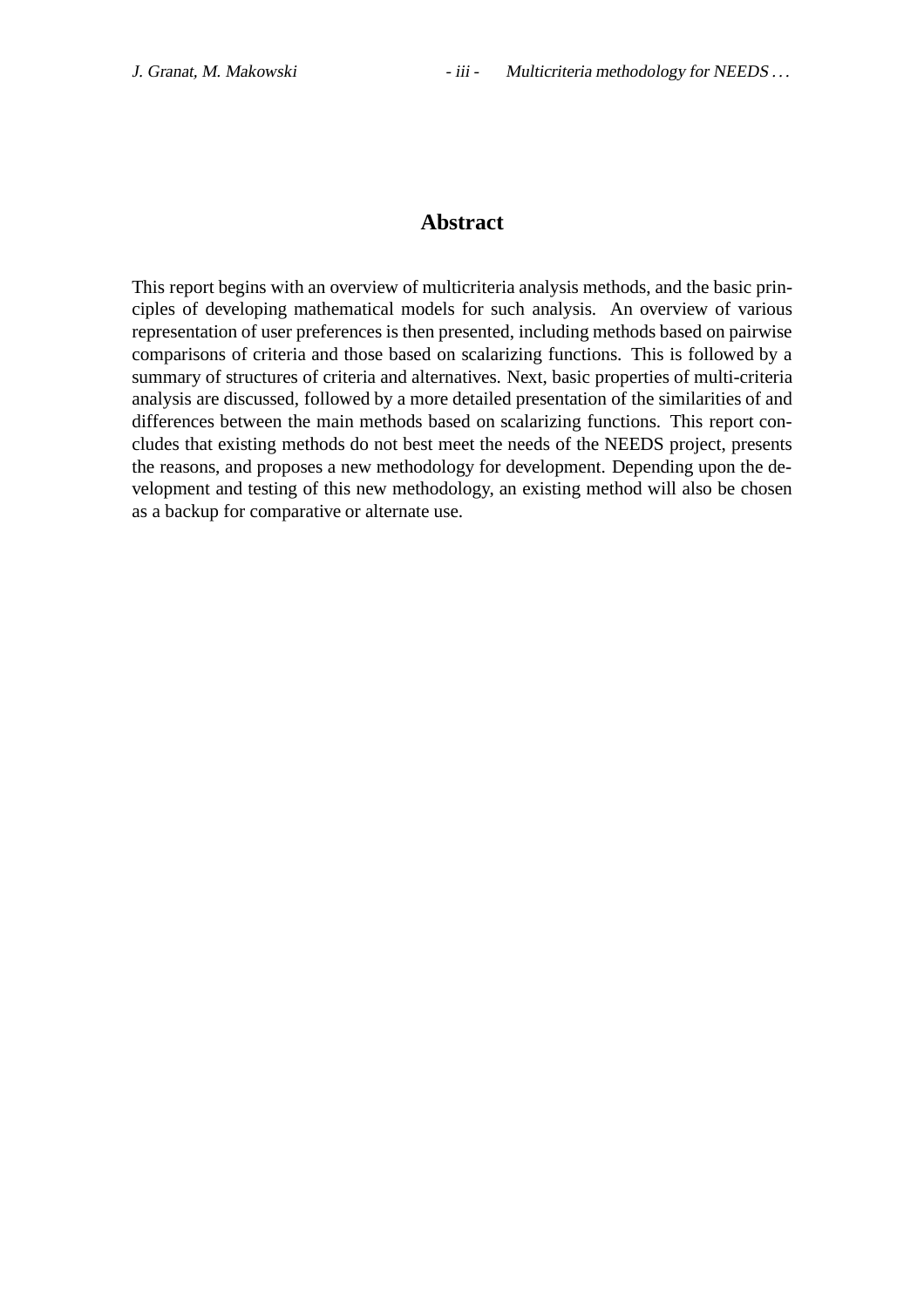## **Acknowledgments**

The authors thank Dr. Stefan Hirschberg and Dr. Warren W. Schenler of the Laboratory for Energy Systems Analysis, Paul Scherrer Institute, Villigen, Switzerland for numerous discussions during several meetings, many lengthy phone-calls, and countless email exchanges. Their comments have helped in understanding the problem context and earlier experience with multi-criteria analysis of energy planning. We also thank them for providing samples of data used for the example in Section 7.4.1. All these inputs from Dr. Hirschberg and Dr. Schenler have helped to enhance this report considerably.

The authors gratefully acknowledge the long-term collaboration with, and help of Prof. A.P. Wierzbicki, $<sup>1</sup>$  who over three decades greatly influenced the developments of</sup> the multiple criteria methodology. In particular, Section 7.4.2 of this report is based on a draft prepared by Prof. Wierzbicki.

The research reported in this paper was partly financially supported by the EC-funded Integrated Project NEEDS (project no: 502687), and by the Austrian Federal Ministry of Science and Research.

<sup>&</sup>lt;sup>1</sup>Currently, with the National Institute of Telecommunications, Warsawa, Poland.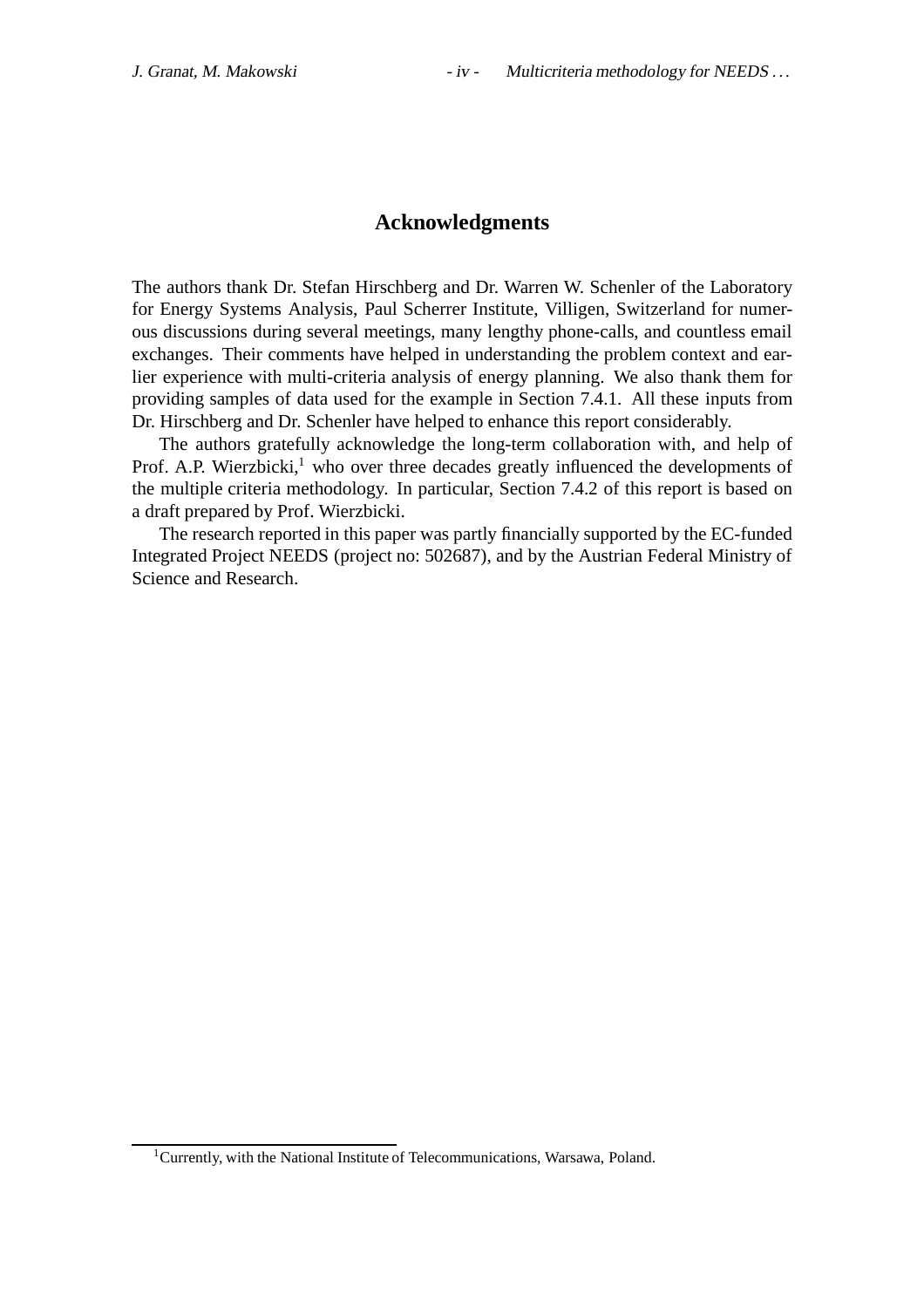## **About the authors**

- **Janusz Granat** is a leader of a Division of Advanced Information Technology at the National Institute of Telecommunications. He also lectures on decision support systems and management information systems at the Warsaw University of Technology. His scientific interests include decision support systems, multi-criteria analysis, modeling, data mining, event mining, techno-economic analysis and the design of the telecommunications network. He has been involved in various industrial and scientific projects e.g., data warehousing and decision support systems for telecommunication industry, building data mining models for marketing departments, development of decision support systems for energy management.
- **Marek Makowski** leads the IIASA Integrated Modeling Environment Project. His research interests focus on model-based support for solving complex problems, which incorporates three interlinked areas. First, integration of interdisciplinary knowledge and its representation by mathematical models. Second, creation of knowledge by comprehensive model analysis, including multicriteria methods. Third, tailoring the modeling process to meet the needs of decision-making processes. Thus Marek's research interests cover a cluster of areas relevant to the adaptation (whenever possible) or development (when needed) of methodology, algorithms, and software for model-based decision-making support. This includes more specific topics in Operations Research such as: multicriteria problem analysis, large scale optimization, optimization of badly conditioned problems, use of database management systems for complex models, decision analysis and support, user interfaces in decision support systems, effective treatment of uncertainty and risk.

Marek has published over 130 papers and book-chapters, co-edited four books, coordinated or led several scientific projects, and has been twice guest editor of the European Journal of Operational Research.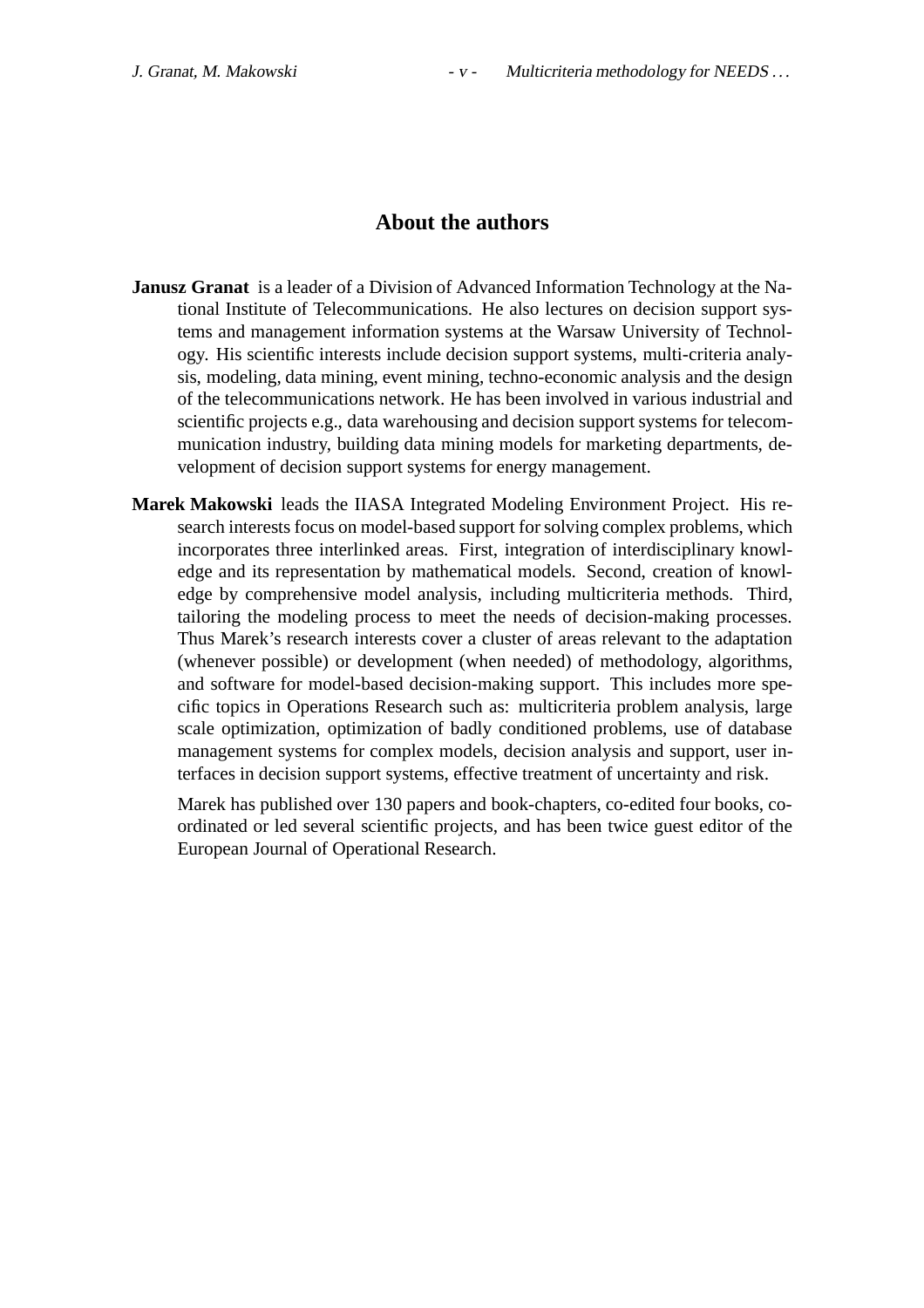# **Contents**

| $\mathbf{1}$   |     | <b>Introduction</b>                                                          | $\mathbf{1}$            |
|----------------|-----|------------------------------------------------------------------------------|-------------------------|
| $\overline{2}$ |     | <b>Overview of MCDA</b>                                                      | $\overline{\mathbf{3}}$ |
|                | 2.1 |                                                                              | 3                       |
|                | 2.2 |                                                                              | $\overline{4}$          |
|                |     | 2.2.1                                                                        | $\overline{4}$          |
|                |     | Elements and stages of model-based problem analysis<br>2.2.2                 | $\overline{4}$          |
| 3              |     | <b>Substantive models</b>                                                    | $\overline{\mathbf{4}}$ |
|                | 3.1 |                                                                              | 5                       |
|                | 3.2 | The discrete set of alternatives (objects) for selection $\dots \dots \dots$ | 6                       |
| 4              |     | <b>Representations of user preferences</b>                                   | $\overline{7}$          |
|                | 4.1 | Basic concepts                                                               | $\overline{7}$          |
|                |     | Concepts related to Pareto efficiency<br>4.1.1                               | 8                       |
|                |     | 4.1.2                                                                        | 10                      |
|                |     | 4.1.3                                                                        | 10                      |
|                | 4.2 |                                                                              | 11                      |
|                |     | 4.2.1<br>AHP (Analytical Hierarchy Process)                                  | 11                      |
|                |     | 4.2.2                                                                        | 13                      |
|                |     | 4.2.3                                                                        | 15                      |
|                | 4.3 |                                                                              | 15                      |
|                | 4.4 |                                                                              | 15                      |
|                |     | 4.4.1                                                                        | 16                      |
|                |     | 4.4.2                                                                        | 17                      |
|                | 4.5 |                                                                              | 19                      |
| 5              |     | <b>Structures of criteria and alternatives</b>                               | 22                      |
|                | 5.1 |                                                                              | 22                      |
|                | 5.2 |                                                                              | 27                      |
| 6              |     | Multicriteria analysis                                                       | 31                      |
|                | 6.1 |                                                                              | 31                      |
|                | 6.2 |                                                                              | 32                      |
|                |     | Exploring Pareto sets using the weighted sum method<br>6.2.1                 | 33                      |
|                |     | Exploring Pareto sets using the reference point method<br>6.2.2              | 35                      |
|                | 6.3 | Similarities and differences between the weighted sum and the reference      |                         |
|                |     |                                                                              | 36                      |
|                |     | Methodological roots of the WS and RFP methods<br>6.3.1                      | 37                      |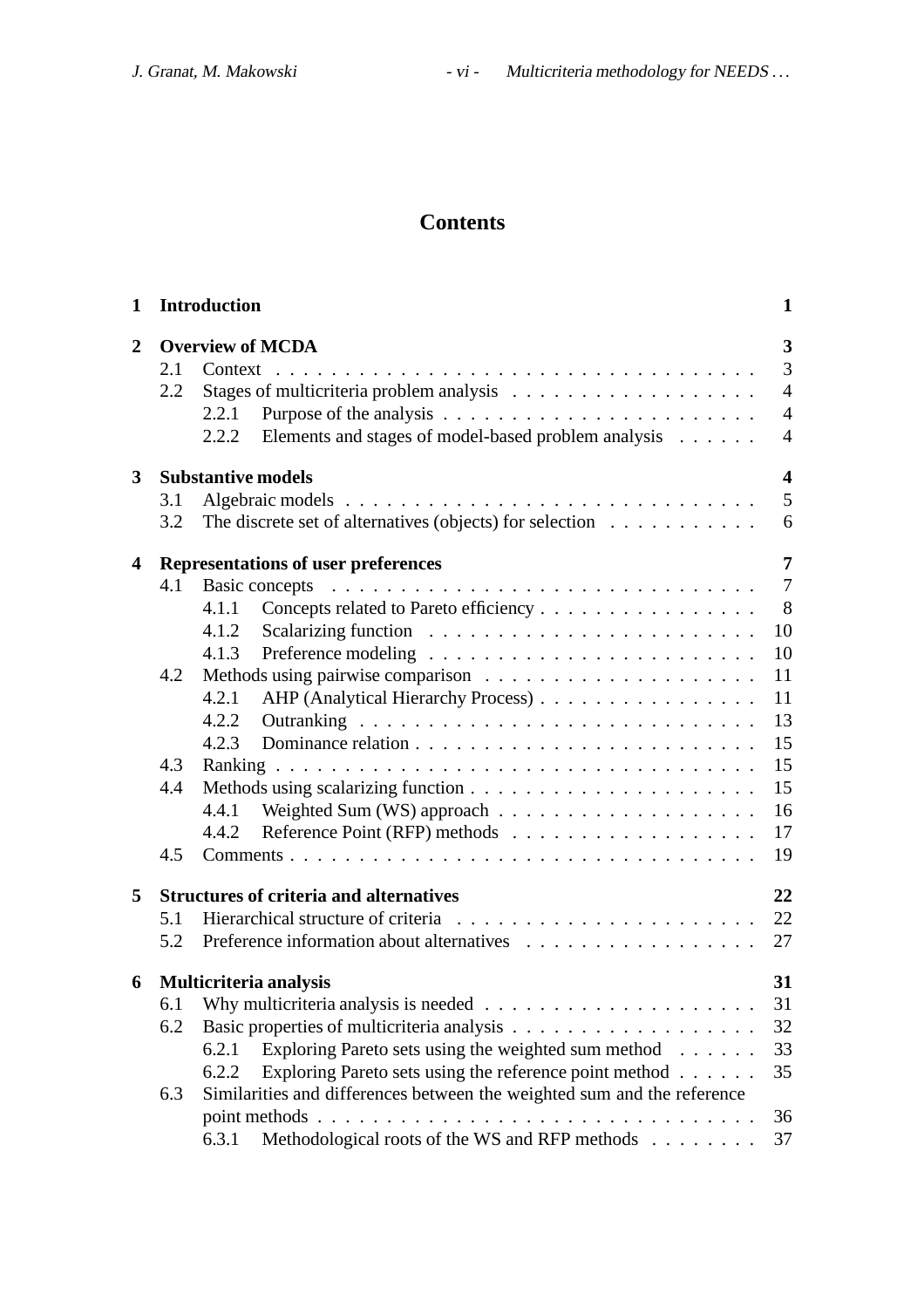|   | 6.4               |                |                                                                                | 38 |
|---|-------------------|----------------|--------------------------------------------------------------------------------|----|
| 7 |                   |                | Multicriteria methodology for the NEEDS project                                | 39 |
|   | 7.1               |                |                                                                                | 39 |
|   | 7.2               |                | Why none of the standard MCDA is suitable $\ldots \ldots \ldots \ldots \ldots$ | 39 |
|   | 7.3               |                |                                                                                | 40 |
|   |                   | 7.3.1          |                                                                                | 41 |
|   |                   | 7.3.2          | Elicitation of stakeholder preferences                                         | 42 |
|   |                   | 7.3.3          | MC analysis by individual stakeholders                                         | 42 |
|   |                   | 7.3.4          |                                                                                | 43 |
|   | 7.4               |                |                                                                                | 44 |
|   |                   | 7.4.1          | Multimodal distribution of criteria values                                     | 44 |
|   |                   | 7.4.2          |                                                                                | 47 |
| 8 |                   | <b>Summary</b> |                                                                                | 49 |
|   | <b>References</b> |                |                                                                                | 51 |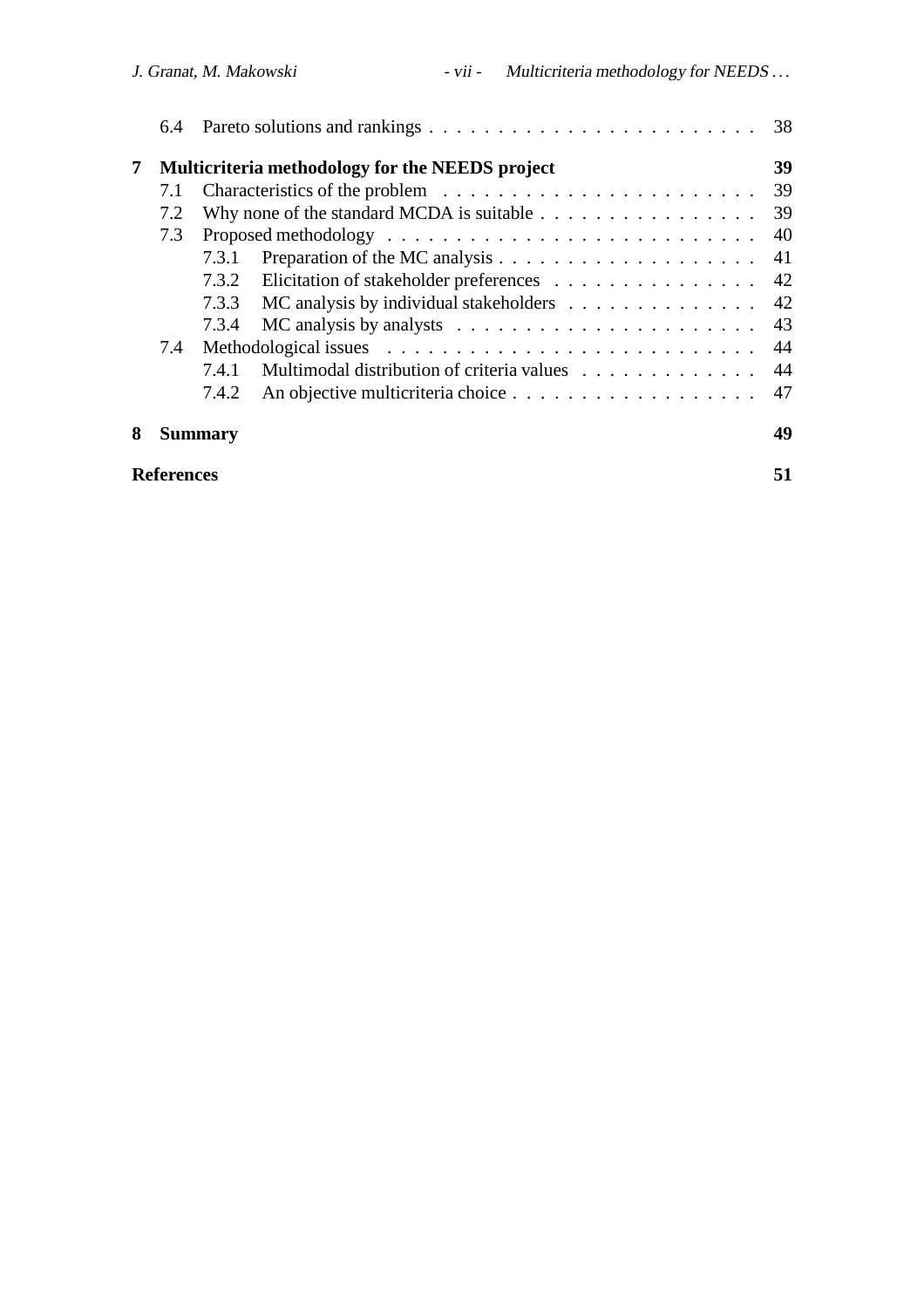# **List of Tables**

|   | The values of the criteria. $\ldots$ , $\ldots$ , $\ldots$ , $\ldots$ , $\ldots$ , $\ldots$ , $\ldots$ , $\ldots$ , 26 |  |
|---|------------------------------------------------------------------------------------------------------------------------|--|
| 2 | Summary of the data used for the illustration of the rank reversal problem 45                                          |  |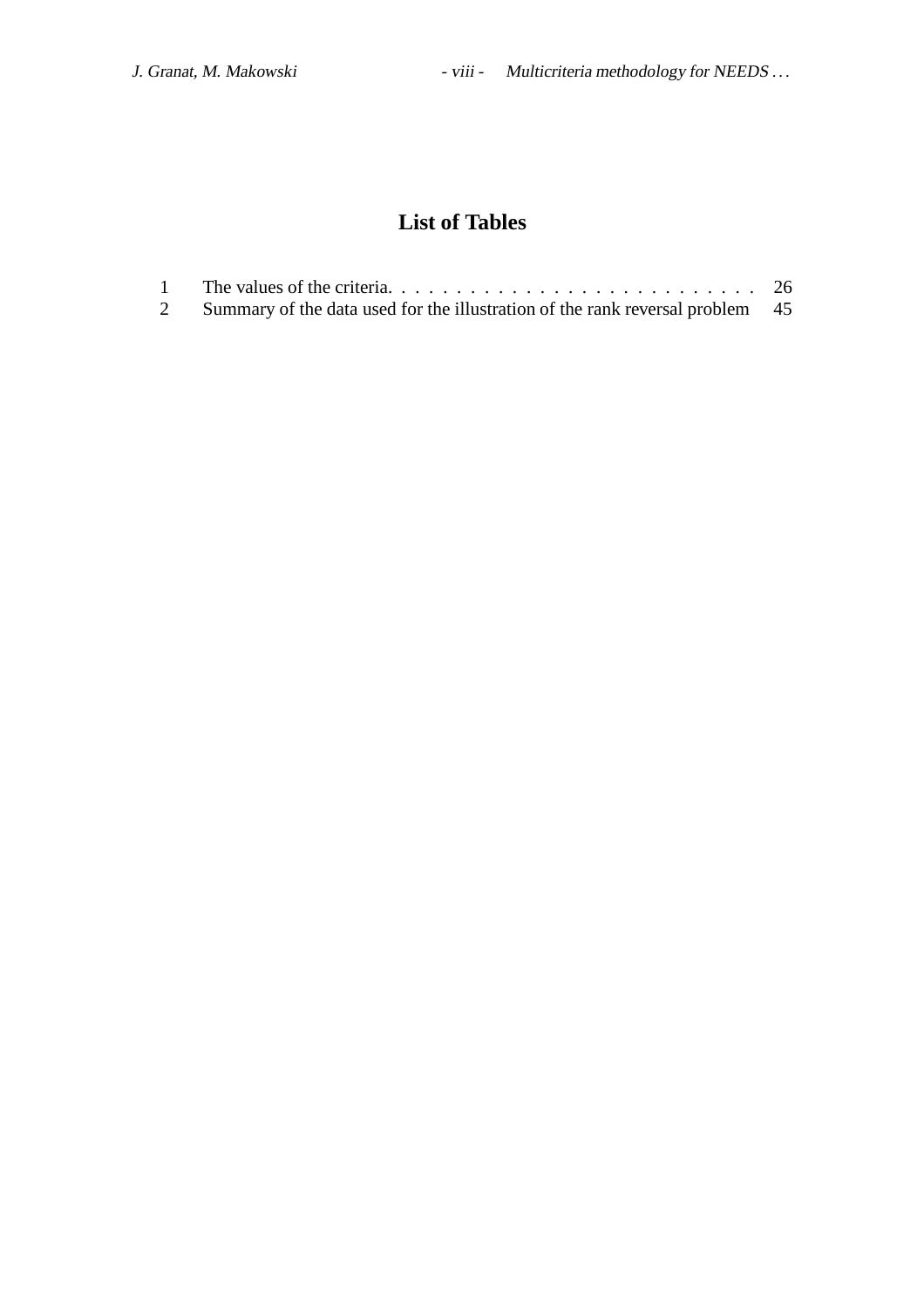# **List of Figures**

| 1              | A substantive model of the decision situation                                                | 5              |
|----------------|----------------------------------------------------------------------------------------------|----------------|
| $\overline{2}$ | The definition of a table by an expert $\dots \dots \dots \dots \dots \dots \dots \dots$     | 6              |
| 3              |                                                                                              | $\tau$         |
| $\overline{4}$ |                                                                                              | $\overline{7}$ |
| 5              | An illustration of basic concepts used in MCDA.                                              | 9              |
| 6              |                                                                                              | 12             |
| 7              | Component achievement scalarizing function.                                                  | 18             |
| 8              |                                                                                              | 25             |
| 9              |                                                                                              | 25             |
| 10             |                                                                                              | 26             |
| 11             | Order of alternatives with (left graph) and without (right graph) a measure                  |                |
|                |                                                                                              | 28             |
| 12             |                                                                                              | 29             |
| 13             |                                                                                              | 29             |
| 14             |                                                                                              | 32             |
| 15             | Pareto sets analyzed by the weighted sum method                                              | 34             |
| 16             | The main components of the process of analysis of alternatives $\dots \dots$                 | 41             |
| 17             | Plot of the scaled (for all alternatives) values of criteria: production cost                |                |
|                | on X-axis, and long-term sustainability on Y-axis.                                           | 45             |
| 18             |                                                                                              | 46             |
| 19             | Plot of the scaled (for all alternatives but PV) values of criteria: produc-                 |                |
|                | tion cost on X-axis, and long-term sustainability on Y-axis. $\dots \dots \dots$             | 46             |
| 20             | Ranking of seven alternatives (illustrates rank-reversal of the ranking                      |                |
|                | shown in Figure 18). $\ldots \ldots \ldots \ldots \ldots \ldots \ldots \ldots \ldots \ldots$ | 47             |
|                |                                                                                              |                |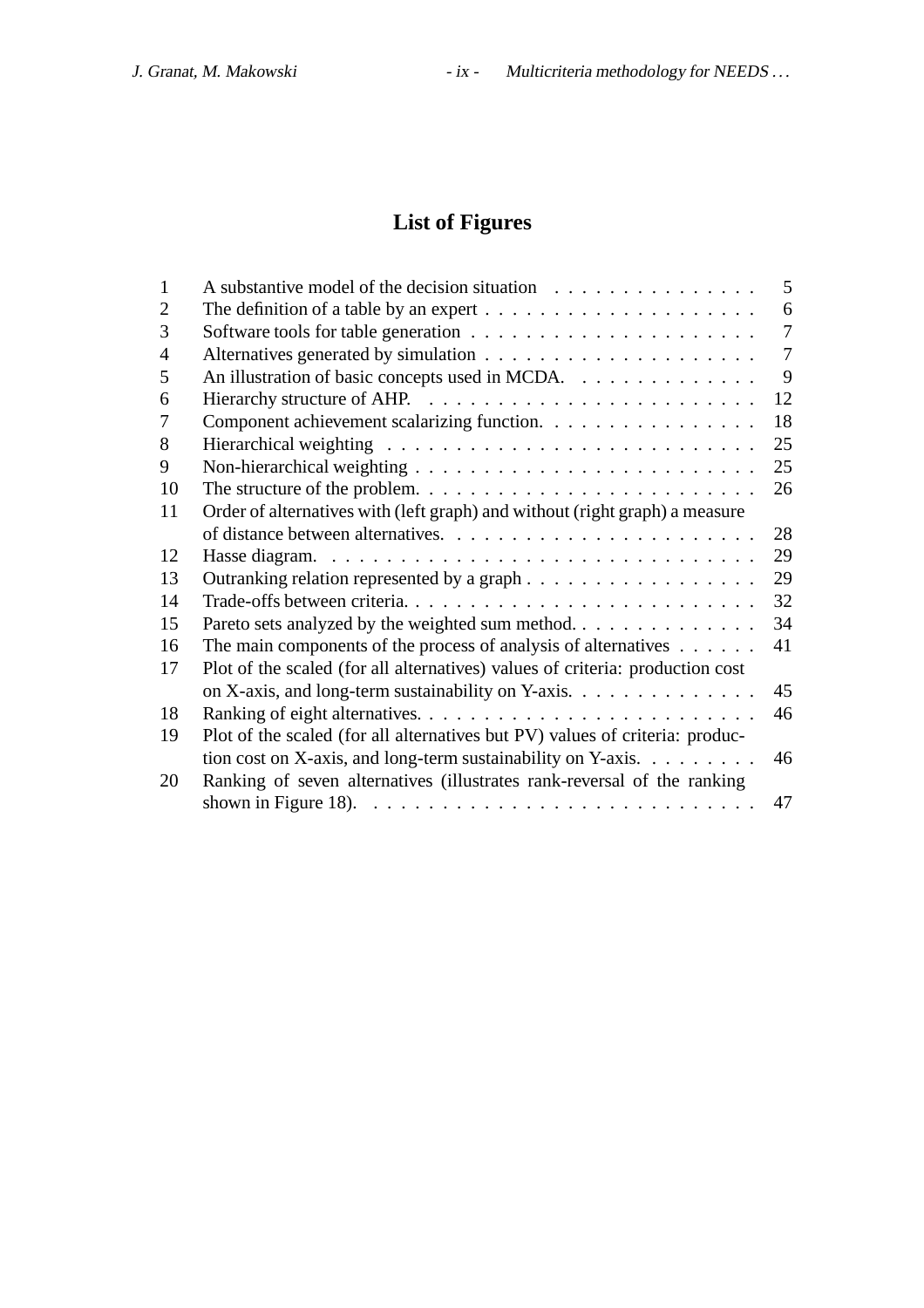## **Multicriteria Methodology for the NEEDS project**

*Janusz Granat*\* \*\* *(J.Granat@itl.waw.pl) Marek Makowski*\*\*\* *(marek@iiasa.ac.at)*

# **1 Introduction**

The objective of this paper is to provide an updated description of methodology of multicriteria analysis of discrete alternatives pertinent to a class of problems represented by analysis of future energy technologies. Such problems are characterized by a large number of criteria (about 60) organized in hierarchical structure, and a large number of alternatives (about 20 for each of the four countries for which the analysis has been done). The requirements for analysis of this class of problems are discussed in detail in [48], and it is assumed that a reader of this paper is familiar with these requirements.

In any rational analysis of a complex problem the choice of a method is of critical importance because it predetermines to a large extent the scope (and in most cases the correctness) of analysis. Each analysis method is based on specific assumptions and supports only a certain type of analysis. A selected method must fit to the problem characteristics and the desired scope/features of analysis. Therefore it is critically important to specify the requirement analysis (composed of the specification of the problem to be analyzed, and a desired scope of analysis) before considering analysis methods and tools pertinent to the problem.

We use in this paper the widely used term MCDA (Multicriteria Decision Analysis) because it covers a well developed field of OR (Operational Research) that provides methods and tools applicable to our problem. However, we need to stress that our problem (described in detail in [48]) substantially differs from typical MCDA problems in which a decision-maker (conventionally called *a user*) analyzes a decision problem through a process of interactive modifications of his/her preferences upon the analysis of solutions obtained for previously defined preferences. It is commonly known that in the initial stage of problem analysis a user typically specifies preferences/goals that are far from being attainable; thus the essence of most MCDA methods is to help users to revise preferences in order to make them consistent with attainable/feasible solutions. This in turn implies that MCDA is actually a learning process about the analyzed problem during which a user modifies her/his original preferences (defined for a solution which is typically far from being feasible) towards preferences (trade-offs between values of criteria) for a feasible solution. The latter can be interpreted as defining attainable goals (a composition of attainable values for all criteria) that have trade-offs between criteria reflecting, in the

<sup>\*</sup>National Institute of Telecommunications, Warsaw, Poland.

<sup>\*\*</sup>Warsaw University of Technology, Warsaw, Poland.

<sup>\*\*\*</sup>Integrated Modeling Environment Project, IIASA.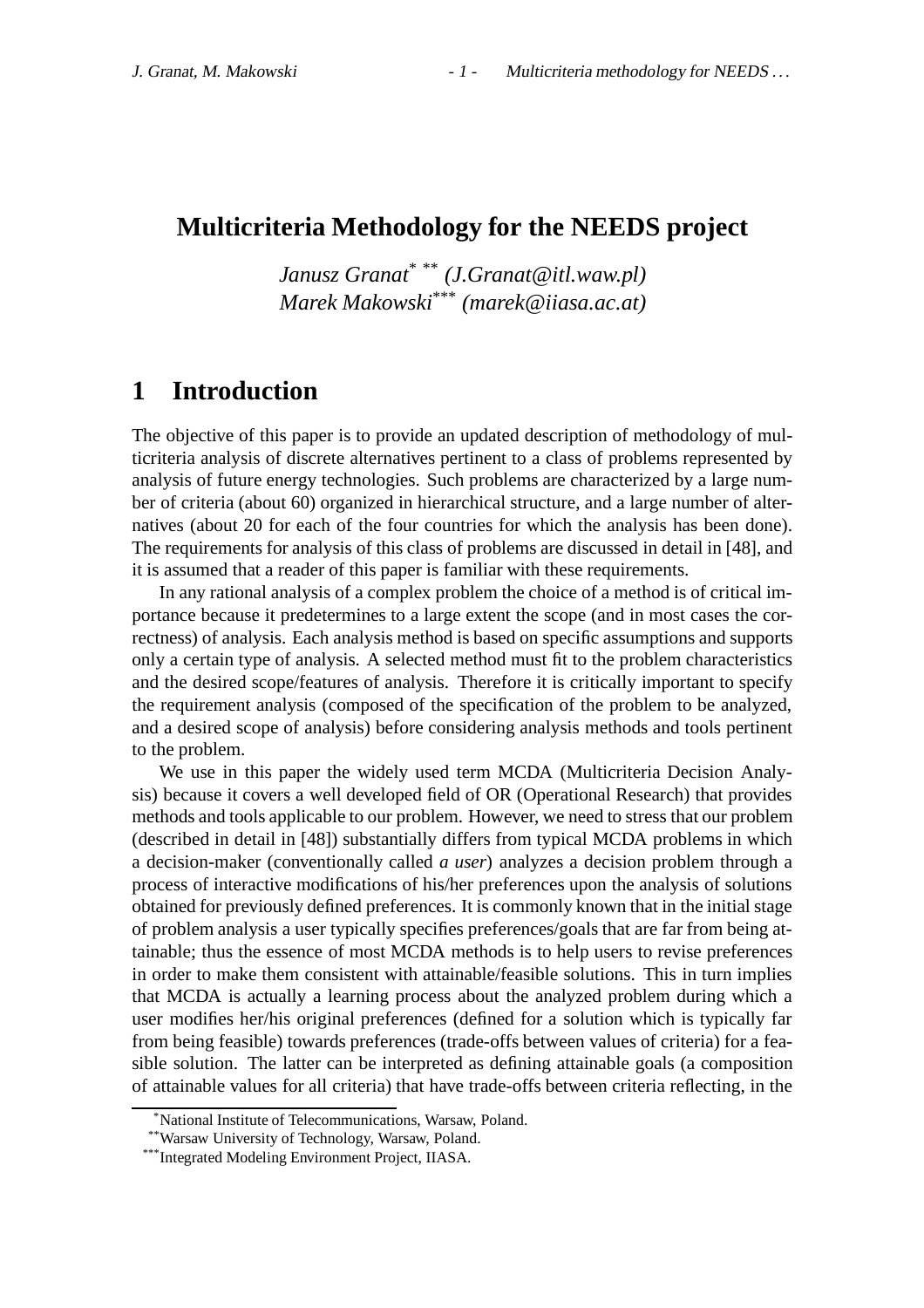best possible way, the preferences of the user. It is commonly known among researchers involved in non-trivial applications that defining such goals indeed requires an interactive learning procedure during which the user substantially changes his/her preferences. Therefore it is not practicable to attempt identification of preferences without an iterative process during which preferences can be modified upon analysis of solutions corresponding to previously specified preferences.

Generally, in order to effectively use MCDA for the analysis of efficient solutions corresponding best to various trade-offs between conflicting objectives specified by users, it is necessary to select a method (out of dozens of MCDA methods) and the corresponding software tool that best fit to the characteristics of:

- The substantive problem represented by the underlying mathematical model. The most common approach for problems with many (for discrete alternatives) or infinite (for continuous problems) solutions is to use an achievement scalarizing function for specification of a parametric optimization problem of the underlying model; the solution of such an optimization problem is Pareto-efficient, and corresponds to the preferences represented by the scalarizing function. Different MCDA methods use different scalarizing functions, parameters of which are defined by the preferences of the MCDA users. An alternative is to generate from the model a set of discrete alternatives, and apply MCDA to analyzing trade-offs between the generated alternatives.
- The users of MCDA. In particular, such a selection needs to be based on the ways in which users with different backgrounds and preferential structures can specify their preferences, which need to be translated in a transparent way into trade-offs between objectives. Transparency and an appropriate representation of trade-offs are critically important for comparative analysis of various efficient solutions (each corresponding to a different structure of preferences) by stakeholders.

This paper summarizes the basic features of MCDA, and focuses on features of these MCDA methods that are relevant for the analysis problem described in [48]. This forms a basis for justifying the approach proposed in Section 7.

The requirement analysis [48] clearly shows that we have to deal with a problem that is far more challenging than a typical MCDA problem for which a user analyzes a problem with respect to her/his preferences. Our problem is composed of two stages of analysis:

- diversified stakeholders specify individual preferences, and
- analysts analyze the problem taking into account these preferences (expected to differ substantially amongst groups of stakeholders) in order to identify the characteristics of solutions (either technologies or scenarios) that can help in rational decision-making. Thus, in fact, one needs two compatible MCDA methods:
- to support each stakeholder in a multicriteria analysis of the original problem, which result in finding a solution corresponding best to his/her preferences; the other outcome of this analysis is a representation of a set of consistent preferences of various stakeholders;
- to support analysts in a consistent exploitation of the elicited preferences for a comprehensive analysis of the original problem.

The remaining part of this paper is organized as follows: We start with an overview of multicriteria analysis methods and basic principles of development of mathematical models for such an analysis; these topics are covered by Sections 2 and 3, respectively. Section 4 provides a more detailed discussion of various representations of user pref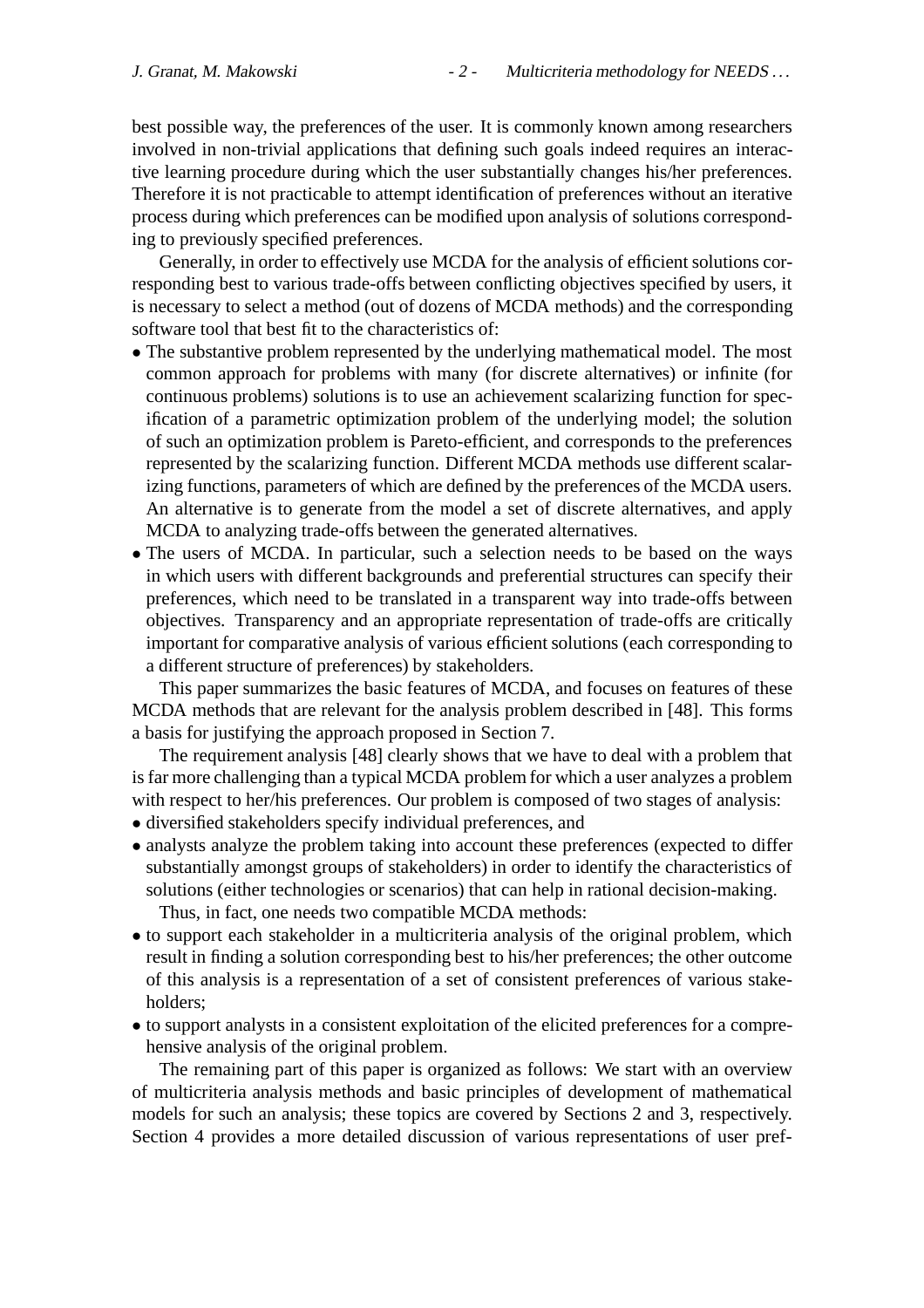erences pertinent to analysis sets of discrete alternatives, including methods based on pairwise comparison, and those based on scalarizing functions. Next, Section 5 summarizes structures of criteria, and of alternatives. Basic properties of multicriteria analysis together with a more detailed presentation of the similarities and differences of the main methods based on scalarizing functions are discussed in Section 6. Finally, multicriteria methodology for the NEEDS project is proposed and justified in Section 7.

# **2 Overview of MCDA**

## **2.1 Context**

Policy makers and almost all industrial companies, research, educational and other organizations are faced with problems of finding the best compromise between conflicting goals, such as: costs versus performance and reliability of products and technologies and the time to bring them to the market; life-time costs versus environmental impacts; economic growth versus inter-generation fairness of a pension system; or spatial and temporal allocation of costs of climate change mitigation versus ex-ante and/or ex-post risk management. Making rational decisions for any complex problem requires various analyses of trade-offs between the conflicting goals (objectives, outcomes) used for measuring the results of applying various decisions in a wide range of application domains. A typical decision problem has a large (or even an infinite) number of solutions, and users are interested in analyzing trade-offs between those that correspond to their preferences, which is often called the preferential structure of the user. Such preferences are typically expressed in terms of criteria, e.g., desired criteria values (or their ranges), trade-offs between improving/worsening criteria values. A preferential structure typically induces partial ordering of solutions (characterized by values of criteria) obtained for different combinations of values of decisions.

Mathematical models can potentially provide better solutions for such problems, if an appropriate modeling technology is applied. The classical OR (Operational Research) approach is to define a single goal function (performance criterion) and look for a solution that optimizes its value. The purpose of multicriteria problem analysis is to support users in exploring solutions that correspond best to his/her preferences. In other words, multicriteria methods fit to the situations in which users are not able to define a single goal function.

Complex problems do not have unique and easy-to-find solutions. However, as a result of decision-making processes a unique solution/decision must be determined. Therefore rational decision-making requires a diligent analysis of the decision problem which is aimed at finding a decision that is the best (in the sense of typically conflicting objectives of decision-makers). The role of mathematical modeling is to support the decisionmaking process (which for complex problems involves not only decision-makers, but also stakeholders, analysts, experts and advisors) by providing information about solutions which correspond best to the preferences of decision-makers and also stakeholders, if stakeholders are involved in the decision-making process.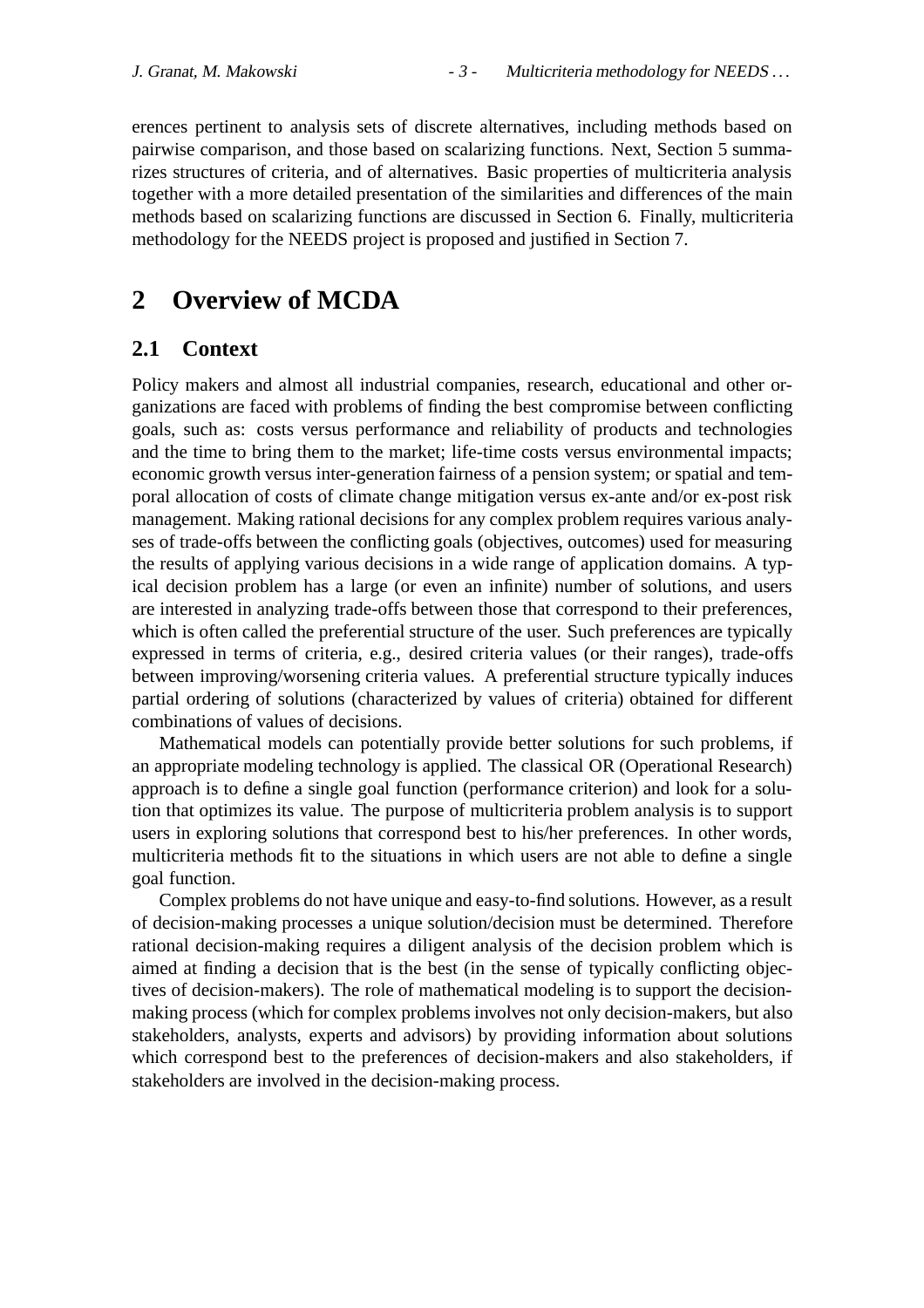## **2.2 Stages of multicriteria problem analysis**

## **2.2.1 Purpose of the analysis**

The purpose of analysis is to provide decision-makers (and optionally stakeholders) with a manageable number of solutions/alternatives for more detailed consideration. The set of solutions should be representative for the decision problem, in particular for the preferences of stakeholders. One should be aware that meeting the requirement of *representative* is difficult because non-trivial problems are characterized by:

- Preferences (i.e., trade-offs between criteria) that are substantially different not only amongst stakeholders but also for a single user/stakeholder who explores different types of solutions (e.g., trade-offs between costs and quality are clearly different for "cheap" and "expensive" solutions).
- Mathematical properties of the underlying problem, which typically has many substantially different solutions corresponding to preferences that are rather similar.

Thus a good analysis should involve a careful consideration of a consistency between:

- the mathematical properties of the model representing the problem,
- the selected method(s) of model-based problem analysis, and
- the composition of a set of solutions and their characteristics to be provided to the participants of the decision-making process (decision-makers, stakeholders, analysts, experts, advisors).

Consistency between the purpose of analysis and the proposed multicriteria methodology for the NEEDS project is discussed in Section 7.

## **2.2.2 Elements and stages of model-based problem analysis**

Due to the space consideration we do not provide here any comprehensive description of model-based problem-solving methodology and the corresponding modeling process.2

We give here an overview of the MCDA approaches focusing on the substantive model representation and preference specification by the stakeholders.

We concentrate on the following elements of MCDA which are important for selection and implementation of MCDA for the NEEDS project:

- Requirement analysis (including specification of the problem), presented in detail in [48].
- Development of a substantive model of the decision situation, see Section 3.
- Representation of user/stakeholder preferences, see Section 4.
- Diverse structures of criteria and alternatives, see Section 5.
- Properties of multicriteria analysis methods pertinent to our problem, see Section 6.
- Analysis of the problem, see Section 7.

# **3 Substantive models**

Although this report deals with the problem of discrete alternatives we briefly outline two types of substantive models of decision situation because several methods of multicriteria analysis originally developed for the first type are also pertinent to the second type:

<sup>&</sup>lt;sup>2</sup>Readers interested in this topic may want to consult e.g., [44, 51, 87].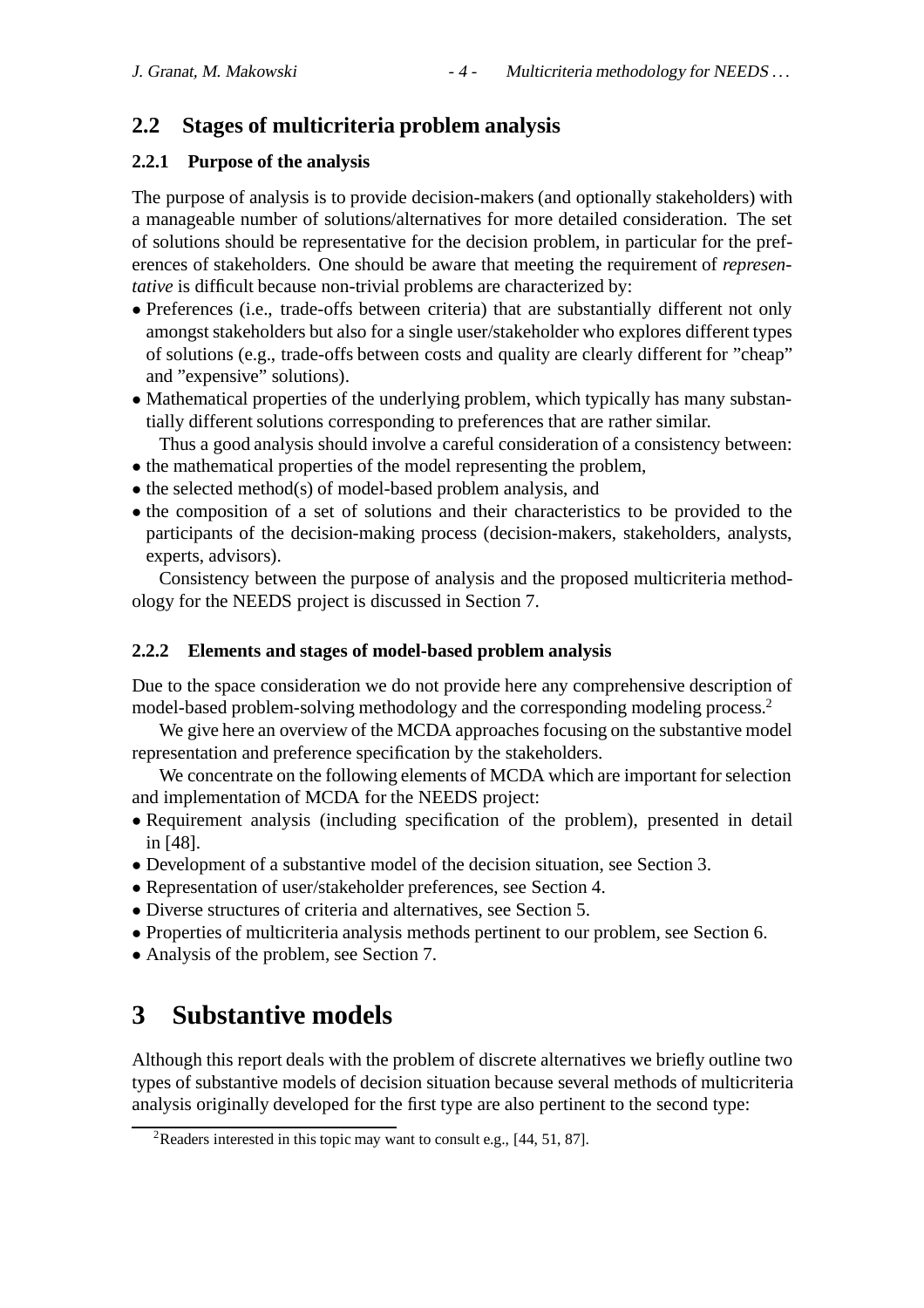- Algebraic models.
- Discrete sets of alternatives (objects).

## **3.1 Algebraic models**

Because of the unquestionable success of modeling in problem solving, various modeling paradigms have been intensively developed over the last few decades. As a result, different types of models (characterized by types of variables and relations between them) were developed (e.g., static, dynamic, continuous, discrete, deterministic, stochastic, setmembership, fuzzy, soft constraints) with a view to best representing different problems by a selected type of model. Moreover, different methods of model analysis (e.g., simulation, optimization, soft simulation, multicriteria model analysis) have been developed as the best-possible support for various types of model analyses for different purposes and/or users. Finally, because of the growing complexity of various computational tasks, solvers have become more and more specialized, even for what was originally the same type of mathematical programming problem. Each modeling paradigm embodies a great deal of accumulated knowledge, expertise, methodology, and modeling tools specialized to solve various problems peculiar to each modeling paradigm.



Figure 1: A substantive model of the decision situation

A mathematical model describes the modeled problem by means of variables that are abstract representations of those elements of the problem which need to be considered in order to evaluate the consequences of implementing a decision (usually represented by a vector composed of many variables). More precisely, such a model is typically developed using the following concepts:

- Decisions (inputs)  $x$ , which are controlled by the user;
- External decisions (inputs)  $z$ , which are not controlled by the user;
- Outcomes (outputs)  $y$ , used for measuring the consequences of the implementation of inputs;
- Auxiliary variables introduced for various reasons (e.g., to simplify model specification, or to allow for easier computational tasks); and
- Relations between decisions  $x$  and  $z$ , and outcomes  $y$  illustrated in Figure 1; such relations are typically presented in the form:

$$
\mathbf{y} = \mathbf{F}(\mathbf{x}, \mathbf{z}),\tag{1}
$$

where  $\mathbf{F}(\cdot)$  is a vector of functions.

The basic function of model-based problem-solving support is to help the user find values for his/her decision variables  $x$  which results in a solution of the problem that best fits his/her preferences. To achieve this one needs to:

• Develop and maintain a model that adequately represents relations (1);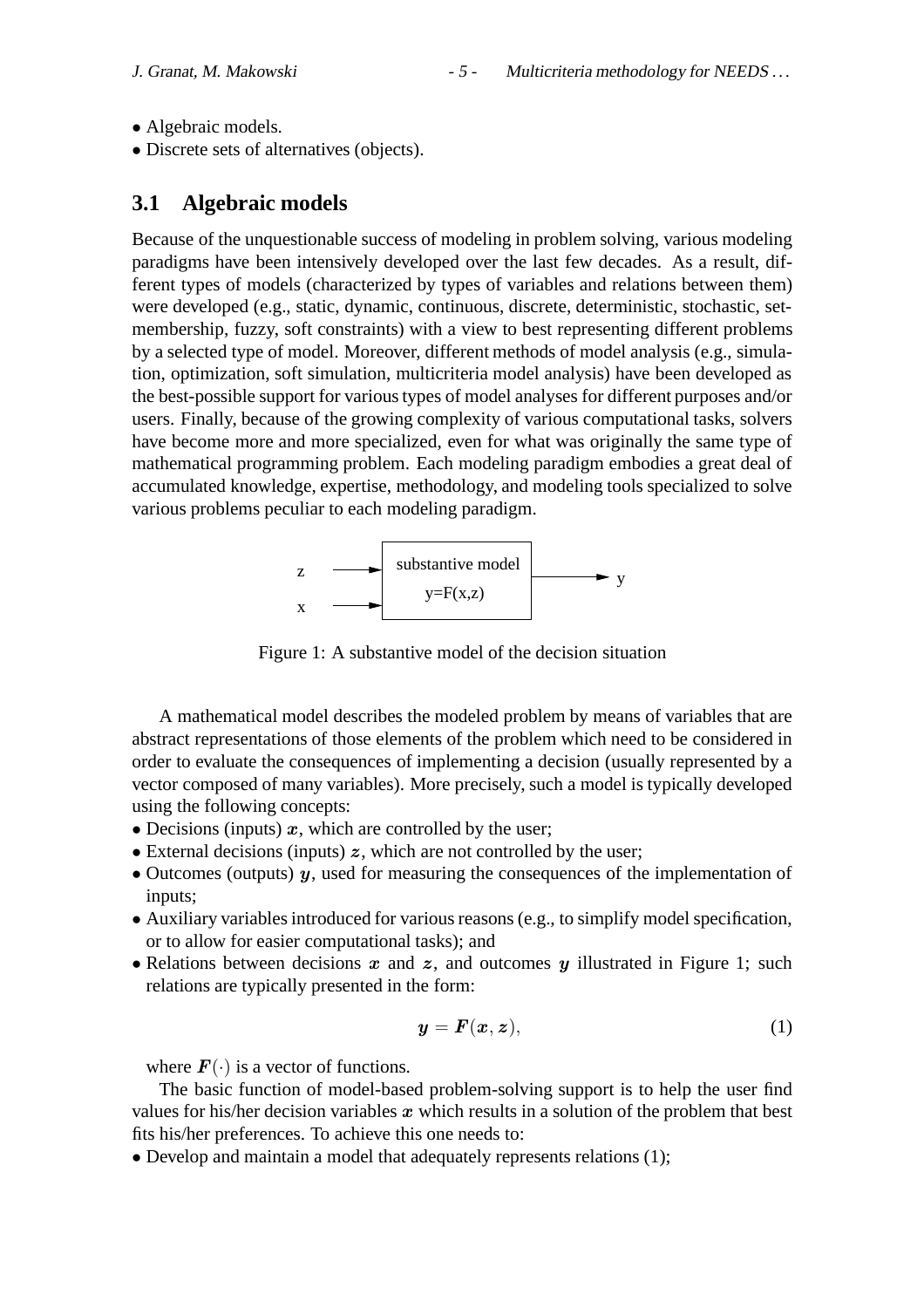• Organize a process of the model analysis in which the user can specify and modify his/her preferences upon combining their own experience and intuition with learning about the problem from the analyses of various solutions.

Model development is a rather complex process. Discussion of the related issues is beyond the scope of this paper; interested readers may consult e.g., [44, 51, 87].

## **3.2 The discrete set of alternatives (objects) for selection**

Each object is described by a set of numerical or non-numerical attributes.

| criteria     | $c_1$     | $c_2$     | $\ddots$ | $c_n$     |
|--------------|-----------|-----------|----------|-----------|
| alternatives |           |           |          |           |
| 01           | $v_{1,1}$ | $v_{1,2}$ |          | $v_{1,n}$ |
| О2           | $v_{2,1}$ | $v_{2,2}$ |          | $v_{2,n}$ |
|              |           |           |          |           |
| $o_m$        | $v_{m,1}$ | $v_{m,2}$ |          | $v_{m,n}$ |

In the process of problem analysis the user can select some of the attributes as criteria and the other as informative or selection attributes. The informative attribute is an attribute that is in use only to display additional information about an object. The selection attribute is an attribute that can be set for selection of the subsets of objects.

The table can be prepared in the following way:

• An expert (or group of experts) specify alternatives and decide about the attributes based on his/her knowledge of various types of supplementary information.



Figure 2: The definition of a table by an expert

- An expert (or group of experts) generates the alternatives and decides on the attributes. However, the values of attributes are calculated by software tools. The primary data for calculation of attributes are stored in the database.
- There is a simulation model of the decision situation. However, for various reasons (e.g., because of a long calculation time), the model cannot be used directly in the process of final selection. In such cases the simulation model is applied off-line for the generation of the set of objects and calculation of attributes.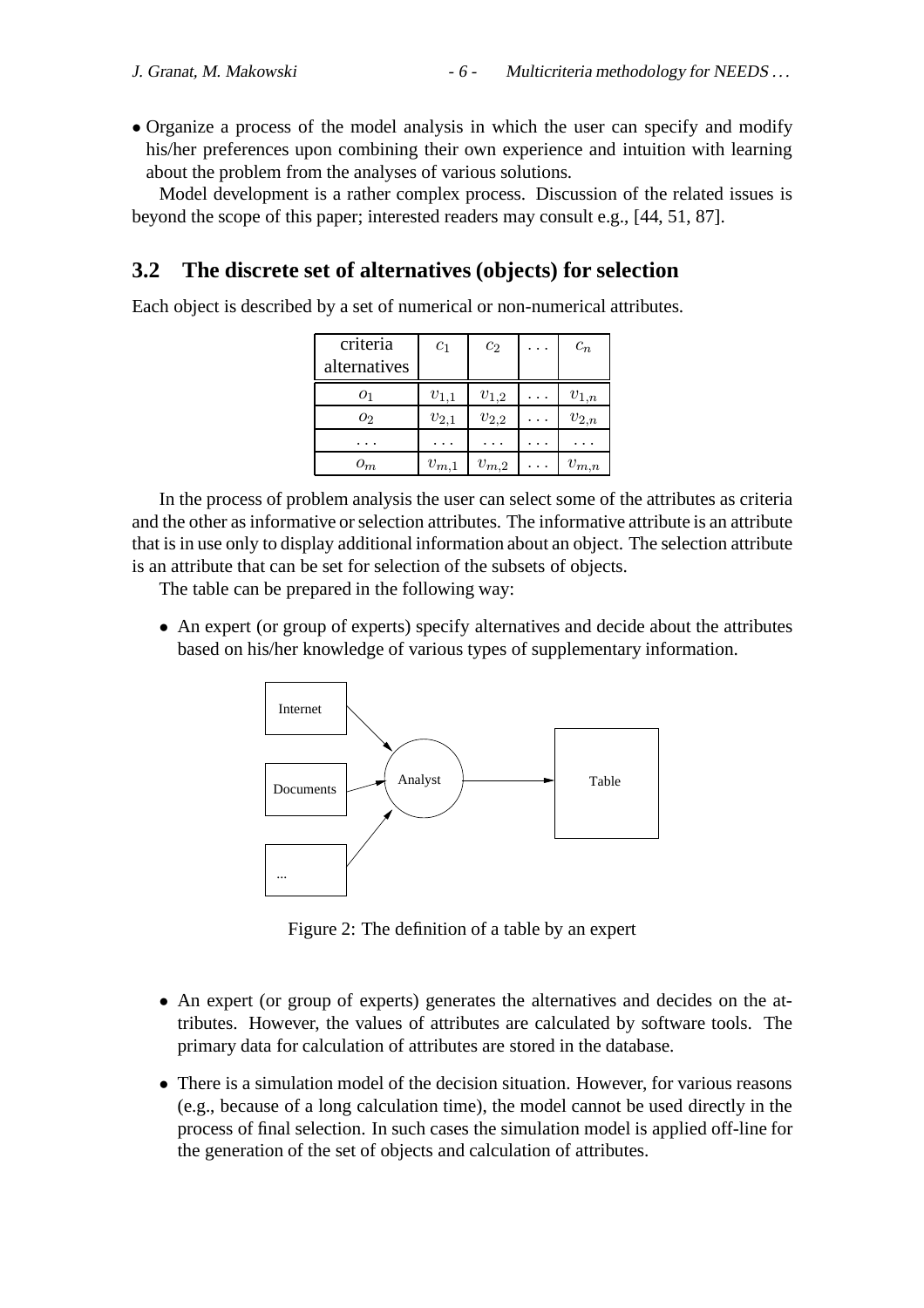

Figure 3: Software tools for table generation



Figure 4: Alternatives generated by simulation

One should note that the discrete alternative choice problem can be represented as an algebraic model. This is particularly needed if values of criteria for (possibly many) alternatives must be computed from parameterized complex relations, see e.g., [50], and/or for problems with a large number of alternatives.

# **4 Representations of user preferences**

Substantive models represent in various mathematical forms the objective part of the problem, i.e., the relations between decisions and their outcomes measured by criteria. Development of a substantive model does not involve direct representation of user preferences but a model specification and instantiation need to provide outcome variables which are used as criteria, which in turn are used for specification of user preferences. There exist several approaches to preference representation, they are applicable to different classes of problems (e.g., discrete or continuous) and different information provided by users (e.g., pairwise comparisons of alternatives, using: (1) only dominance relation, (2) relative importance of criteria, (3) aspiration and reservation values for criteria). Before presenting below the approaches pertinent to our problem, we summarize basic concepts used in multicriteria analysis.

## **4.1 Basic concepts**

There are several variants for defining basic concepts of multiple criteria analysis. We recall here one of the simplest set of definitions. A reader interested in more detailed and rigid definitions may consult e.g. [65, 70, 83, 89]. The following definitions will be used in the subsequent discussions.

In order to simplify the presentation we assume that we consider  $n$  criteria having real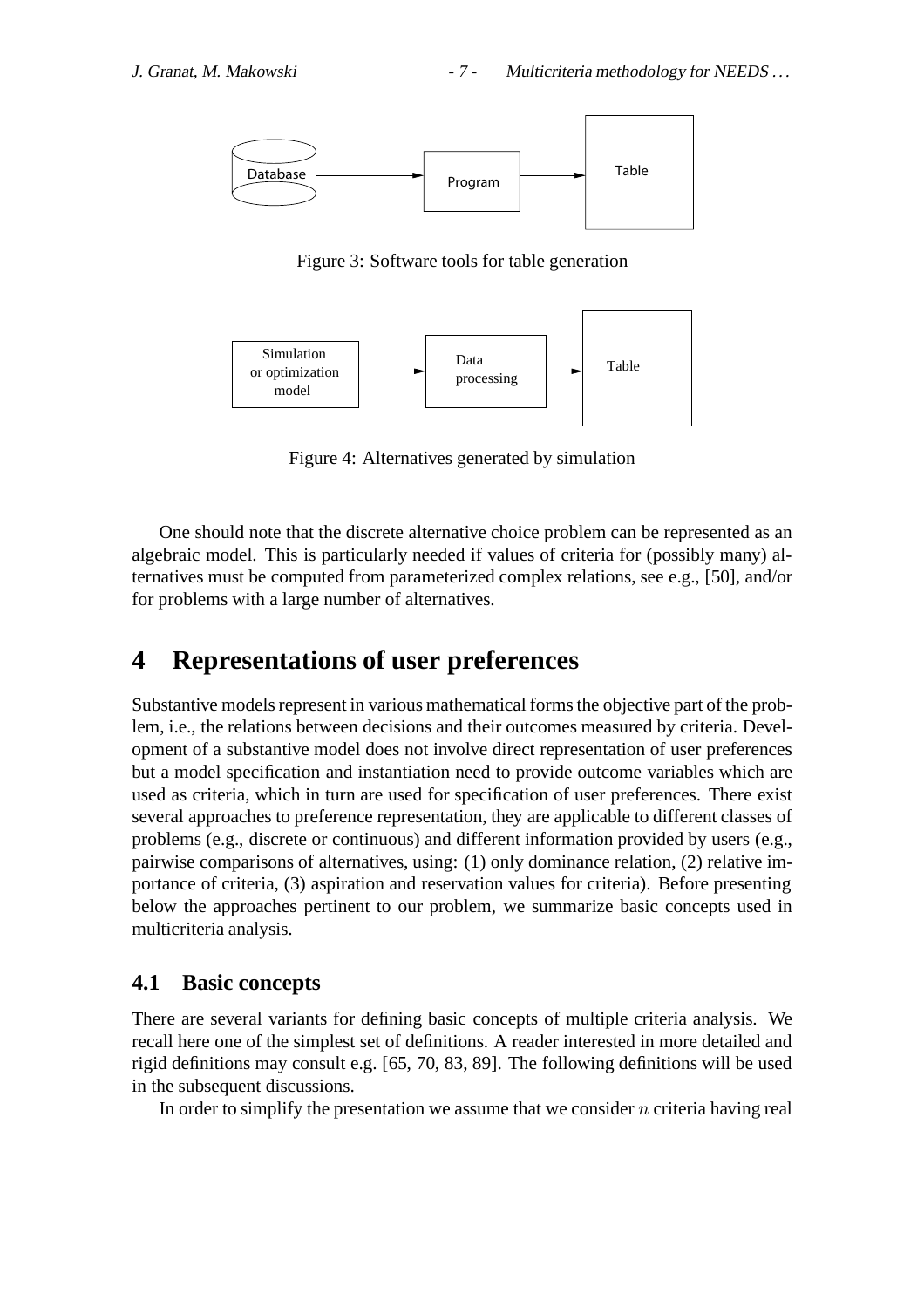values denoted by  $q \in \mathbb{R}^n$ , where vector q is defined by:

$$
\mathbf{q} = \{q_1, q_2, \dots, q_n\}, \qquad q_i \in R, \ \ i = 1, 2, \dots, n \tag{2}
$$

Further, we assume that all criteria are minimized. This is not a restrictive assumption because also qualitative criteria, and criteria that are maximized can be handled (after simple, commonly known transformations) within the discussed framework.

For numerical representations of criteria values various measurement scales can be used: nominal, ordinal, cardinal (interval, ratio). A nominal scale only labels the alternatives, i.e. no information is provided on the relations between the alternatives; an ordinal scale provides information about order of the alternatives, but there is no information about the interval (difference) between elements of the scale. A cardinal scale (called also metric scale) attaches a number (measure) to each alternative; such measurement not only implies an order of the alternatives but also quantifies the differences between them. One distinguishes two kinds of cardinal scales: interval and ratio scale. On an interval scale a zero point is defined arbitrarily while on a ratio scale there exists a non-arbitrary zero point.

#### **4.1.1 Concepts related to Pareto efficiency**

- **Weakly Pareto-optimal solution:** A solution  $\hat{x} \in X_0$  (where  $X_0$  is a set of considered/feasible solutions) is called a weakly Pareto-optimal solution, if there exists no other feasible solution that has better values of all criteria. Weakly Pareto-optimal solutions are usually easier to be computed. Therefore a proper method (see the explanation of eq. (17) on page 17) should be implemented to avoid computing and reporting a weakly Pareto-optimal solution as an efficient solution. This is a purely technical problem and weakly Pareto-optimal solutions have no practical meaning for a user of a properly implemented multicriteria analysis.
- **Pareto-optimal solution:** A solution  $\hat{x} \in X_0$  is called a Pareto-optimal solution, if there is no other feasible solution for which one can improve the value of any criterion without worsening the value of at least one other criterion. A Pareto-optimal solution is also called an *efficient* solution (some authors call it also non-dominated solution) and it can be defined (for a minimized criterion  $q_i$ ) as:

$$
\neg \exists x \in X_0 \neq \hat{x} : \{ q_i(x) \le q_i(\hat{x}) \ \forall i \in [1, ..., n] \text{ and} \exists k \in [1, ..., n] : q_k(x) < q_k(\hat{x}) \}
$$
\n
$$
(3)
$$

Most practical in applications are properly Pareto-optimal solutions with a prior bound on trade-off coefficients (see [81] for more details). Further on, a properly Pareto-optimal solution will be simply called Pareto solution.

- **Pareto-optimal point:** Pareto-optimal point is composed of values of all criteria for a corresponding Pareto-optimal solution.
- **Pareto set:** Pareto-optimal set (sometimes called also Pareto frontier) is composed of all Pareto-optimal points.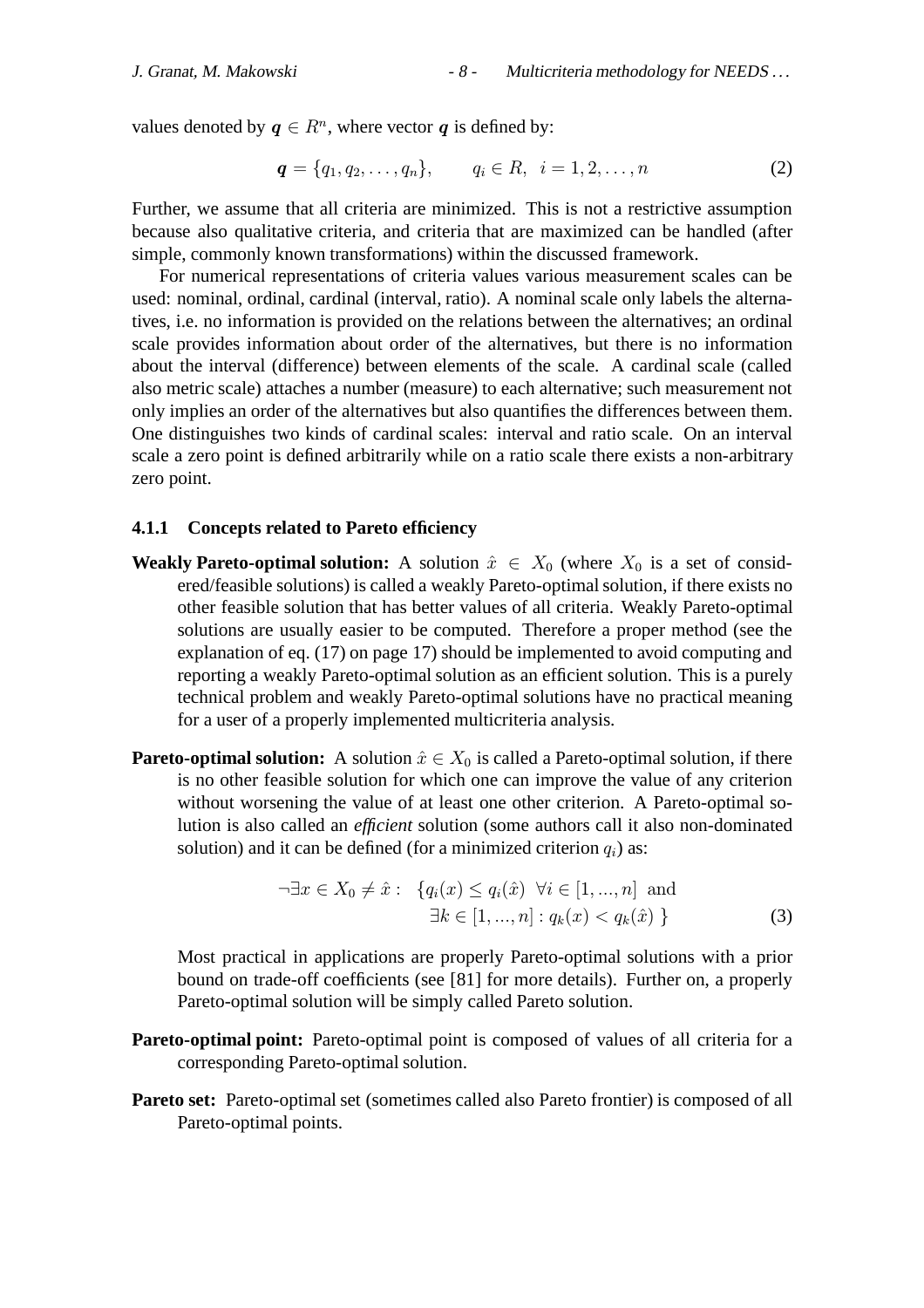- **Utopia point:** Utopia point  $q^U$  is composed of best values out of the set of all Paretosolution for each criterion. A utopia point (often called also an ideal point) can be easily computed as a result of n single criterion optimization with each criterion at a time serving as an objective function.
- **Nadir point:** Nadir point  $q^N$  is composed of worst values out of the set of all Paretosolution for each criterion. Finding a nadir point is typically difficult for problems that are either mixed-integer or continuous, and have more than two criteria, see e.g., [28].
- **Aspiration point:** Aspiration point (sometimes called a reference point) is composed of the desired values specified by a user for each criterion. In other words, the values that a user would like to achieve for each objective. The aspiration point will be defined in this paper by  $\bar{q} \in R^n$ .
- **Reservation point:** Reservation point is composed of the still acceptable<sup>3</sup> values for the corresponding criteria. The reservation point will be defined in this paper by  $q \in$  $R^n$ .

Thus, the pairs of aspiration and reservation levels define, for a corresponding criterion, a range of values between the desired and still acceptable levels. Utopia and nadir (or a good approximation of a nadir) provide valuable information about ranges of values (for all efficient solutions) of each criterion. Therefore those points outline for each criterion a range for reasonable values of aspiration and reservation levels.



Figure 5: An illustration of basic concepts used in MCDA.

The above definitions are illustrated, for a problem with two minimized criteria  $(q_1)$ and  $q_2$ ), in Figure 5. The Pareto set is contained in the segments of the piece-wise linear function between points **A** and **B**. Weakly Pareto points are located in the segments **AC** and **BD**, and non-properly optimal Pareto points are in the segment **BE**. Note, that the

 $3<sup>3</sup>$ In other words, the user would like to avoid solutions with values worse than the reservation levels.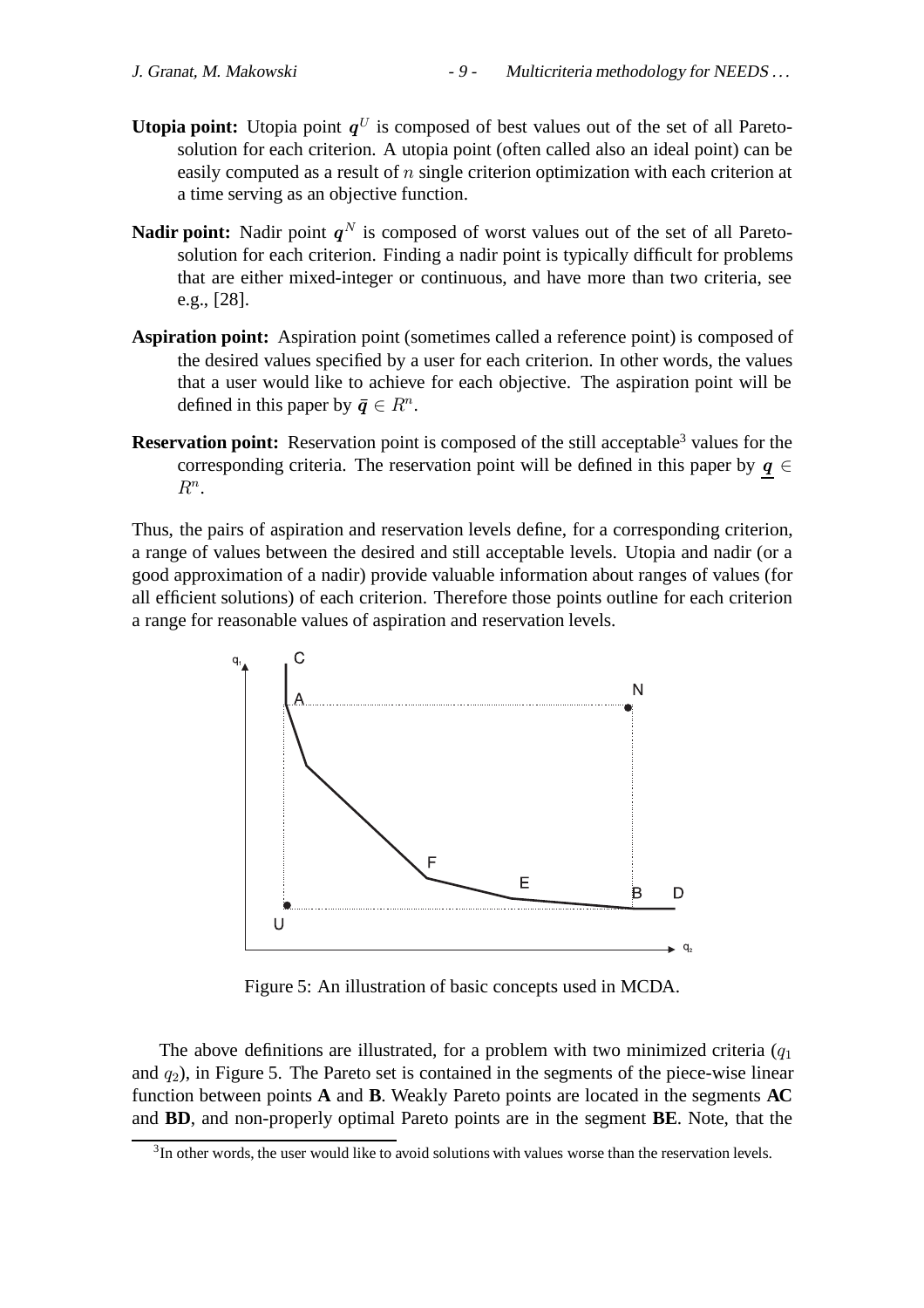slope of segment **BE** corresponds to the trade-off coefficients and is usually very small.<sup>4</sup> If the bound on the trade-off coefficients will be increased, then the set of properly Paretooptimal solutions will be reduced to the two segments between points **A** and **F**. The utopia and nadir points are marked by **U** and **N**, respectively.

#### **4.1.2 Scalarizing function**

Achievements Scalarizing Functions (ASF) are used by methods which assume that it is possible to associate with each solution a real number, thus to measure performance of the solution. Many of the discussed approaches do not use, in the corresponding original formulation, the achievement function concept introduced by Wierzbicki, see e.g., [78, 82, 87]. However, it is easy to formulate such functions for each approach in order to provide a consistent comparison.

Achievement scalarizing functions are sometimes called value functions (or utility functions, or scalarizing functions) and can be written is a compact form:

$$
ASF = V(\boldsymbol{q}(\boldsymbol{x}))
$$
\n(4)

where  $q$  is vector of criteria values corresponding to a solution  $x$  (for a discrete set of alternatives  $x$  can often be replaced by identifier of an alternative), and  $V$  is a function.

A more detailed discussion of approaches based on ASF is presented in Section 4.4.

#### **4.1.3 Preference modeling**

The preference model is a model that for each pair of alternatives (decisions) a b ( $a \neq b$ ) assign one, two or three basic situations:

- strict preference  $a$  over  $b$ ,
- week preference  $a$  over  $b$ ,
- indifference between  $a$  and  $b$ ,
- $\bullet$  incomparability between a and b,

Respectively, we can define relations, the set of ordered pairs (a,b) such that

- relation of strict preference a over b:  $a \succ b$ ,
- relation of week preference a over b:  $a \succeq b$ ,
- relation of indifference between a and b:  $a \sim b$ ,
- relation of incomparability between  $a$  and  $b$ :  $a$ ? $b$ .

*A preference structure* [57] is a collection of binary relations defined on the set A and such that:

- for each pair  $a, b \in A$ ; at least one relation is satisfied, or
- for each pair  $a, b \in A$ ; if one relation is satisfied, another one cannot be satisfied.

In other terms a preference structure defines a partition of the set  $A \times A$ . In general it is recommended to have two other hypotheses with this definition (also denoted as fundamental relational system of preferences):

- Each preference relation in a preference structure is uniquely characterized by its properties (symmetry, transitivity, etc..)
- For each preference structure, there exists a unique relation from which the different relations composing the preference structure can be deduced. Any preference structure

<sup>&</sup>lt;sup>4</sup>More detailed explanation of eq. (17) can be found in [41].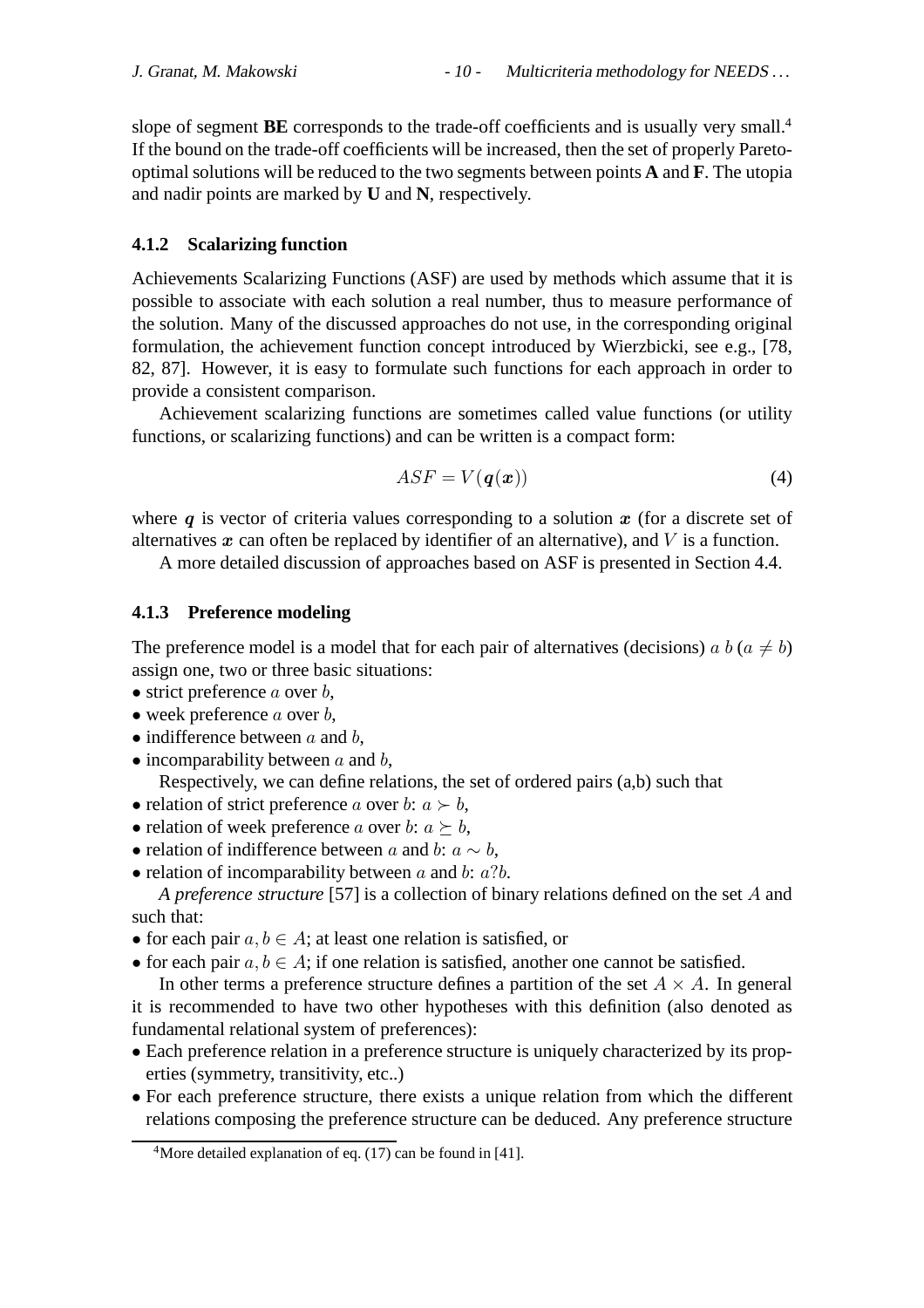on the set A can thus be characterized by a unique binary relation R in the sense that the collection of the binary relations are be defined through the combinations of the epistemic states of this characteristic relation

We will not go into the details of various preference structures (details can be found e.g., in [57]). We will focus on the most important issues.

The preference structure can be defined by the properties of binary relations of the relation set. The most traditional preference model assumes that comparing two different elements of the set A we can distinguish only two situations: preference of one element to the other (relation ≻), indifference of one element to the other (relation  $\sim$ ). Therefore, we can define **preference structure**:

$$
\langle \succ, \sim \rangle
$$

as a pair of relations  $\succ$ ,  $\sim$  on A such that  $\succ$  is asymmetric  $\succ$  and  $\sim$  is reflexive, symmetric. By adding additional properties to the binary relations we can define various more specific structures called *orders*: total, week, semi-order, interval order.

The classical preference structure do not consider incomparability between alternatives. In this case the partial preference structure is introduced:

$$
\langle \succ, \succeq, \sim, ? \rangle
$$

By definition of specific properties of binary relation we can introduce structures called partial and quasi order. This structure is used by outranking methods.

From the point of view of practical applications we have to have numerical representation of preference structures of the presented preference structures. Below we present some of the numerical representations of preference structures.

If a value function  $V(a)$  is defined for each alternative a then alternative a is preferred to b (a ≻ b) if value function  $V(a) > V(b)$ , and a and b are indifferent (a  $\sim$  b) if and only if  $V(a) = V(b)$ . Value function  $V(\cdot)$  must fulfill the following conditions:

- preferences are complete (i.e. for any pair of alternatives either  $a \succ b$  or  $b \succ a$ , or  $a \sim b$
- preferences and indifferences are transitive (for any three alternatives  $a, b, c$  if  $a \succ b$  and  $b \succ c$  then  $a \succ c$  and for indifference if  $a \sim b$  and  $b \sim c$  then  $a \sim c$ ).

## **4.2 Methods using pairwise comparison**

For completeness we briefly outline here methods using pairwise comparisons. Such methods are practicable only for problems having a small (less than 10) number of alternatives and of criteria. Therefore these methods are not applicable to our problem. However, understanding of these methods may be helpful for comprehension of the other multicriteria methods.

#### **4.2.1 AHP (Analytical Hierarchy Process)**

AHP is an multicriteria decision analysis method developed by Saaty [63]. AHP can be considered as a method of elicitation of a value function.5

The AHP method is composed of the following steps:

<sup>5</sup>Although some of authors distinguish AHP and value functions as different methods [73].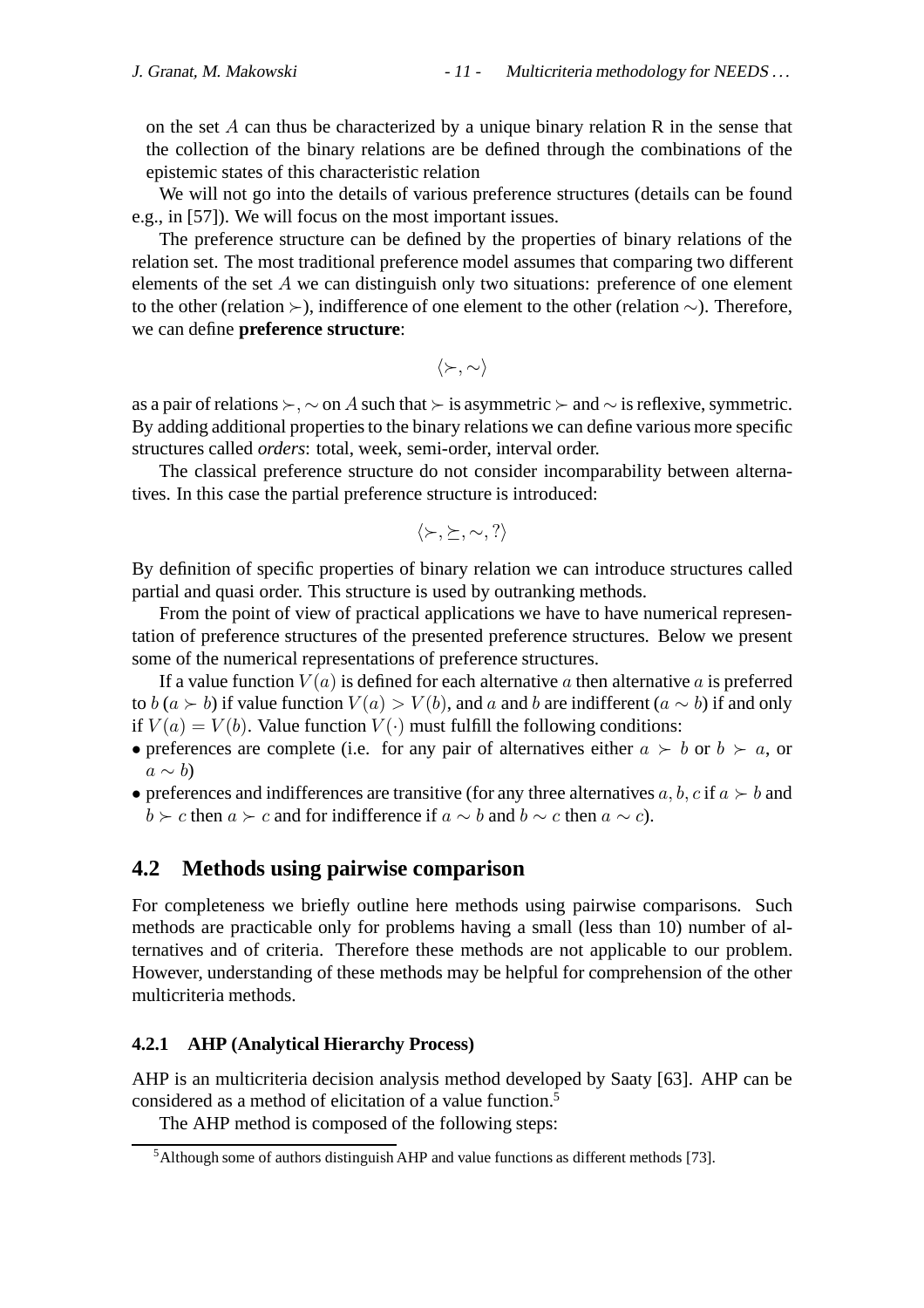

Figure 6: Hierarchy structure of AHP.

- 1. Definition of hierarchy of criteria: the user selects  $n$  criteria and organize them into hierarchical structure illustrated in Figure 6.
- 2. Pairwise comparison: For each criterion and each pair of alternatives (denoted here as  $a_i$  and  $a_j$ ) the user is requested to judge them by specifying a ratio  $w_i/w_j$  of the corresponding weights  $w_i$  and  $w_j$ . The estimate of this ratio is defined as:

$$
a_{ij} = w_i/w_j \tag{5}
$$

Thus to determine the complete set of relative priorities  $n(n-1)/2$  pairwise comparisons are needed for each of  $n$  criteria. The resulting comparison matrix A has the form:

$$
A = \begin{bmatrix} 1 & a_{12} & \dots & a_{1n} \\ 1/a_{12} & 1 & \dots & a_{2n} \\ \vdots & \vdots & \vdots & \vdots \\ 1/a_{1n} & 1/a_{2n} & \dots & 1 \end{bmatrix}
$$
(6)

3. Calculation of the relative priority vectors  $w$ : The standard AHP method finds the set of values  $w_1, \ldots, w_n$ , such that the elements of matrix A is approximated as closely as possible by the corresponding ratios  $w_i/w_j$ . It can be proved that values  $w_1, \ldots, w_n$  can be found in the following way:

$$
A w = \lambda_{max} w \tag{7}
$$

were  $\lambda_{max}$  is the maximal eigenvalue of matrix A,  $w = (w_1, \ldots, w_n)$  is an eigenvector of matrix A, and  $\sum_i w_i = 1$ .

- 4. In the next step, the information about the importance of the criteria should be provided. For criteria the pairwise comparison is also applied. However, because the criteria have hierarchical structure the priority vector should be modified according to information provided on the upper level.
- 5. Synthesis: In this process the final vector of priorities is calculated  $wa_1, wa_2, \ldots, wa_n$

$$
wa_i = \sum_{j \in J} w_j * w_{i,j} \tag{8}
$$

where  $J$  is the set of criteria indices, and  $i$  stands for the index of alternatives.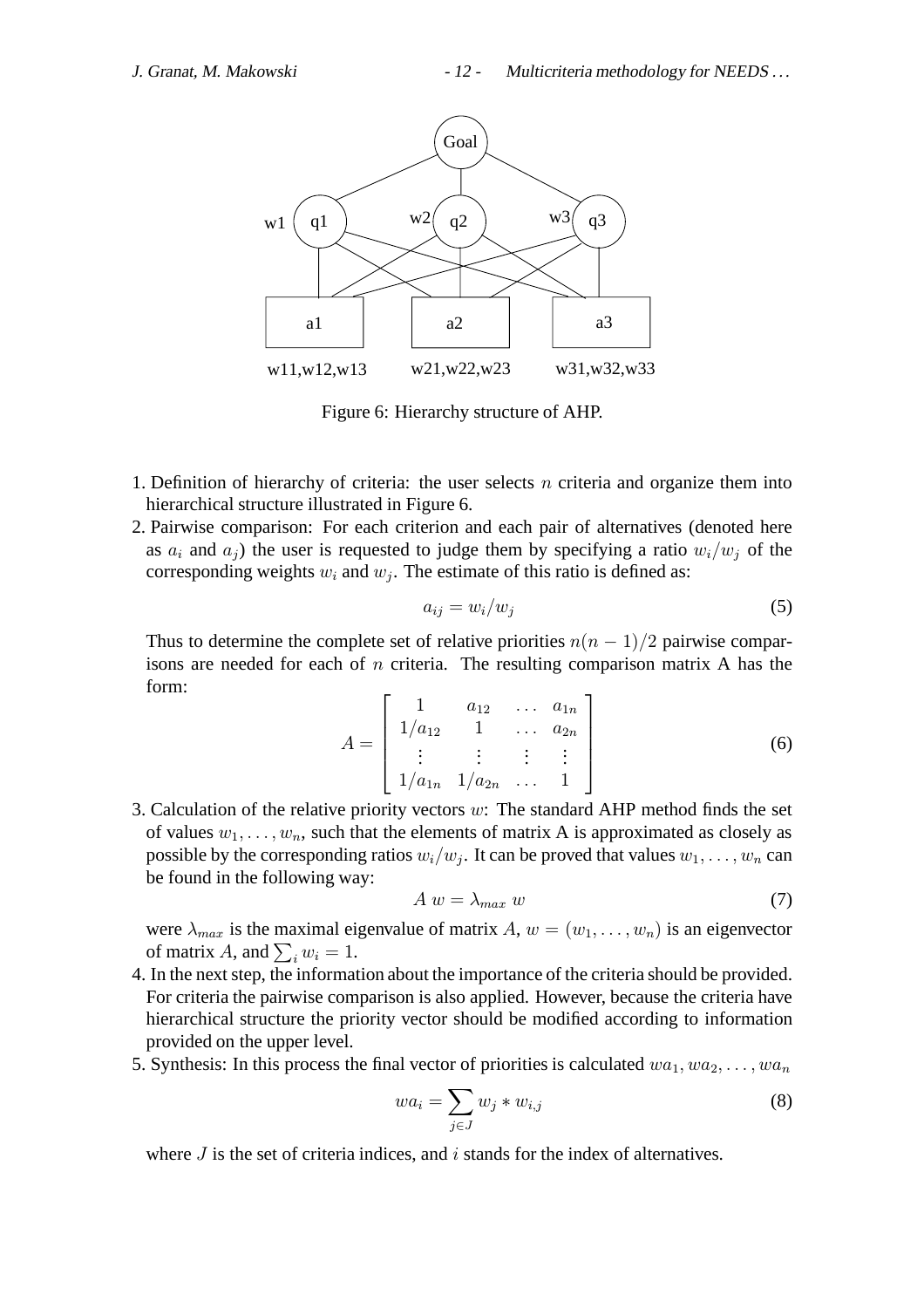#### **4.2.2 Outranking**

The outranking approach accepts incomparabilities of alternatives, and does not impose transitivity properties. Therefore, the corresponding models of preferences cannot be expressed by a function. Vincke [75] points out the following situations where the outranking relation can be justified: at least criterion is not quantitative, units of different criteria are heterogeneous and finding a common scale is very difficult, compensation between gains on some criteria and losses on other criteria are not clear, preference or veto thresholds have to be take into account.

Let a and b be alternatives, and  $q(.)$  be a real valued criterion function defined in the following way [76]:

$$
\begin{cases}\n q_j(a) > q_j(b) \iff a \text{ is preferred to b} \\
q_j(a) = q_j(b) \iff a \text{ is indifferent to b}\n\end{cases}
$$
\n(9)

• Electre I

Concordance index:

$$
c(a,b) = \frac{1}{P} \sum_{j:q_j(a) \ge q_j(b)} w_j, \quad \text{where} \ \ P = \sum_{j=1}^n w_j
$$

Discorcondance index:

$$
d(a,b) = \begin{cases} 0 & \text{if } q_j(a) \ge q_j(b) \quad \forall j \\ \frac{1}{\delta} \max_j [q_j(b) - q_j(a)] & \text{otherwise} \end{cases}
$$

where

$$
\delta = \max_{c,d,j} [q_j(c) - q_j(d)]
$$

If there are qualitative criteria the disconcordance set for each criterion  $D_j$  is a set of ordered pairs  $(x_j, y_j)$  such that if  $q_j(a) = x_j$  and  $q_j(b) = y_j$  then outranking b by a is refused.

a outranks  $b$  ( $aSb$ ) if:

$$
\begin{cases} c(a,b) \geq \hat{c} \\ d(a,b) \leq \hat{d} \end{cases}
$$

or

$$
\begin{cases} c(a,b) \geq \hat{c} \\ (q_j(a), q_j(b)) \notin D_j \ \forall j \end{cases}
$$

where:

 $\hat{c}$  - concordance threshold

 $\hat{d}$  - disconcordance threshold.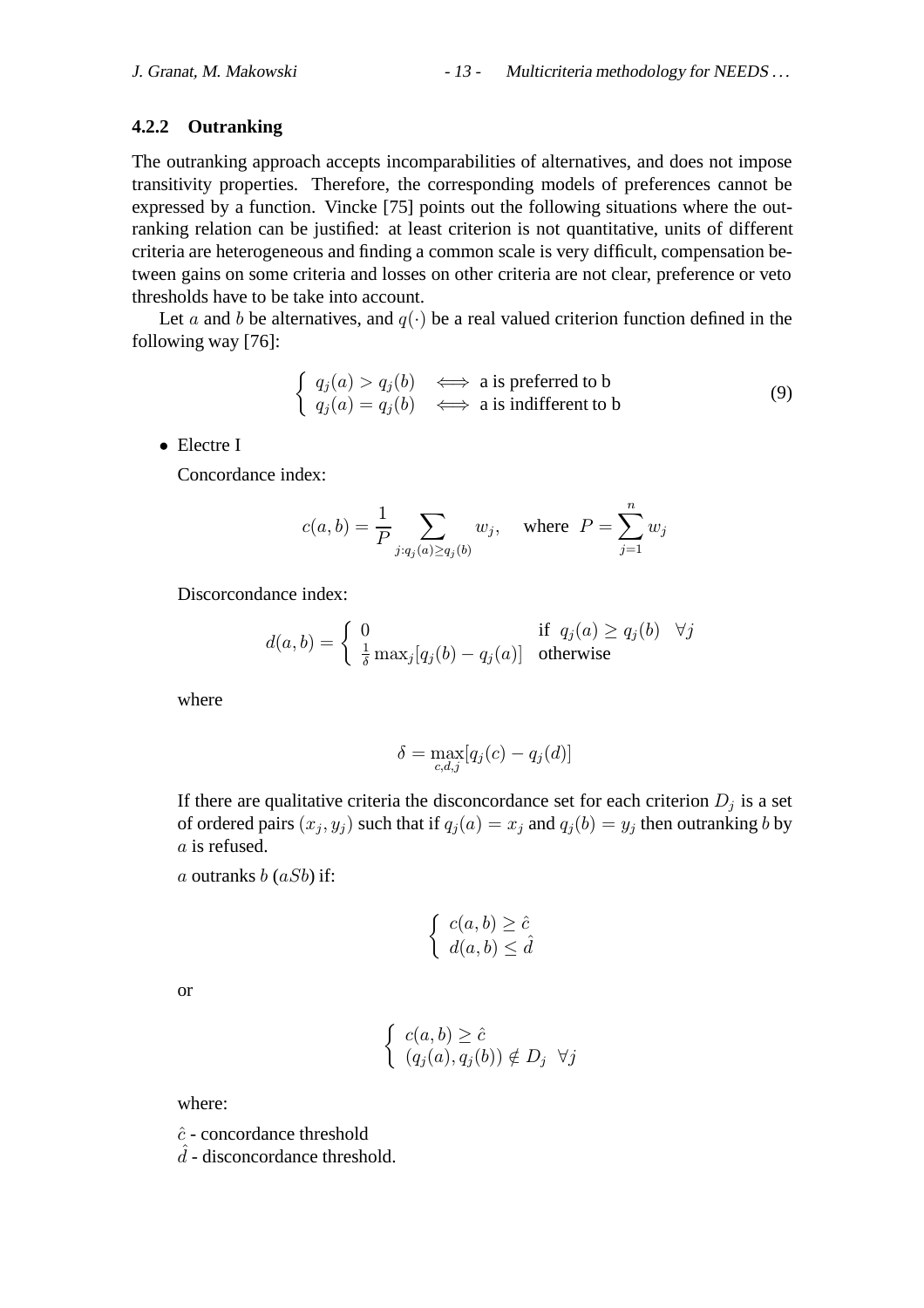• Electre II - multicriteria rank of alternatives (actions)

a strongly outranks  $b$  ( $aS<sup>F</sup>b$ , strong outranking relation) if:

$$
\begin{cases} c(a,b) \geq \hat{c}_1 \\ \sum_{j: q_j(a) > q_j(b)} w_j > \sum_{j: q_j(a) < q_j(b)p_j} w_j \\ (q_j(a), q_j(b)) \notin D_j \quad \forall j \end{cases}
$$

• Electre III - multicriteria rank of alternatives (actions). This method uses a pseudo-criterion  $(q,h,p)$  - a triplet of real valued functions representing preferences

$$
\begin{cases}\n q(a) > q(b) + p(q(b)) & \text{iff a is strictly preferred to b} \\
q(b) + p(q(b)) \ge q(a) > q(b) + h(g(b)) & \text{iff a is weakly preferred to b} \\
a \text{ is indifferent to b} & \text{iff there is no preference between them}\n\end{cases}
$$

where functions

 $h()$  - is a indifference thresholds

 $p()$  - is a preference thresholds

The underlying preference structure is called a pseudo order.

Concordance index:

$$
c(a, b) = \frac{1}{P} \sum_{j=1}^{n} w_j c_j(a, b)
$$
 where  $P = \sum_{j=1}^{n} w_j$ 

where

$$
c_j(a, b) \begin{cases} 1 & \text{if } q_j(a) + h_j(q_j(a)) \ge q_j(b) \\ 0 & \text{if } q_j(a) + p_j(q_j(a)) \ge q_j(b) \\ \text{linear between the two} \end{cases}
$$

The discordance index is defined by

$$
D_j(a, b) \begin{cases} 0 & \text{if } q_j(b) \le h_j(g_j(a)) + q_j(g_j(a)) \\ 1 & \text{if } q_j(b) \ge q_j(a) + v_j(g_j(a)) \end{cases}
$$
linear between the two

where  $v_j(q_j(a))$  is a veto threshold. this is a function of  $q_j(a)$  for each criterion such that any credibility for the outranking of  $b$  by  $a$  is refused if

$$
q_j(b) \ge q_j(a) + v_j(q_j(a))
$$

We finish this short overview of the outranking methods with a brief summary of the Promethee method. This method uses (as the Electre method) as the starting point the decision matrix of evaluations of alternatives against the given set of criteria. The next step in the Promethee method is the definition of a preference function for each criterion. Thus rather than the specification of indifference and preference thresholds (as used in the Electre III) the *intensities* of preferences for pairs of alternatives have to be defined as a function of the differences between the corresponding criteria values.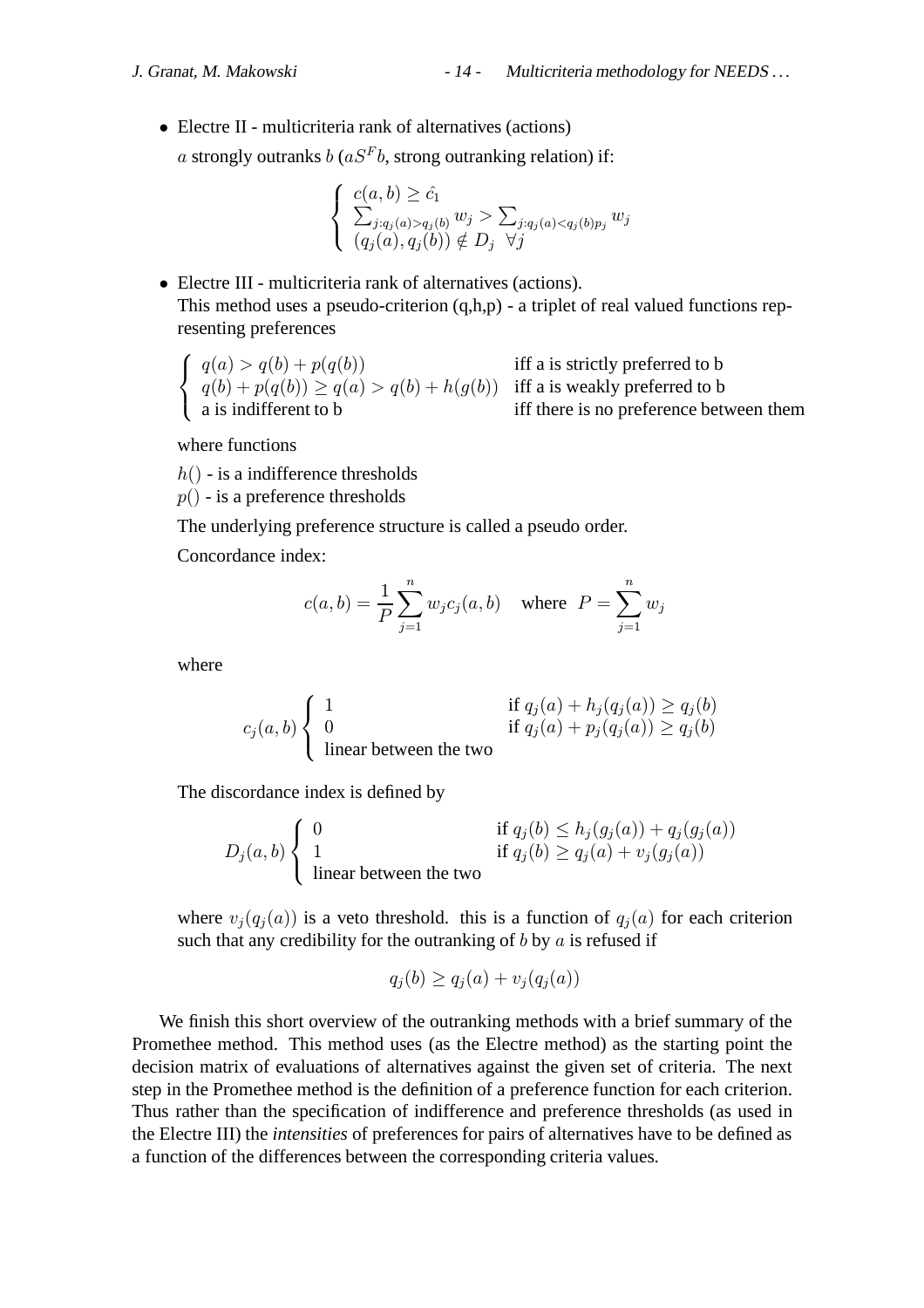#### **4.2.3 Dominance relation**

A simple but very useful basic concept in multicriteria analysis is a partial order of the Pareto type in the criteria space defined by the following dominance relations:

$$
\boldsymbol{q}^a \succ \boldsymbol{q}^b \iff \boldsymbol{q}^b \in (\boldsymbol{q}^a + D \setminus \{0\}) \tag{10}
$$

$$
\boldsymbol{q}^a \succeq \boldsymbol{q}^b \iff \boldsymbol{q}^b \in (q^a + D) \tag{11}
$$

where  $D$  is positive cone in the criteria space. The dominance relations can be used for defining Pareto solutions, e.g.,  $q<sup>b</sup>$  is Pareto optimal (or weakly Pareto optimal), if there exists no  $q^a$  that dominates  $q^b$  in the sense of the relation (10) (or relation (11), respectively).

More detailed discussion of dominance relations can be found in [87].

## **4.3 Ranking**

Ranking deals with a given set  $A = \{a_1, a_2, \ldots, a_m\}$  of m alternatives, each characterized by n criteria  $c_1, c_2, \ldots c_n$ . Ranking, see e.g., [6] provides order the alternatives from the best to the worst. This means that the complete and transitive relation should be built on A. However, this is not always possible, and often it is a difficult task. Therefore, some techniques assumes that some of the alternatives are incomparable. In simple cases an aggregation function is defined  $V(c_1(a_i), c_2(a_i), \ldots, c_n(a_i))$  and based on values of this function alternatives are rank-ordered.

## **4.4 Methods using scalarizing function**

Achievement Scalarizing (value) Functions (ASF) map the  $R<sup>n</sup>$  (n-dimensional space of criteria values) into  $R<sup>1</sup>$ , which induces a complete order of solutions.<sup>6</sup> Moreover, a difference between ASF values of two solutions may be interpreted as a similarity (in the sense of a quality of solution) measure. Therefore, solutions which can only be partially ordered (e.g., by the dominance relation, see Section 4.2.3) in the n-dimensional criteria space can be ordered by using an ASF, and the best solution is guaranteed to be a Pareto-efficient solution.

Parameters of a selected ASF are used to represent preferences of the user. Therefore a selection of the type of ASF implicitly determines the way in which the user can specify his/her preferences. The two most widely used ASFs are discussed in detail in Sections 4.4.1, and 4.4.2, respectively.

The key problem here is a selection of a particular Pareto-optimal solution out of typically large set of such solutions. This selection is implicitly determined by a conversion of a multi-objective problem into a parametric single-objective problem. In the reference point approach the concept of Achievement Scalarizing Function (ASF) has been introduced by Wierzbicki [78].

<sup>&</sup>lt;sup>6</sup>More exactly two (or more) solutions may have an equal value of an ASF. In such cases we consider them equally good/bad.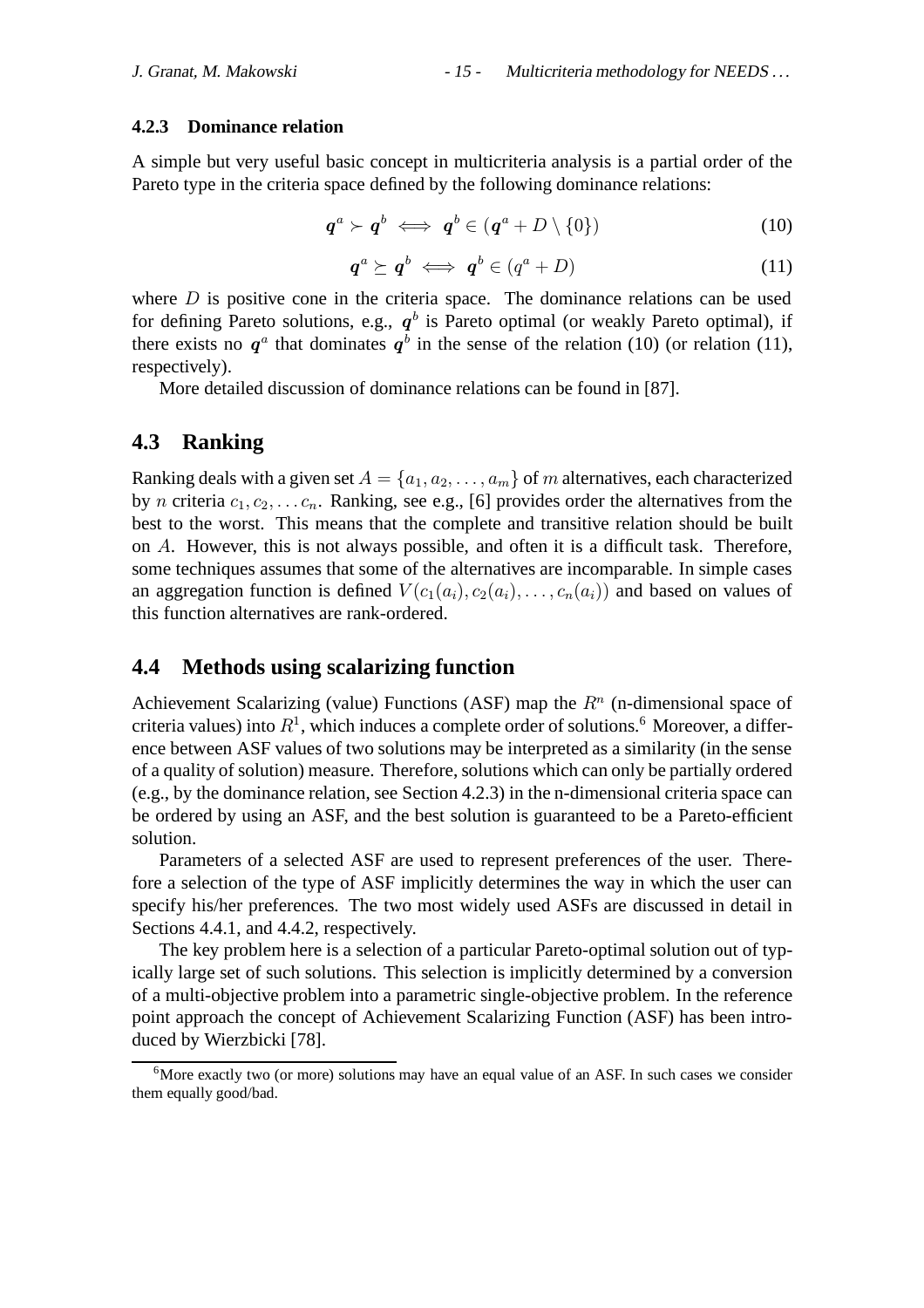#### **4.4.1 Weighted Sum (WS) approach**

The oldest, and still one of most popular multicriteria analysis method uses (for linear models) ASF in the form:

$$
\sum_{i=1}^{n} w_i v_i(q_i) \tag{12}
$$

where *n* denotes number of criteria,  $q_i$  value of *i*-th criterion,  $w_i$  weighting coefficient, and  $v_i$  a linear transformation.<sup>7</sup>

Typically the following conditions are set:

• for weighting coefficients:

$$
\sum_{i=1}^{n} w_i = \beta, \qquad w_i \ge 0, \qquad i = 1, 2, \dots, n \tag{13}
$$

where  $\beta$  is usually equal to either 1 or 100.

• for linear transformation:

$$
0 \le v_i(q_i) \le \gamma \qquad i = 1, 2, \dots, n \tag{14}
$$

where  $\gamma$  is usually equal to either 1 or 100.

Actually  $\beta$  and  $\gamma$  can be set to any positive number, thus their choice is a matter of a convenience, or a desired interpretation (e.g., as fractions or percentages).

Weights have a clear interpretation in terms of a utility function  $U(q)$  which transforms the multicriteria problem (defined in  $\mathbb{R}^n$ ) into  $\mathbb{R}^1$ . Namely, if we denote a ratio of partial derivatives (in respect to two criteria) of the utility function by:

$$
\lambda_i = \frac{\partial U}{\partial q_i} / \frac{\partial U}{\partial q_1} \tag{15}
$$

then the weighting coefficients are equal to normalized  $\lambda_i$ , i.e.

$$
w_i = \frac{\lambda_i}{\sum_i^n \lambda_i} \tag{16}
$$

Thus weights have a clear interpretation. Namely, they are equal to the corresponding components of the utility function gradient, and thus to the change of the corresponding criterion value, if the function changes its value along its gradient.

Clearly, optimization of a utility function follows its gradient. Therefore, weights have also another obvious interpretation: namely, by accepting a certain ratio of two weights the user implicitly accepts that the proportion of changes of the corresponding criteria values are also equal to this ratio. This is equivalent to a full compensation of a change of one criterion by the corresponding change of the other criterion in the proportion determined by the ratio of the two criteria weights. Such a ratio is often referred to as a trade-off coefficient between the corresponding criteria.

Weights are typically defined in one of two ways:

• Values specified by the user, usually through a user-friendly interface, which provides on-line normalization of weights, and displays the resulting weights as percentages (of the sum of weights assumed to be equal to 1).

<sup>7</sup>Some of the WS methods do not use any transformations of criteria values.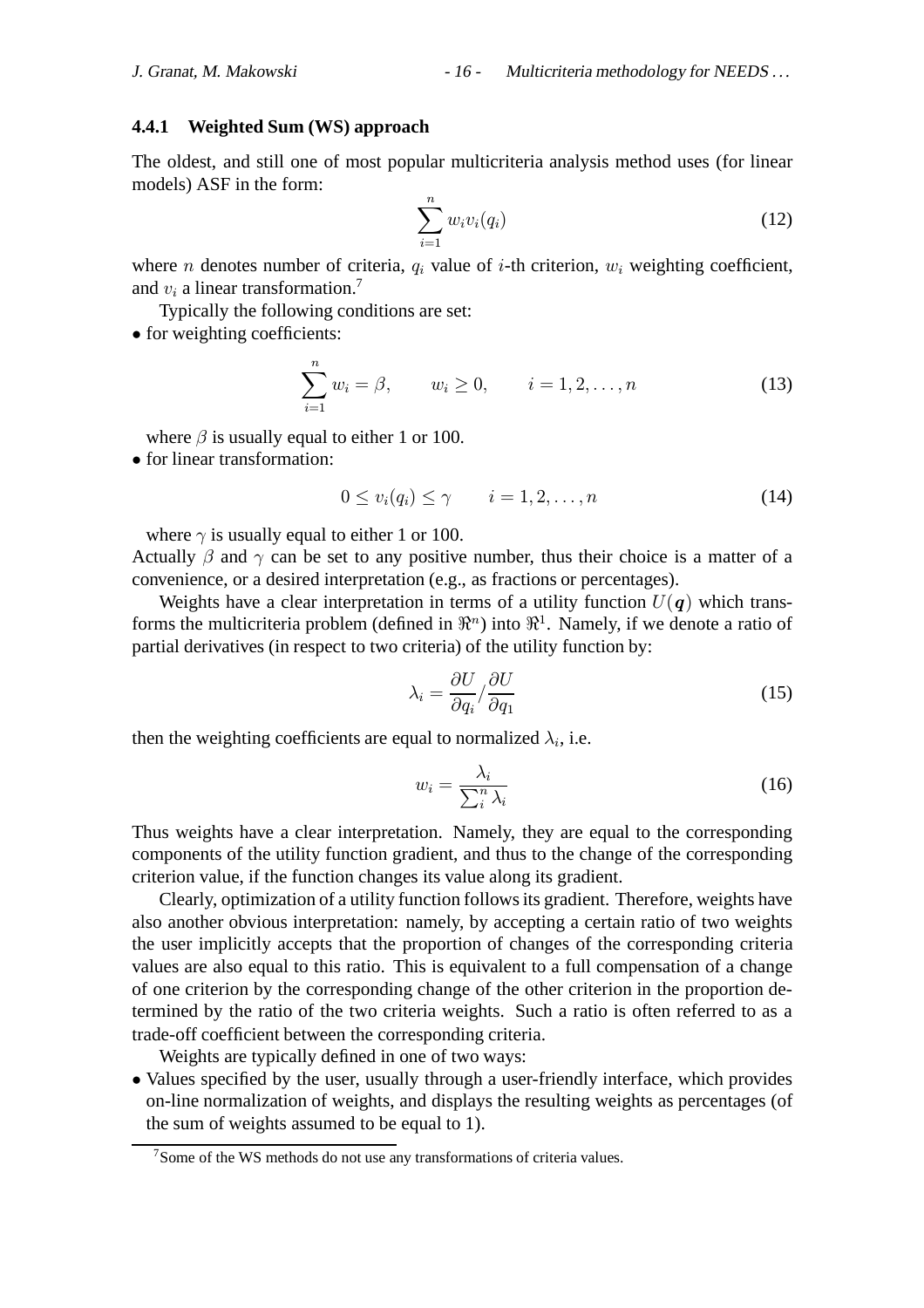• Indirect specification by a user who defines a relative importance of the corresponding criterion, typically on scale with seven degrees.<sup>8</sup> An integer number, say  $r_i \in$  $\{1, 2, ..., 7\}$ , is associated with *i*-th importance level, and the weights  $w_i$  are defined

$$
w_i = \frac{r_i}{\sum r_i}
$$

This approach is based on the psychological aspect of human ability, namely that humans easier express preferences on a nominal than on a cardinal scale.

From a mathematical point of view weights can also be interpreted as a transformation of measurement units of the corresponding criteria.

Application of the ASF in the form of (12) implies that the user assumes constant (over the whole range of criteria values) trade-offs between criteria. Therefore, the main problem with using the original idea of weights is due to the fact that utility functions are typically highly nonlinear, and thus computed weights are valid only locally.

The linear transformations  $v_i(q_i)$  have been introduced to simplify the process of determining weights  $w_i$ , especially for criteria having multimodal value distributions.<sup>9</sup> However, introduction of linear transformation does not really solve the problem with handling criteria having a large range of values. Although weights are formally easier to be determined (because for the transformed criteria the weights are applied to quantities having the same range of values) by a transformation one loses information about actual units of the criteria, and thus the original interpretation of weights.

Summing-up: the ASF in the form of (12) transforms the original problem (defined in  $\mathbb{R}^n$  in actual units corresponding to the criteria) into a problem in  $\mathbb{R}^1$  with optional transformation of the criteria values into a relative scale.

Application of the WS approach to analysis of Pareto sets is discussed in Section 6.2.1. A more detailed discussion about the definition and interpretation of weights is available e.g., in [70].

#### **4.4.2 Reference Point (RFP) methods**

The selection of a particular Pareto-optimal point is determined by the definition of the ASF defined differently for various reference point (RFP) methods. We introduce the RFP method using one of the simplest approaches, i.e., the aspiration-led analysis which is built on the concept of aspiration point. This approach uses ASF in the form:

$$
s(q, \bar{q}, w) = \min_{1 \leq i \leq n} \{w_i(q_i - \bar{q}_i)\} + \epsilon \sum_{i=1}^n w_i(q_i - \bar{q}_i)
$$
(17)

where  $q(x) \in R^n$  is a vector of criteria,  $x \in X_0$  are variables defined by the core model,  $X_0$  is set of feasible solutions implicitly defined by the core model,  $\bar{q} \in \mathbb{R}^n$  is an aspiration

 $8$ The number of those degrees (seven) results from a series of surveys performed by psychologists, see e.g., [52] which revealed that this may be an average limit of accuracy of human judgment in a single dimensional space.

<sup>9</sup>Roughly speaking, multimodal distributions are characterized by values split into several disjoint subsets separated by empty subsets covering large ranges of values. Consider e.g., two subsets of values: first composed of positive values smaller than 100, and the second composed of values larger than 100000. Typical statistical characteristics of sets of values may not be adequate. For example, the value of average is often far away from the closest value of a member of the set.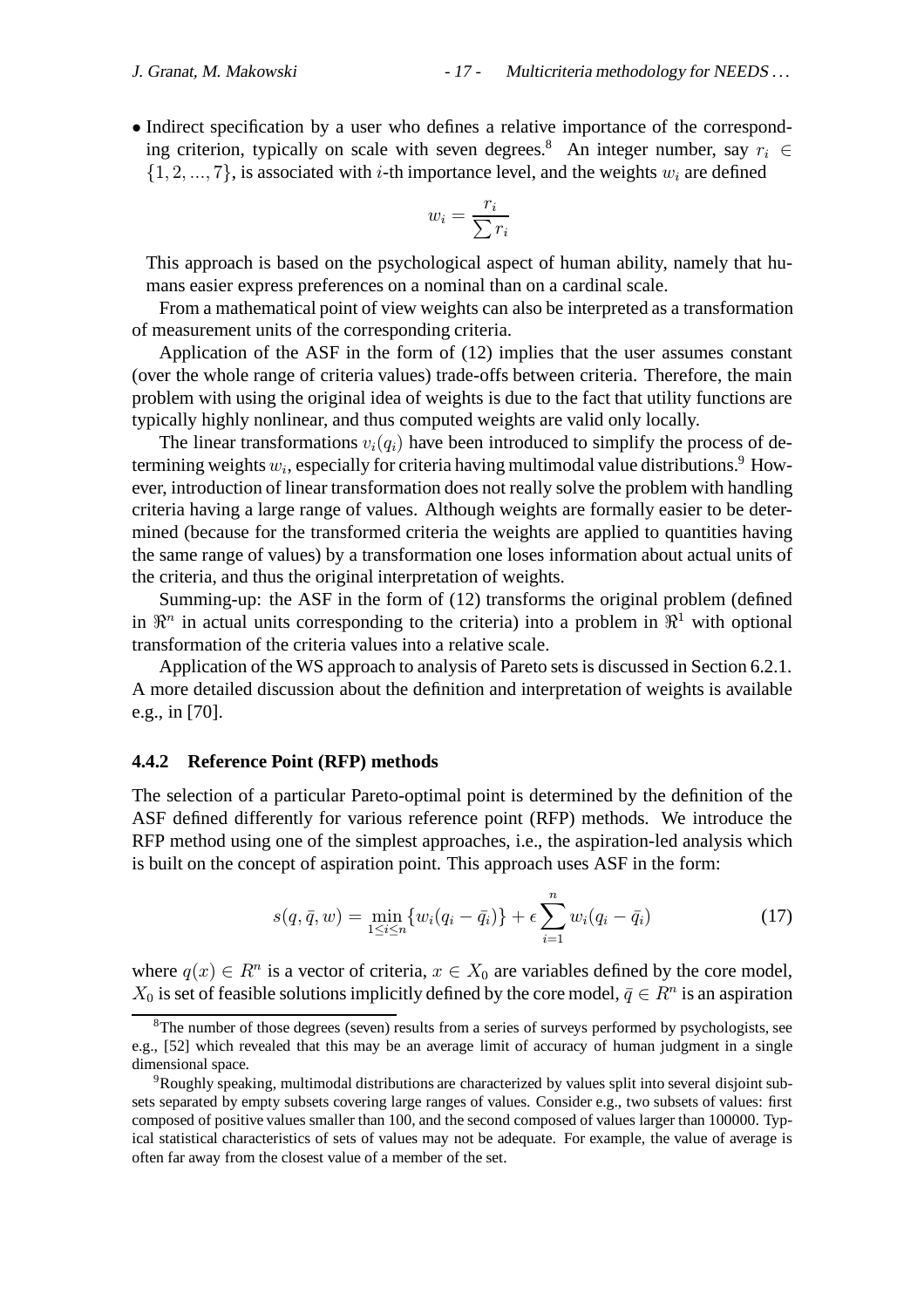point,  $w_i > 0$  are scaling coefficients (see the comment below) and  $\epsilon$  is a given small positive number. Maximization of (17) for  $x \in X_0$  generates a properly efficient solution with the trade-off coefficients (as recomputed in terms of  $u_i$  defined below) smaller than  $(1 + 1/\epsilon)$ . For a non-attainable  $\bar{q}$ , the resulting Pareto-optimal solution is the nearest – in the sense of a Chebyshev weighted norm – to the specified aspiration level  $\bar{q}$ . If  $\bar{q}$ is attainable, then the Pareto-optimal solution is uniformly better. Setting a value of  $\epsilon$ is itself a trade-off between getting an overly restricted set of properly Pareto-optimal solutions or an overly wide set that is practically equivalent to weakly Pareto-optimal optimal solutions. Assuming the  $\epsilon$  parameter to be of a technical nature, the selection of efficient solutions is controlled by the two vector parameters:  $\bar{q}$  and w.

There is a common agreement that the aspiration point is a very good controlling parameter for examining a Pareto-optimal set. Much less attention is given to the problem of defining the scaling coefficients  $w$ . Note that the coefficients  $w$  should not be confused with the weights used by some methods for conversion of a multi-criteria problem into a single-criterion problem with a weighted sum of original criteria. In the function (17), coefficients w play a different role than in a weighted sum of criteria.

In order to provide users with more intuitive way of specification of the ASF a concept of Component Achievement Function (CAF) was introduced, see [21]. CAF are an extension of the concept of membership functions of the fuzzy sets, and thus have a similar intuitive interpretation. The ASF for the corresponding implementations is defined by:

$$
\mathcal{S}(q,\bar{q},\underline{q}) = \min_{1 \leq i \leq n} u_i(q_i,\bar{q}_i,\underline{q}_i) + \epsilon \sum_{i=1}^n u_i(q_i,\bar{q}_i,\underline{q}_i)
$$
(18)

where  $\bar{q}$ ,  $q$  are vectors (composed of  $\bar{q}_i$ ,  $q_i$ , respectively) of aspiration and reservation levels respectively, and  $u_i(q_i, \bar{q}_i, \underline{q}_i)$  are the corresponding Component Achievement Functions, which can be simply interpreted as nonlinear monotone transformations of  $q_i$  taking into account the information represented by  $\bar{q}_i$  and  $\underline{q}_i$ . Maximization of the function (18) over the set of feasible solutions  $X_0$  defined by the corresponding core model provides a properly Pareto-optimal solution with the properties discussed above for the function (17).



Figure 7: Component achievement scalarizing function.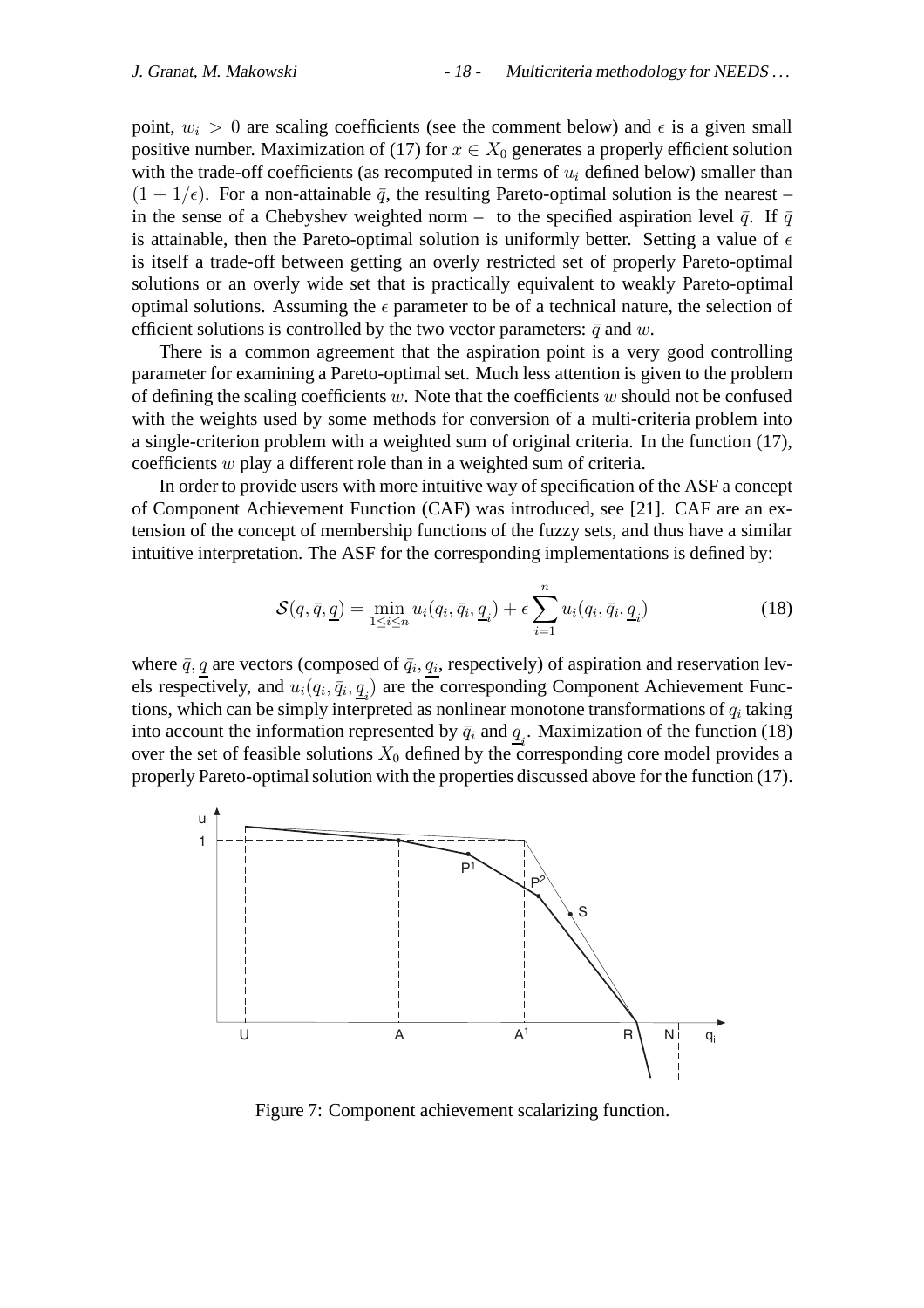Various graphical user interfaces can be used for specification of aspiration and reservation levels, as well as interpretation of solutions. Thus CAF provide an easy and natural way for specification the desired values of each criterion by a corresponding aspiration level, and to scale trade-offs between criteria by corresponding pairs of aspiration and reservation values.10 Typically, initial aspiration values are far from being attainable, and the user has to modify her/his preferences, which are expressed by pairs of aspiration and reservation levels, in order to achieve solutions that are not too far away from the realistic goals.

A graphical presentation of CAF not only supports users in specification of preferences, but also helps them in interpreting the solutions. This analysis is done by projections of multidimensional criteria space into two dimensional spaces composed for each criterion of its values and the degree of satisfaction of meeting preferences expressed by aspiration and reservation levels.

Two examples of CAFs are illustrated in Fig. 7. The first CAF is defined by four points, with values of the criterion,  $U, A<sup>1</sup>, R$ , and N, corresponding to the values of utopia, aspiration, reservation, and nadir, respectively. The second CAF is defined by a modification of the first CAF, where the previously defined aspiration level  $A<sup>1</sup>$  was moved to the point A and two more points  $-P<sup>1</sup>$  and  $P<sup>2</sup>$  – were interactively defined. Note that the utopia and nadir points are computed automatically, therefore the user has to specify only two values (aspiration and reservation), and may optionally specify his/her preferences for values between the aspiration and reservation levels.

Values of CAF have a very easy and intuitive interpretation in terms of the degree of satisfaction from the corresponding value of the criterion. Values of 1 and 0 indicate that the value of the criterion exactly meets the aspiration and reservation values, respectively. Values of CAF between 0 and 1 can be interpreted as the degree of *goodness* of the criterion value, i.e., to what extent this value is close to the aspiration level and far away from the reservation level. These interpretations correspond to the interpretation of the membership function of the Fuzzy Sets, which is discussed in [22].

By using an interactive tool for specification of the CAF illustrated in Fig. 7 (and analysis of the corresponding solutions) such as MCMA [22] a user can analyze various parts of a Pareto set that best correspond to various preferences for trade-offs between criteria. These preferences are typically different for various stages of analysis, and are often modified substantially during the learning process, when aspiration and reservation levels for criteria values are confronted with the attainable solutions, which correspond best to the aspiration and reservation levels. In such an interactive learning process, a user gradually comes to recognize attainable goals that correspond best to his/her trade-offs.

Application of the RFP approach to analysis of Pareto sets is discussed in Section 6.2.2. More detailed description of the approach is available in [22].

## **4.5 Comments**

We have outlined above the most representative methods for multicriteria problem analysis. Now we comment on the applicability of each of these methods to the multicriteria analysis problem of the NEEDS project defined in [48]. Comments are rather short for

 $10$ Note that this approach to scaling does not require any scaling of criteria values; therefore the user provides his/her preferences for aspiration/reservation levels expressed in original units of the criteria value.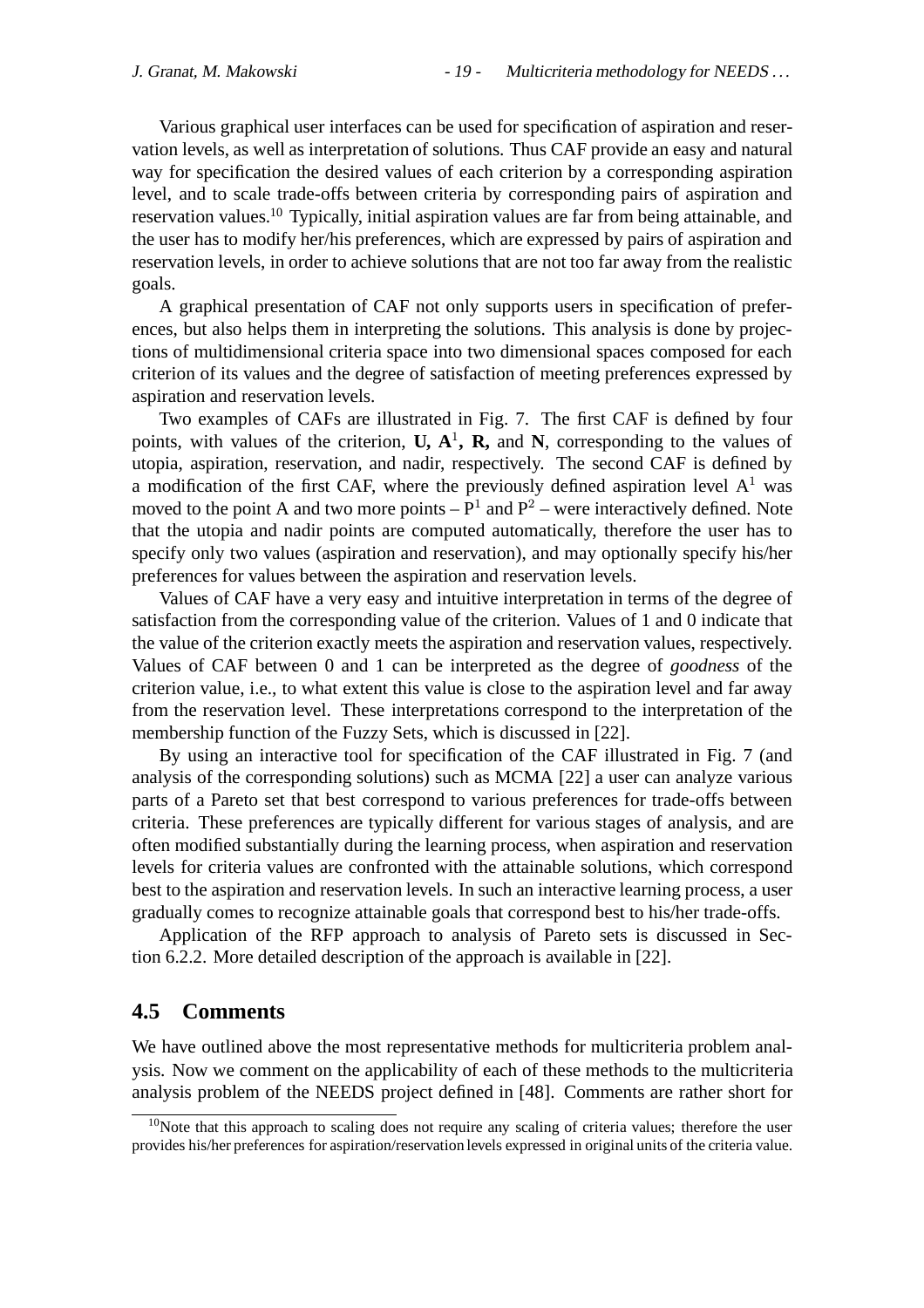the methods that are clearly not suitable for the NEEDS project, and are more detailed for the two methods that can be either adapted or combined for supporting multicriteria analysis of the problem specified in [48].

AHP:

- Advantages: The main reasons for popularity of AHP method are its simplicity, flexibility, intuitive and its ability to handle quantitative and qualitative criteria in the same framework [38].
- Disadvantages: In this method the concept of relative importance is applied, which means that the user should provide estimates  $w_i/w_j$ , where  $w_i$  is an value of criterion i and  $w_i$  is an value for criterion j. The procedure for determination the criteria weights in AHP independently of the units of single criterion variables is a main disadvantage of the method [3]. Another major disadvantage is the socalled rank-reversal.<sup>11</sup> Finally, the requirement of pairwise comparisons makes AHP not impracticable for problems with more than several alternatives. Thus AHP is not applicable to the problem described in [48].

Outranking methods:

- Advantages: The method is widely used and have strong theoretical background.
- Disadvantages: The pairwise comparison have to be done at the first stage of analysis which limits the application of the method to problems with small number of alternatives. A major methodological problem is the rank reversal, see e.g., [77] for a discussion of this problem in the ELECTRE II and ELECTRE III methods. Moreover, the method is considered to be difficult to understand, especially by users without mathematical background.

Multi-attribute Value Measurement Theory:

- Advantages: After a value function is defined, the alternatives are automatically rank ordered.
- Disadvantages: The difficulties in defining the value function which is based on a rather reach inter-criteria information to be provided by the user. There are also methodological issues related to a proper specification of a value function. For example, the US Nuclear regulatory commission examined [27] application of additive value functions; ten of thirteen applications of additive value functions violated theoretical requirements such as avoiding use of ordinal scales for single attribute value functions. Eight of thirteen violated the requirement for preference independence of attributes, and none acknowledged existence of any requirements for validity.

Weighted sum approach:

- Advantages:
	- It is one of the most popular method for analyzing multicriteria problems, and thus it is also widely applied to various energy problems, especially for energy planning problems.
	- Most users consider specification of preferences in terms of weights to be simple, intuitive, and robust.

 $11$ The situation in which after removing from the analysis an alternative the ranking of the remaining alternatives changes.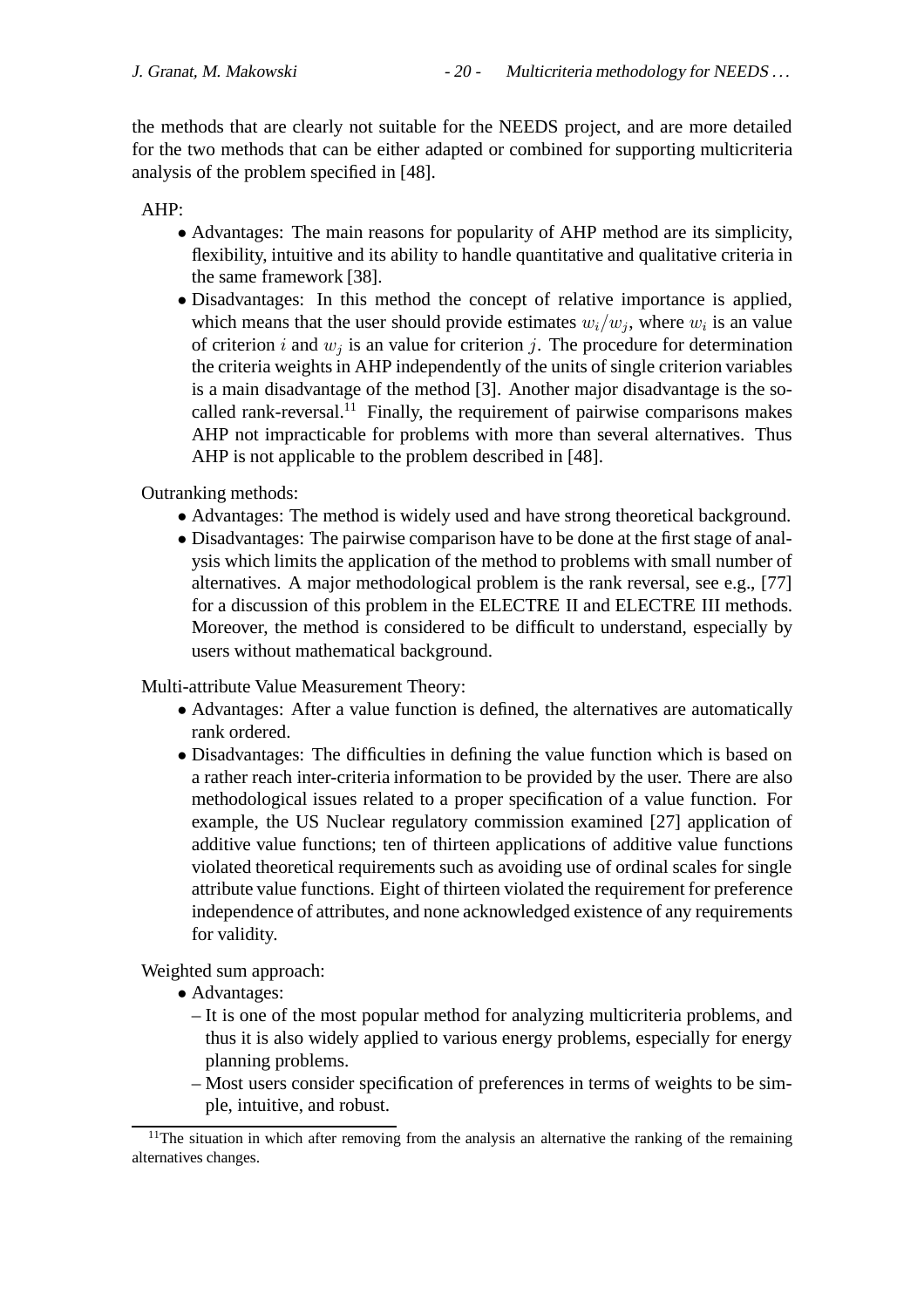- It can be applied for problems with large number of alternatives as well as for a hierarchy of criteria.
- The method is not computationally intensive thus is suitable for interactive analysis.
- Scalarizing (weighted sum) function can be used for ranking the alternatives.
- Disadvantages: The approach uses a linear aggregation function, which implies a number of consequences not recognized by the users who are not familiar with the background of the method:
	- It implies a full compensation between all criteria with trade-off rates constant for the full range of criteria values; e.g., the trade-off between cost and quality is the same for most expensive (and also high quality) alternatives as for cheapest (and lowest quality) solutions.
	- The method assumes full independence of criteria (dependent criteria are (partially) double-counted).
	- For dependent criteria the method may be contra-intuitive, i.e., increasing a criterion weight does not necessarily improve its value, see e.g., [55].
	- The method will not find Pareto-efficient alternatives that do not belong to the convex hull of the Pareto-set.
	- Weights are difficult to specify for problems with many criteria.
	- Removing alternatives having extreme values of criteria are likely to result in rank reversal.
	- Ranking based on values of the scalarizing function is likely to be sensitive for some ranges of weights, and insensitive for other ranges of weights. Moreover, very alternatives with very different compositions of criteria values may have similar values of the scalarizing function, thus will be evaluated/rank as similar.
	- Most approaches perform transformation of criteria values (say to the range [0, 100]). Thus the users have to specify preferences for criteria values on relative scales. This is especially difficult for criteria having multimodal distributions of values.
	- Qualitative criteria have to be mapped into a quantitative scale.

## Reference point method:

- Advantages:
	- The basic way for preference specification is to specify reservation and aspiration criterion value, i.e., values that the user wants to avoid and achieve, respectively. Thus the interpretation of the preference is the easiest possible.
	- The reservation/aspiration values imply trade-offs between criteria for the criteria ranges between the corresponding reservation/aspiration value. Thus the interpretation is the same as the interpretation of weights, but the trade-offs are different for values outside these ranges.
	- Specification of preferences in terms of values of the criteria; no scaling of criteria values is desired thus the method is immune to the rank reversal problem.
	- The component scalarizing functions (defined for each criterion) have interpretation similar to the membership function of fuzzy sets.
	- The scalarizing function assures that the selected Pareto-solution is the best in respect to the criterion which has worst (in terms of its reservation/aspiration) value.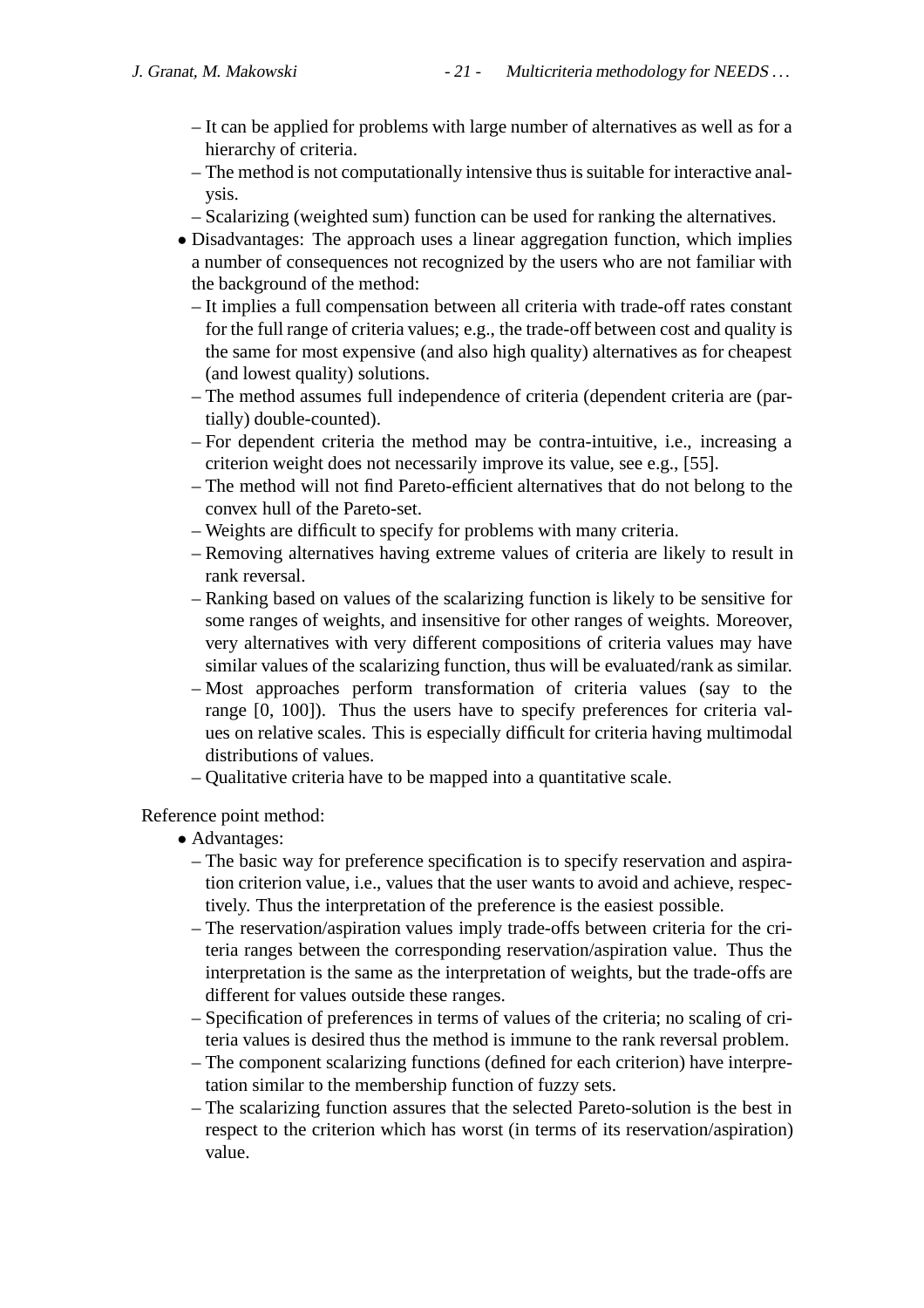- The method can be applied for problems with large number of alternatives.
- It properly handles dependent criteria, and criteria with multimodal value distributions.
- The method is not computationally intensive thus is suitable for interactive analysis.
- Scalarizing function can be used for ranking the alternatives.
- Disadvantages:
	- The method is less popular than other methods for multicriteria analysis of alternatives.
	- Preferences are specified for each criterion separately; this supports an easy and precise definition of preferences but less experienced users may have problems with correct interpretation of such preferences in terms of trade-offs between criteria.
	- Specification of preferences requires more information than required for the weighted criteria approach.
	- Modification of preferences aimed at examining certain regions of Pareto-sets might be difficult for problems with many criteria.
	- The known implementations do not deal with hierarchical criteria structures.
	- Qualitative criteria have to be mapped into a quantitative scale.
	- Most known implementations have been done for continuous or mixed-integer problems. Although such implementations can be adapted for analysis of alternatives, a new interface and additional data processing should be developed for an efficient analysis of discrete problems with a large number criteria.

# **5 Structures of criteria and alternatives**

## **5.1 Hierarchical structure of criteria**

The term hierarchy has different meanings. We can distinguish, see e.g., [35]:

- **Order hierarchy:** In this case hierarchy is equivalent to an ordering induced by the values of a variable defined on a set of elements. Order hierarchy does not refer to relationships and interactions among objects that comprise the hierarchy.
- **Inclusion hierarchy:** Recursive organization of objects. In this case an object can be treated as a container that contains other objects.
- **Control hierarchy:** In this context, hierarchy refers to a control system in which every entity has an assigned rank. Entities with a specified rank are entitled to give orders to entities with lower rank. It should be noted that entities that comprise a control hierarchy do not form an inclusion hierarchy.
- **Level hierarchy:** In this hierarchy entities exist on different levels. Entities at a given level may, through their interactions, construct and maintain entities at higher levels, and higher level entities may be composed of lower level entities. In this case we have *upward causation*. Through upward causations, level hierarchies may form inclusion hierarchies. Level hierarchies can be also characterized by *downward*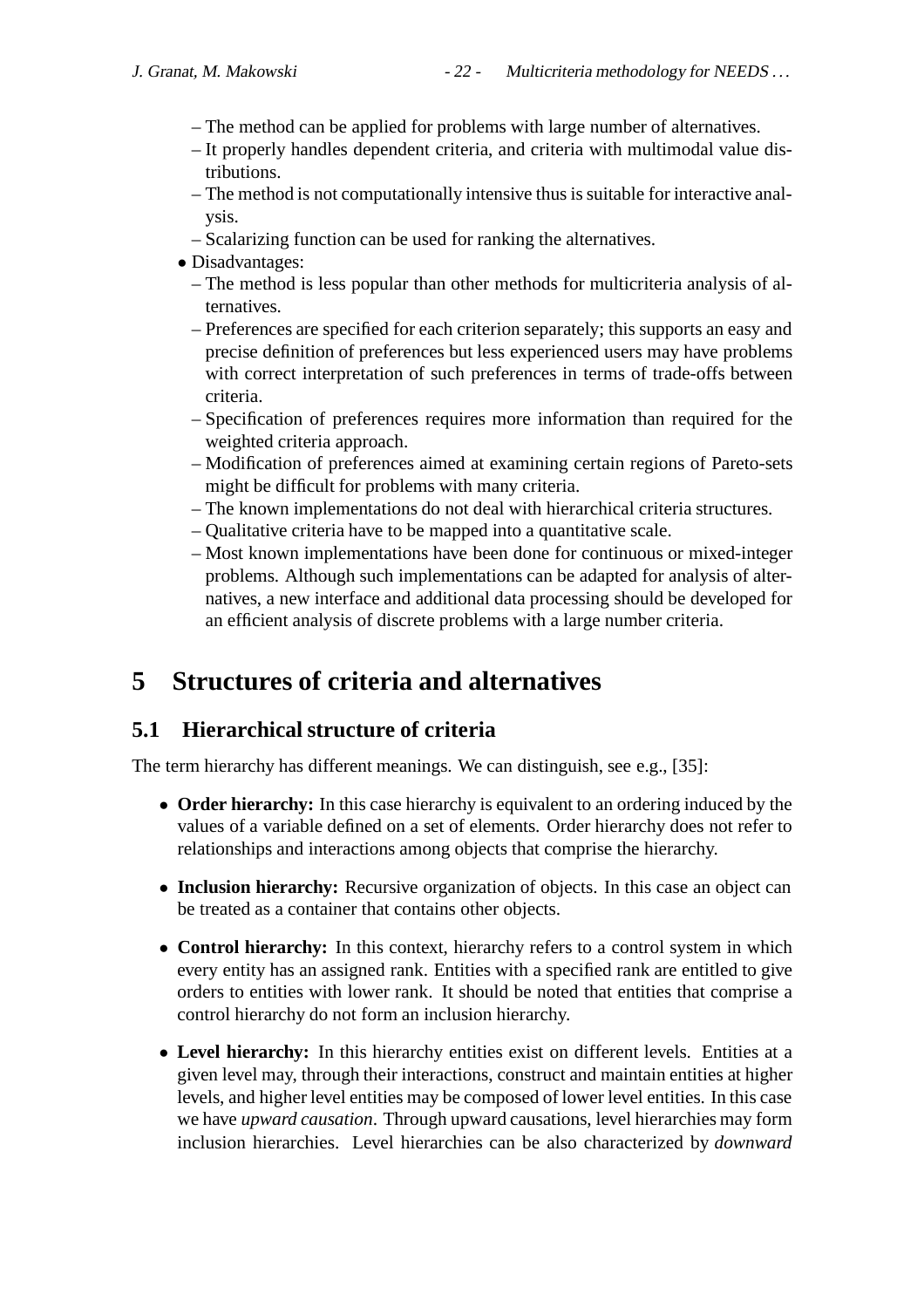*causation*: incorporation into a higher level entity can change the properties and interaction modalities of lower level entities.

The hierarchy can be defined in the following way [63]:

Let  $H$  be a finite partially ordered set with the largest element b.  $H$  is a hierarchy if it satisfies the following conditions:

- 1. There is a partition of H into sets  $L_k$ ,  $k = 1, \ldots, h$ , where  $L_1 = \{b\}$ .
- 2.  $x \in L_k$  implies  $x^- \subset L_{k+1}$   $k = 1, ..., h 1$ .
- 3.  $x \in L_k$  implies  $x^+ \subset L_{k-1}$   $k = 1, \ldots, h$ .

where sets  $x^-$  and  $x^+$  are defined using the notion of covering<sup>12</sup> as follows:

$$
x^{-} = \{y|x \text{ covers } y\}
$$
 (19)

$$
x^{+} = \{y | y \text{ covers } x\}
$$
 (20)

In the context of multicriteria decision analysis we can consider the hierarchy of criteria (level hierarchy and order hierarchy) and the hierarchy of alternatives (order hierarchy).

The hierarchy of criteria can be considered in the following ways:

- Hierarchy of the criteria comes from the structuring of the problem and it is used only for a better understanding of the problem, but in a mathematical model of preferences only the lower level of hierarchy is used. French [17] provides an example of this approach.
- Each level of the hierarchy contributes to a preferential model. The upper level of hierarchies influence the lower one.
- Each level of the hierarchy contributes to a preferential model. The lower level of hierarchies influence the upper one.
- Dynamic hierarchy. In this new approach one considers two hierarchies. The first one which has been built during the structuring of the decision problem. The second one is building dynamically during the problem analysis. The first hierarchy is used only for communicating the decision problem to the people. The second one is used actively in the analysis process. The analyst or decision maker selects the two tree as the most important criteria, that may belong to the different branches of the first hierarchy, and focuses his analysis on this most important criteria. In the next steps he/she extends the number of criteria which are analyzed. It is assumed that in the next steps the less important criteria are selected. If in the process of analysis he/she recognizes that a selected criterion should be more important, the next iteration of analysis can be done. What is important here is that the importance of the criteria is based on the subjective evaluation of the user and do not must be expressed quantitatively.

<sup>&</sup>lt;sup>12</sup>x covers y if there is no z such that  $x \le z$  and  $z \le y$ .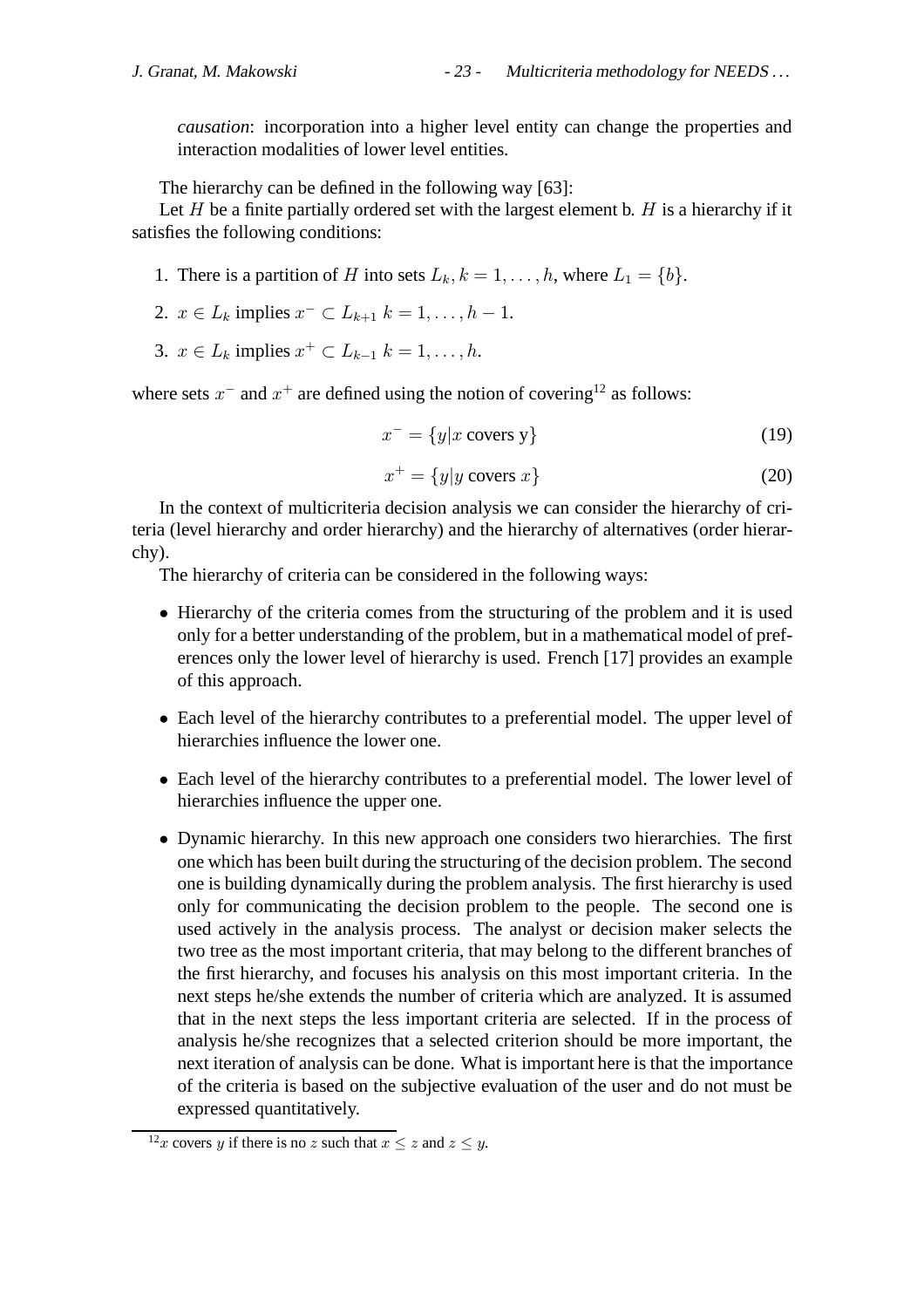In modeling of decision problems it is useful to build the hierarchy of the criteria. However, it significantly complicates the process of building the mathematical model of preferences. Nevertheless, it is definitely important from the point of view of having a better insight into the problem being analyzed. The basic question is how to incorporate the hierarchy into the model of preferences.

There are methods that build a preference function in a structured way. The alternatives can be characterized by a set of attributes or criteria. The criteria to evaluate alternatives have various scales. The appropriate transformation of criteria values into preferences is one of the most important issues that form the foundation for further analysis. It is necessary to consider units. Assigning the values of the criteria to alternatives can be compared to the process of measurement which associates a numerical value with the object. It can be represented by a function  $f : A \rightarrow C$ , also called scale. Some of the common scales are numerical, ordinal, cardinal (ratio, interval). If it is a numerical scale having the lowest value does not always mean that it is the worst alternative e.g., the optimal temperature of the body is around 36.7, therefore we often need a transformation of real measurement into a preference scale  $v_i(c_i)$ .

Assuming that we have a well defined set of criteria, then the value function should be built. In building such a function the decision-maker, the stakeholder or the analyst should provide inter-criteria preference information.

The value function should have the following properties:

$$
(c_1(A_k), \ldots, c_n(A_k)) \succeq (c_1(A_l)), \ldots, c_n(A_l))
$$
 (21)

$$
\Leftrightarrow \qquad \qquad (22)
$$

$$
v(v_1(c_1(A_k)),\ldots,v_n(c_n(A_k))) \ge v(v_1(c_1(A_l)),\ldots,v_n(c_n(A_l)))
$$
 (23)

There are various approaches to building function  $v(\cdot)$ . One of them is an additive value function:

$$
c(A_k) \succeq c(A_l) \Leftrightarrow \sum_{i=1}^n v_i(c_i(A_k) \ge \sum_{i=1}^n v_i(c_i(A_l))
$$
\n(24)

The above function is defined under the following conditions: $13$ 

- weak ordering is defined;
- alternatives  $A_1, \ldots, A_m$  are mutually preferentially independent;
- the weaker solvability (known also as restricted solvability) condition is accepted;
- Archimedian condition (every strictly bounded sequence is finite) holds;
- all criteria are essential, i.e., each has some effect on preference.

The most popular is linear value function:

$$
v(c) = \sum_{i=1}^{n} w_i * v_i(c_i)
$$
 (25)

For a hierarchy of criteria the value function should still have the property (28). However, it should depend on some parameters specified on the levels of the hierarchy. Moreover we can have upward and downward causation.

<sup>&</sup>lt;sup>13</sup>See [17] for details.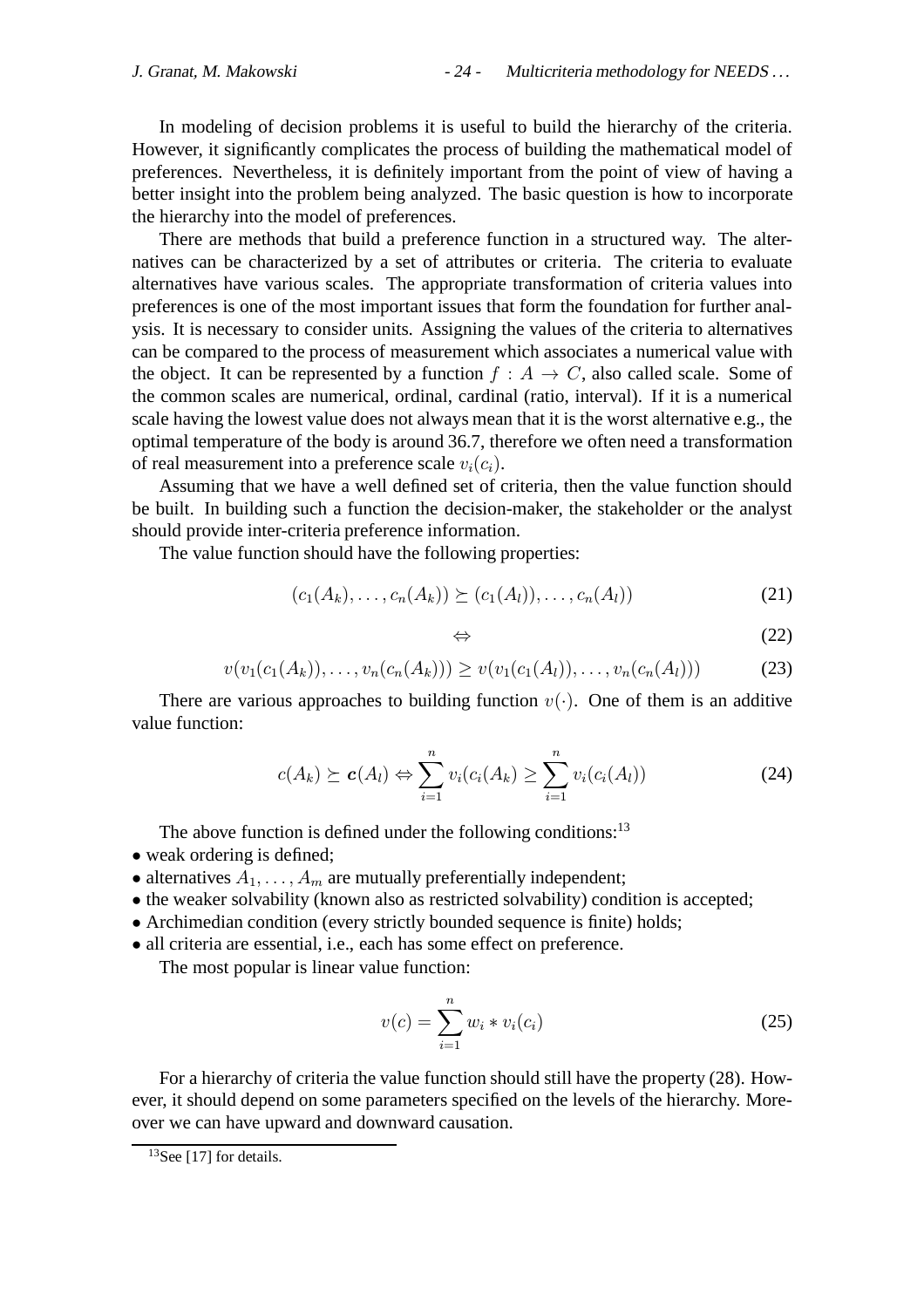$$
v(c(A)) = v(v_{11}(c_{11})), \dots, v_{ih}(c_{ih}))) \text{ for } i \in NC_h, h \in HL \tag{26}
$$

One of the methods that deal with the hierarchy of criteria is Multi-attribute Value Tree Analysis. In this approach the attributes are organized as a value tree [58, 59, 60, 64, 66], also called an objectives hierarchy or criteria hierarchy.

In this case the value function:

$$
v(A_k) = \sum_{i=1}^{M} \sum_{i \in L_I} w_i v_i (c_i(A_k))
$$
\n(27)



Figure 8: Hierarchical weighting

In the hierarchical weighting approach the analyst specifies weights for each hierarchical level separately, and then multiplies down to get the corresponding lower level weights, see Figure 8.



Figure 9: Non-hierarchical weighting

In the non-hierarchical weighting approach the analyst specifies simultaneously weights only for the lowest level. The weight of criteria at the upper level is by definition equal to the sum of the attribute weights on the lower level, see Figure 9.

We should also mention that the function decomposition method develops a hierarchical structure from class-labeled data [5]. There are also approaches to treat incomplete information within the framework of hierarchical structures, see e.g., [2, 36].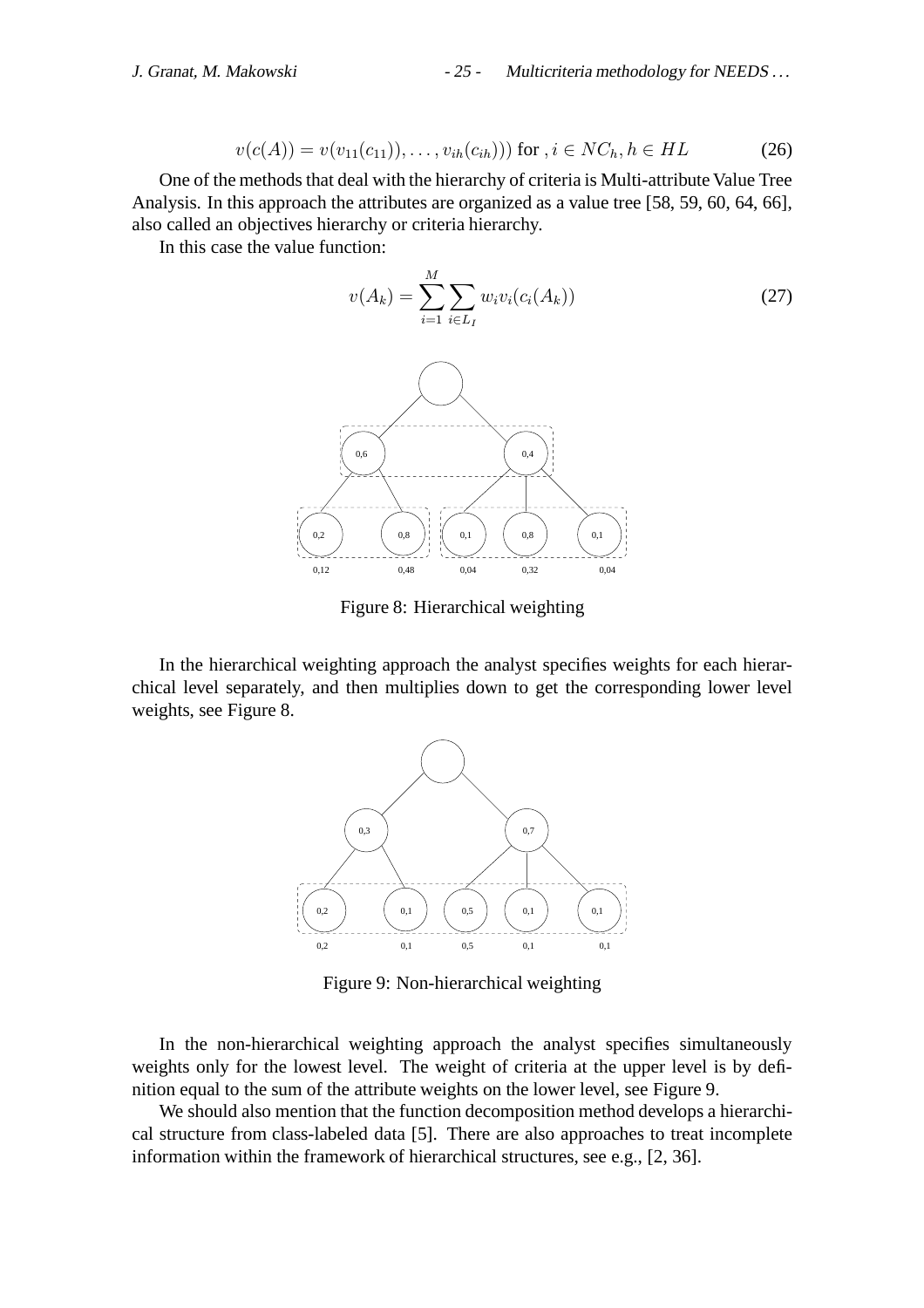Let us show the main difficulties on the following, very simple, example. We have three levels of hierarchy; the main goal  $G$ , the two subgoals  $SG_1$  and  $SG_2$ , four criteria on the lower level  $c_1, c_2, c_3, c_4$  and three alternatives to evaluate  $A_1, A_2, A_3$ . Let us assume that on the lower level we have the values of criteria shown in Table 1:

|                | c l            | C/                 | c3        | c4   |
|----------------|----------------|--------------------|-----------|------|
| A1             | 7 Euro         | $200 \text{ m}$    | good      | 5km  |
| A2             | $\vert$ 5 Euro | 1000 m2            | very good | 10km |
| A <sub>3</sub> | 1 Euro         | 500 m <sub>2</sub> | bad       |      |

Table 1: The values of the criteria.



Figure 10: The structure of the problem.

Let us denote the set of all alternatives in the example above as  $A = \{A_1, A_2, A_3\}$ and  $\succeq$  the decision maker's weak preference. Then  $v(\cdot)$  is an ordinal value function representing these preferences if  $v(\cdot)$  is a real value function on A such that

$$
v(A_i) \ge v(A_j) \Leftrightarrow A_i \succeq A_j \tag{28}
$$

It should be stressed that ordinal value function  $v(\cdot)$  encodes only the preference information; addition, subtraction, multiplication and division is meaningless. So, the  $v(\cdot)$ does not encode the strength of the preference. If the function  $v_m(\cdot)$  reflects the strength of preferences e.g. encoding that the decision maker prefers more  $A_1$  to  $A_2$  then  $A_2$  to  $A_3$ and more general  $v(\cdot)$  should have the properties that  $v(A_i) - v(A_i) \ge v(A_k) - v(A_l)$ . if the function  $v(\cdot)$  is defined as follows  $v(A_1)=3$ ,  $v(A_2)=1$ ,  $v(A_3)=2$  then we can say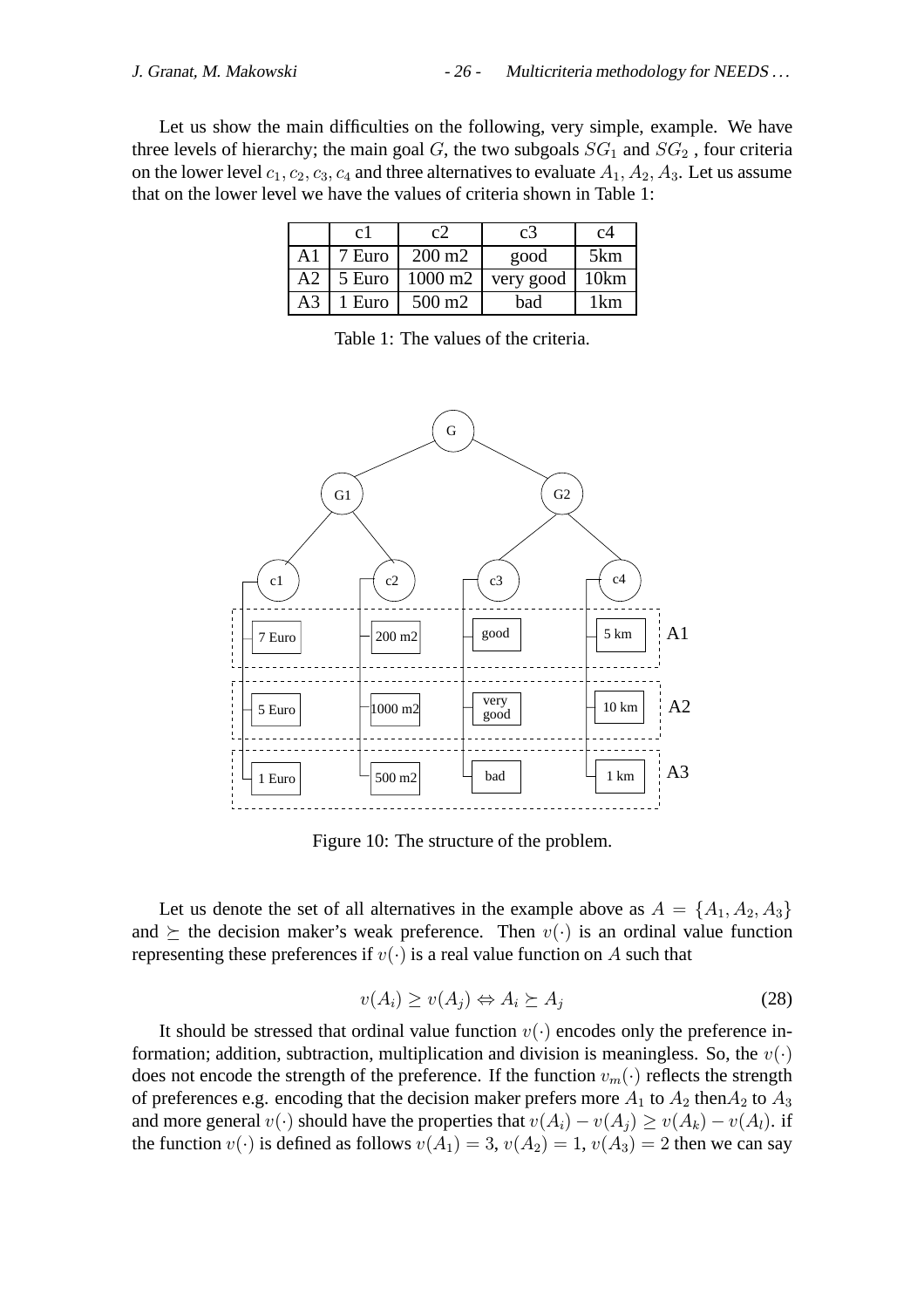that  $A_2 \prec A_3 \prec A_1$ . However, the identification of function  $v(\cdot)$  is very challenging task and in many practical problems it is impossible to do it properly.

Assume that:

$$
v_1(c1) = c1,
$$
  $v_2(c2) = c2,$   $v_3(c3) \in \{1, 2, 3\},$   $v_4(c4) = c_4.$  (29)

The aggregation function for  $c_1$  and  $c_2$  is defined by:

$$
v_{G1}(v_1, v_2) \tag{30}
$$

and for  $c_3$  and  $c_4$  by:

$$
v_{G2}(v_3, v_4). \t\t(31)
$$

Then we need to define  $v_G(v_{G1}, v_{G2})$ . The main problems with such a definition are:

- What is an interpretation of the values  $v_{G1}$  and  $v_{G2}$ ?
- Are the values  $v_{G1}$  and  $v_{G2}$  comparable?
- How is the trade-off between  $v_{G1}$  and  $v_{G2}$  interpreted?

Of course, one can use the weights as suggested in the Value Tree Analysis but the difficulties in specification and interpretation of the weights will remain.

## **5.2 Preference information about alternatives**

Consider a set of alternatives  $A = \{A_m, m \in M\}$  and a preference relation  $\mathcal{R}(\mathcal{P})$  between the alternatives:

$$
A_i \mathcal{R}(\mathcal{P}) A_j \qquad i \in M, j \in M \tag{32}
$$

The preference relation  $\mathcal{R}(\mathcal{P})$  induces a complete or partial order of all alternatives. Relationships between alternatives and the induced order might be represented by graphs. We can distinguish the following cases:

- **The order of alternatives by the value difference function:** This is the result of aggregation of preferences that are the most preferred by the decision makers. There is information about the order of alternatives as well as about the distance between alternatives corresponding to the specified preferences, see Figure 11a. Although it is the most preferred result in many decision situations it is difficult to build such a value difference function.
- **The order of alternatives by the value function:** The value function may by used for ordering the alternatives. However, it should be stressed that such a function cannot be used for providing information about the strength of the preferences, and it is typically very difficult to identify it, see Figure 11b.
- **Partially ordered sets:** If the analyst cannot build any value function the partial orders might be applied. There is a method for multicriteria ranking built on the theory of partially ordered sets (called posets) [34]. In this method the alternatives can be only partially ranked because any two alternatives are only comparable if one of them has better values than all the other criteria; otherwise the alternatives are not comparable. The relationships between alternatives can be presented by the so-called Hasse-diagrams illustrated in Figure 12. In this case we can distinguish the hierarchy level and, with respect to preferences, if the alternative is in the upper hierarchy it is better than alternatives in the lower level of hierarchies.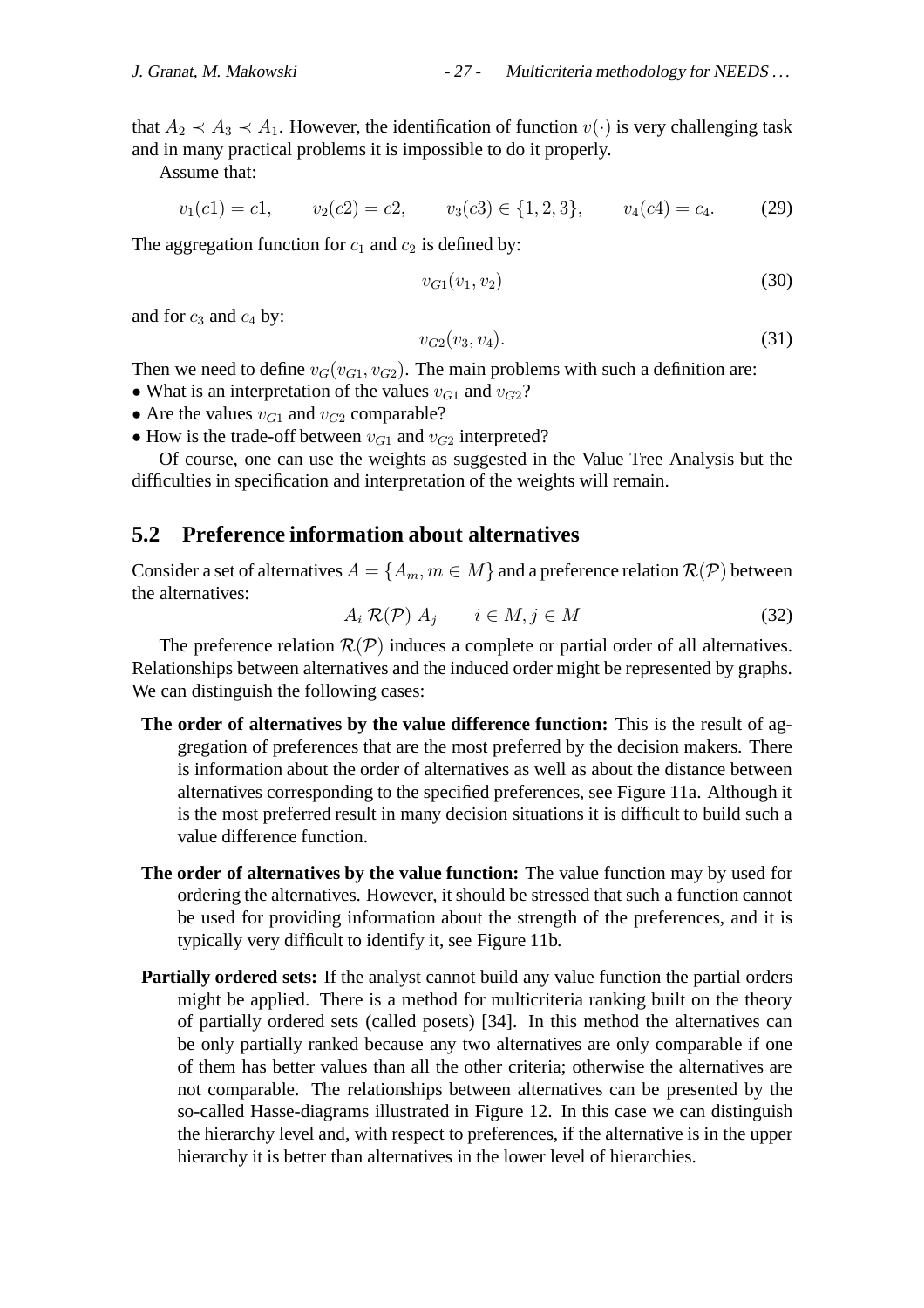

Figure 11: Order of alternatives with (left graph) and without (right graph) a measure of distance between alternatives.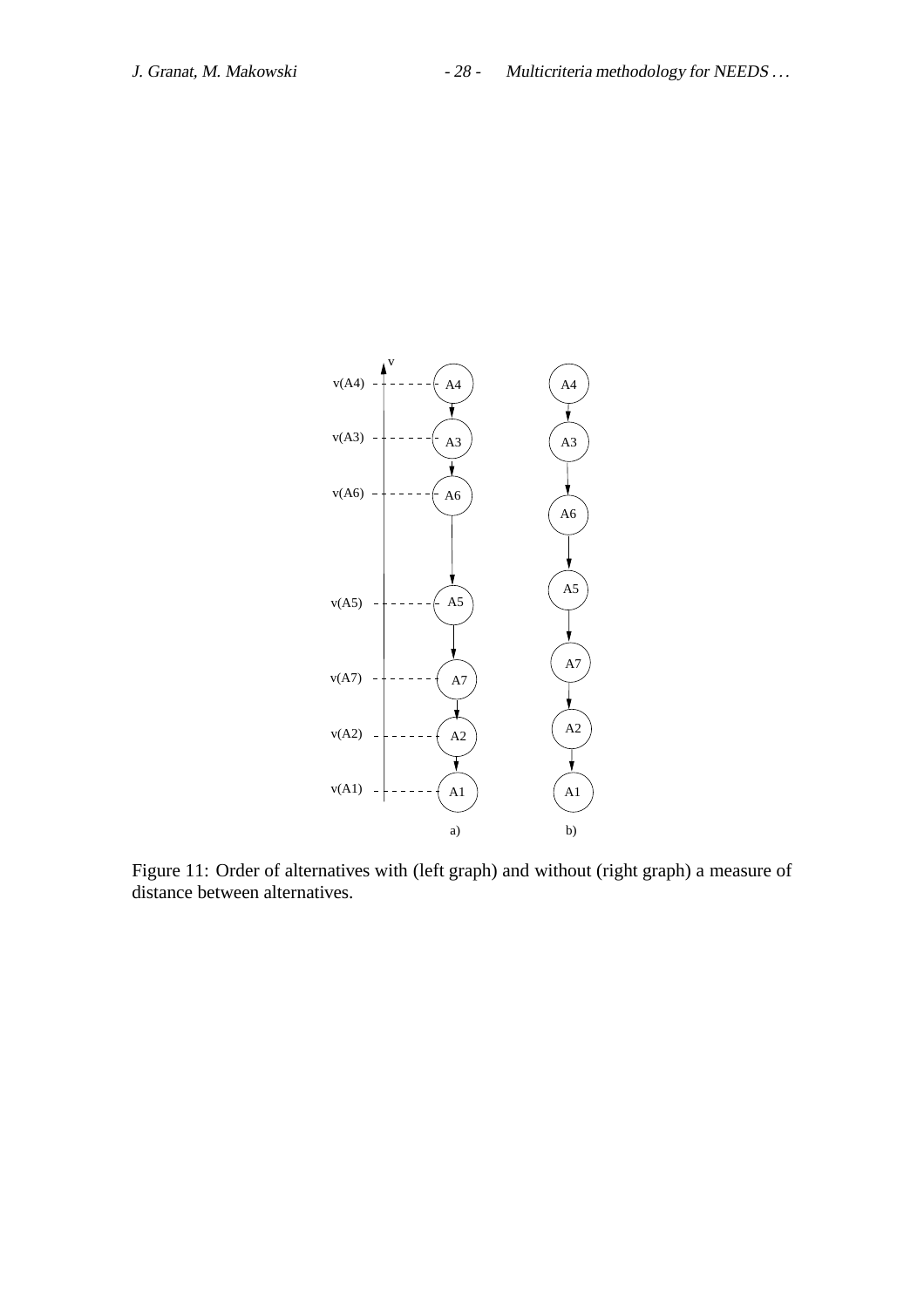

Figure 12: Hasse diagram.



Figure 13: Outranking relation represented by a graph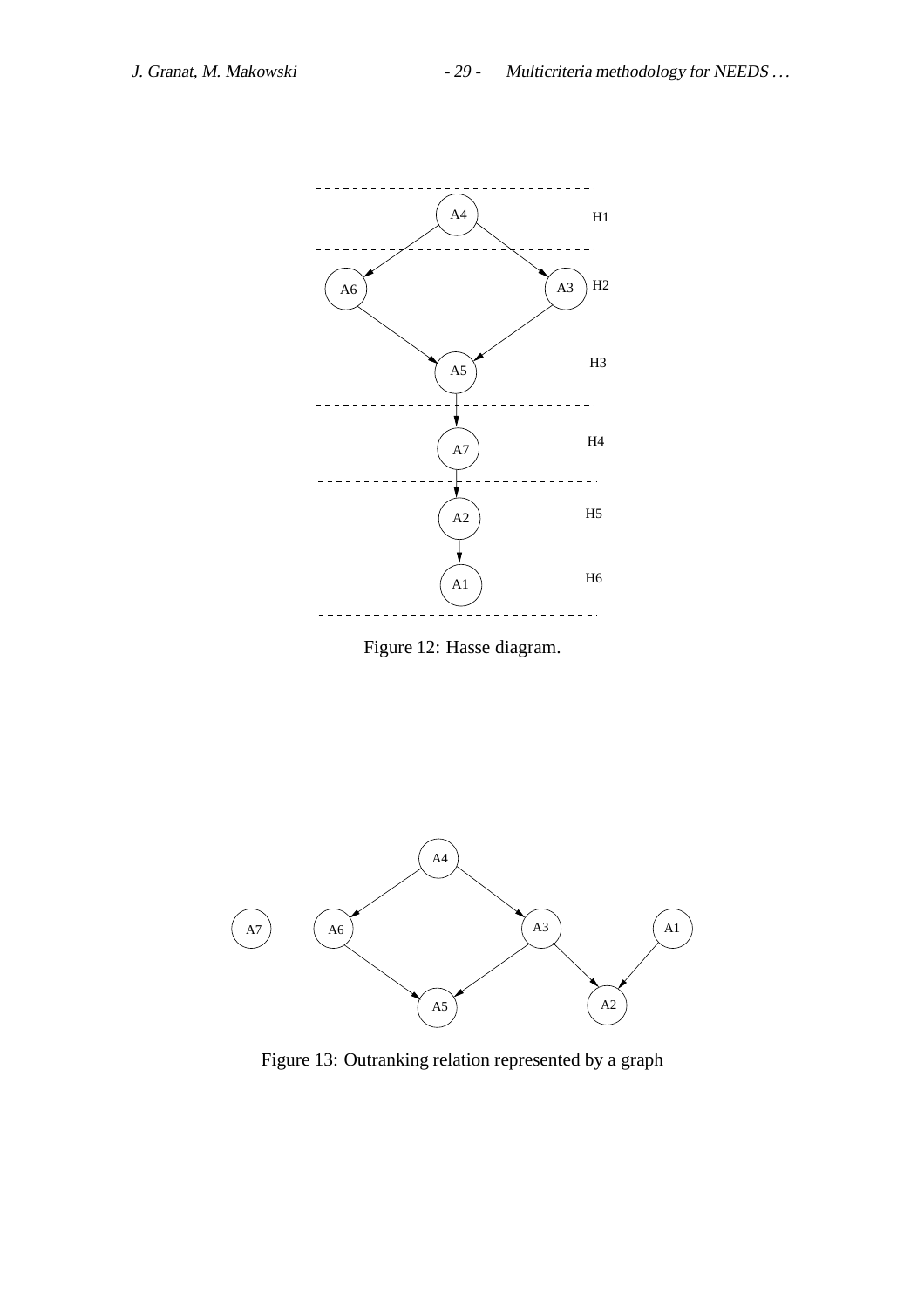**Pairwise preference information:** An example of this approach is an outranking relation. In [74] the outranking relation is represented by a graph of the type illustrated in Figure 13. It can be observed that there is no order hierarchy. We cannot conclude which alternative is the best or which is the worst.

Each of the orderings described above depends on preference information. It is necessary to analyze the stability of the solution if the decision maker slightly changes his/her preferences. The computerized method must be equipped with a tool for sensitivity analysis of the solutions.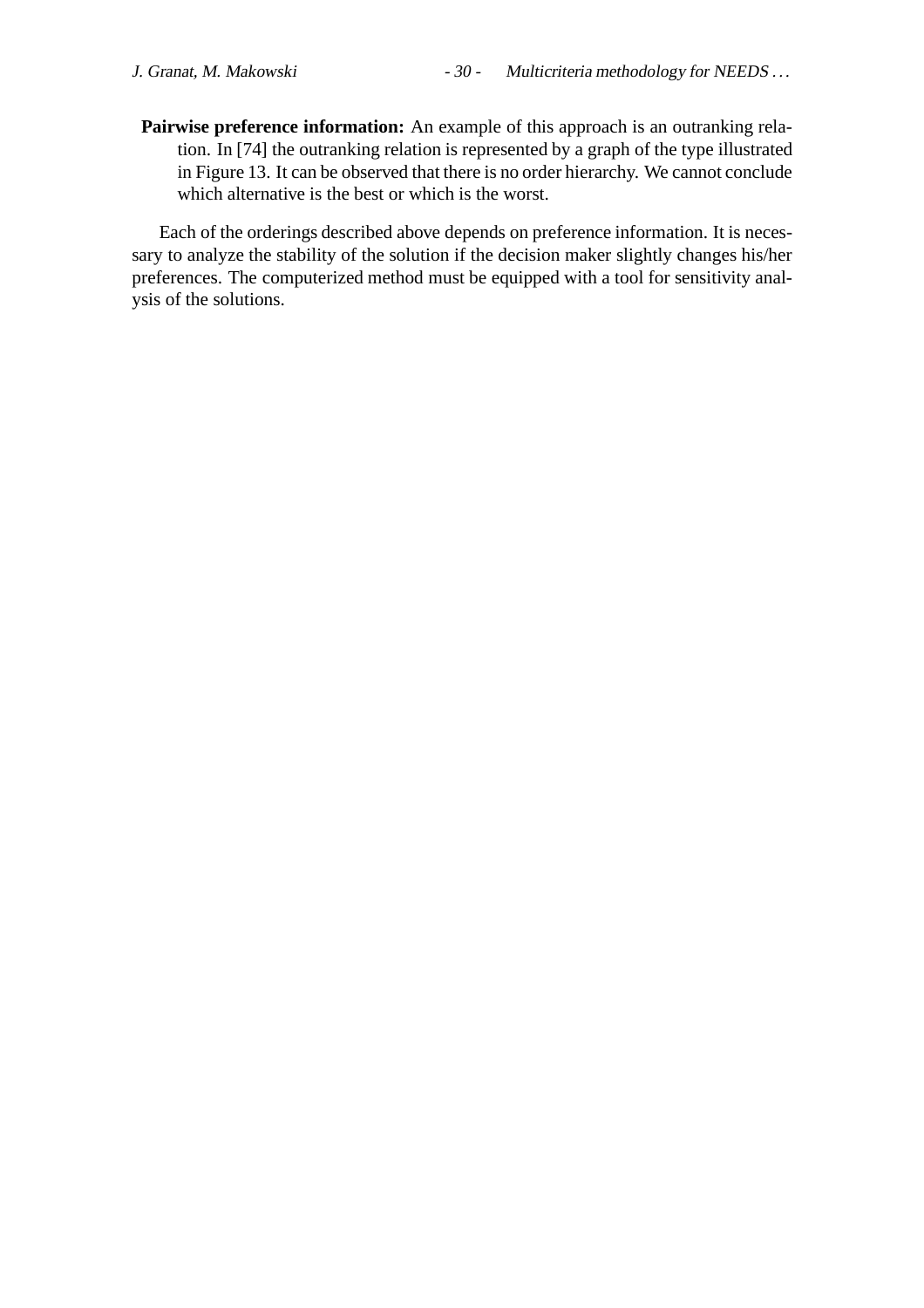# **6 Multicriteria analysis**

#### **6.1 Why multicriteria analysis is needed**

Traditional OR approaches are based on the assumption that the best solution of a decision problem is the one that maximizes a selected criterion. However, this assumption is true only for a specific class of well structured problems. More than 50 years ago Simon [69] demonstrated that such an assumption is wrong for most actual decision-making problems. Recent studies, see e.g., [68] confirm Simon's results.

A treatment of a decision-making problem as a single criterion optimization seems to be very attractive because it offers a unique solution based on solid mathematical foundations; especially, if one considers that an abundant choice (even among discrete alternatives) typically creates problems, such as dissatisfaction or regret, see [67]. In reality, however, almost all actual decision problems have a large (or infinite) number of solutions typically evaluated with the help of conflicting criteria. Pareto-optimal solutions are not comparable in a mathematical programming sense, i.e., one can not formally decide which is better than the other. Thus, a choice of a solution depends on the preferences of the user that implicitly defines the properties of the corresponding solution. Thus, in order to find a Pareto-efficient solution that corresponds best to a user's preferences one needs to support the user in the analysis of trade-offs between criteria.

The (traditional) OR routine of representing a decision problem as a mathematical programming problem in the form:

$$
\hat{\boldsymbol{x}} = \arg\min_{\boldsymbol{x} \in X_0} \mathcal{P}(\boldsymbol{q}(\boldsymbol{x})),
$$
\n(33)

which provides optimal solution  $\hat{x}$ .<sup>14</sup> The optimality is defined in the sense of preferences defined for vector of criteria  $q$  values of which are defined (either implicitly by a model or explicitly by a set of alternatives) for each  $x \in X_0$  (where  $X_0$  denotes a set of feasible/considered solutions).

However, this approach does not work in practice because there is no unique representation of preferences  $\mathcal{P}(\cdot)$  that can be specified in a robust way. Thus, optimization in supporting decision-making for solving complex problems has quite a different role from its function in some engineering applications (especially real-time control problems) or in very early implementations of OR for solving well-structured military or production planning problems.

This point has already been clearly made e.g., by Ackoff [1], and by Chapman [8], who characterized the traditional way of using OR methods for solving problems as being composed of the following five stages: describe the problem; formulate a model of the problem; solve the model; test the solution; and implement the solution. The shortcomings of such an approach are discussed in many other publications, see e.g., [51] and [87] for more details, and have been the main driving force for developing methods of model analysis that better serve the needs of decision makers.

<sup>&</sup>lt;sup>14</sup>By  $\hat{x}$  we denote a solution of the corresponding problem. For problems of discrete alternative choice  $\hat{x}$  denotes a selected alternative, and  $q(\hat{x})$  denotes a vector of criteria values corresponding to  $\hat{x}$ .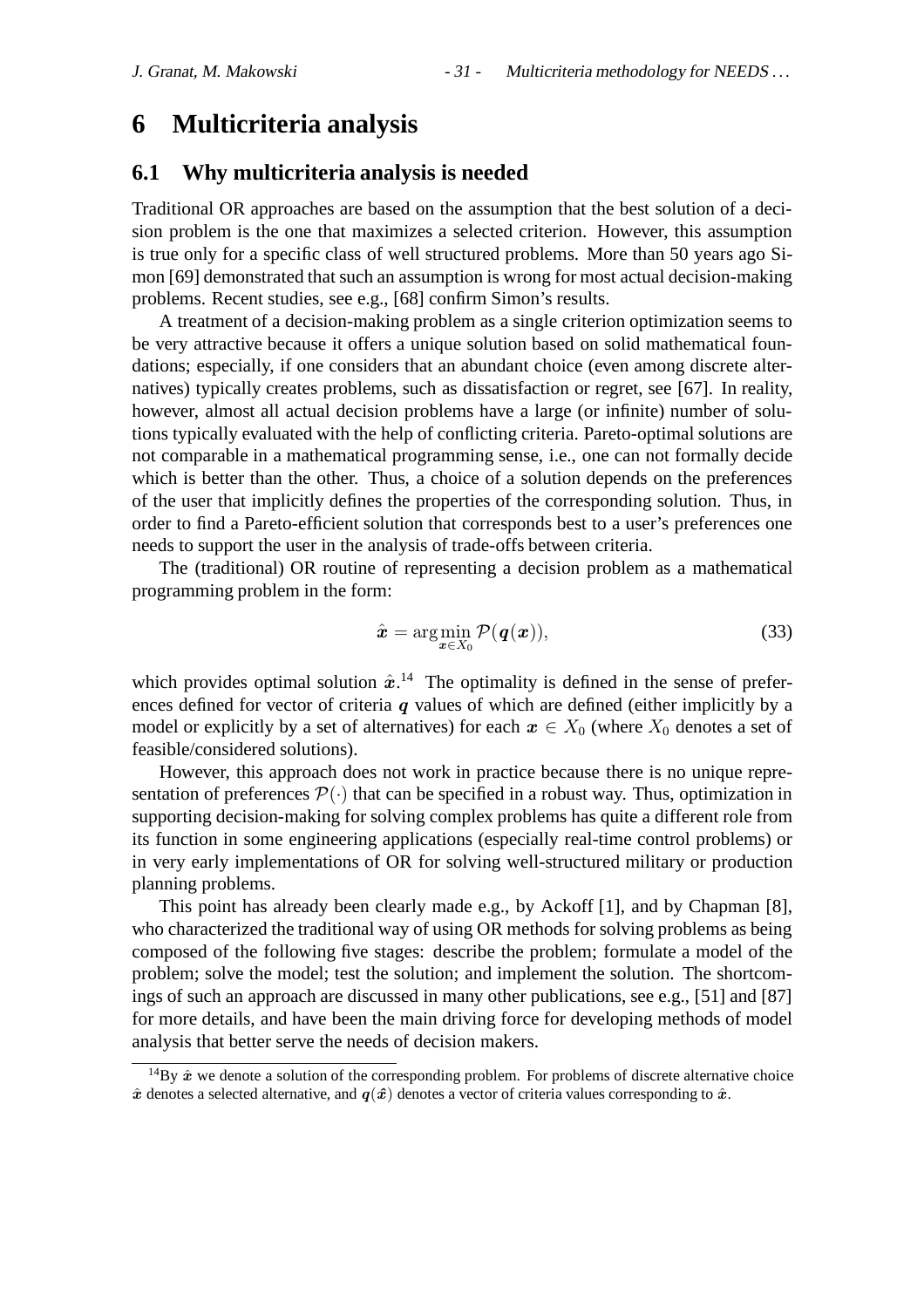## **6.2 Basic properties of multicriteria analysis**

The purpose of multicriteria analysis is to examine various areas of the Pareto-set that correspond to various preferences  $\mathcal{P}(\cdot)$  Since Pareto-optimal solutions are not comparable in a mathematical programming sense, each of them can therefore be considered *the best*, and the choice depends on the preference of the user.



Figure 14: Trade-offs between criteria.

To illustrate this point let us consider a Pareto set shown in Figure 14 for two minimized criteria:

- $\bullet$   $q_1$ , costs of emission reduction, and
- $q_2$ , a measure of a concentration of pollution,

Pareto-solutions are located on the thick line between the points marked by **D** and **E**. Clearly,15 there are no solutions between the Pareto set and the Utopia point **U**, and any solution between the Pareto set and the Nadir point  $N$  is not efficient.<sup>16</sup> The solution denoted by **D** has the lowest (with the Pareto-set of solutions) concentration of pollution and is most expensive, and the solution denoted by **E** is the cheapest one but has the highest concentration of pollution. Solutions along the Pareto-set have different tradeoffs between criteria.

A trade-off here is understood as the ratio of change of criteria values. For the illustrative case it can be interpreted e.g., as *How many Euros one needs to pay for decreasing the concentration of pollution by one unit.* Such a ratio is clearly related to the slope of the corresponding segment of the Pareto set. For our example the higher the ratio, the

<sup>&</sup>lt;sup>15</sup>By the definition of the Pareto set, see Section 4.1.1.

<sup>&</sup>lt;sup>16</sup>Because there exist solutions which have better values of one criterion (with at least the same value of the second criterion).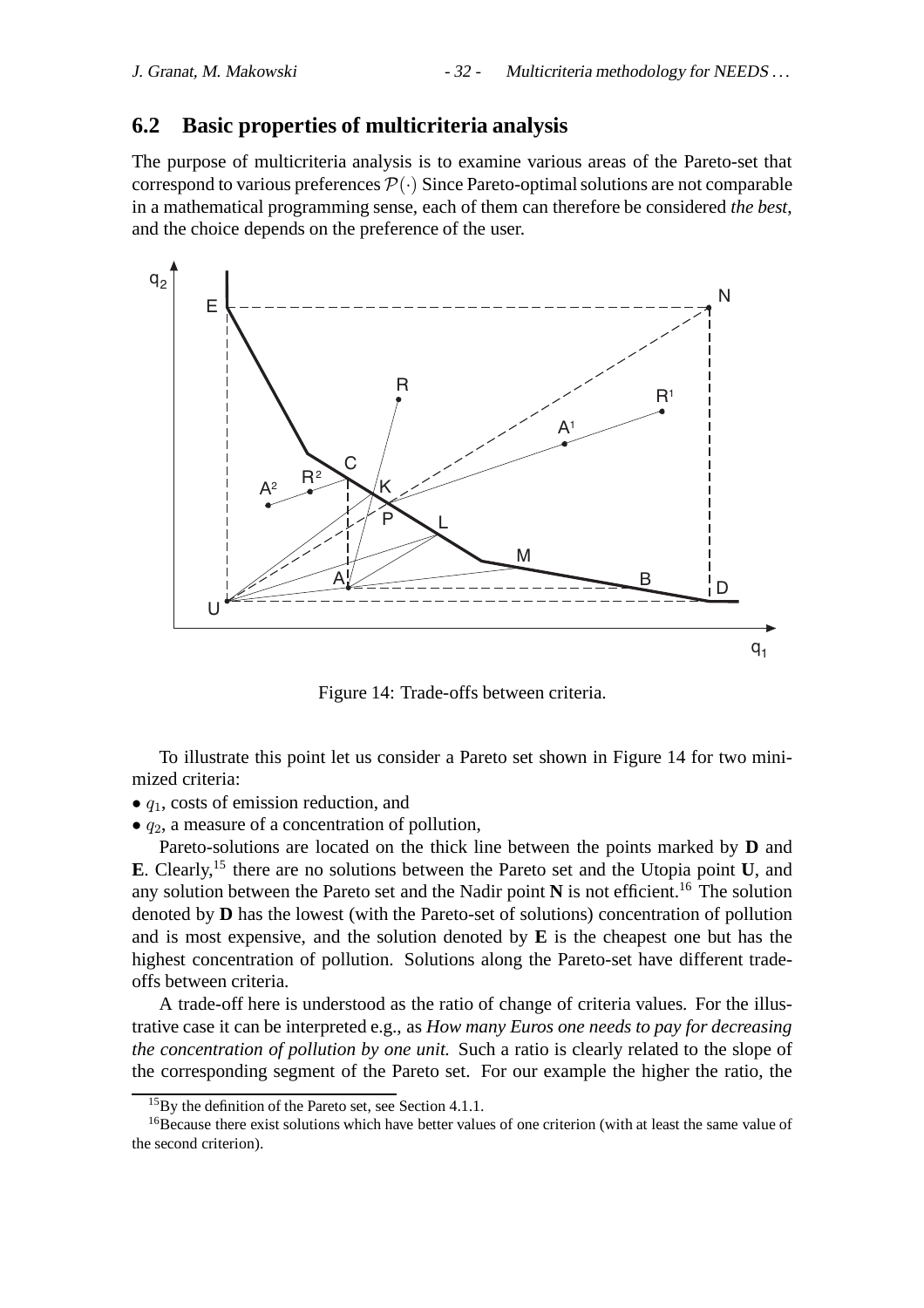flatter the corresponding segment, e.g., for solutions denoted by **M, D, M** decreasing the pollution concentration is much more expensive than for solutions **C, K, L**; the cheapest improvements can be obtained for solutions located on the segment that starts at point **E**.

One should be aware that while the illustrative example presented in Figure 14 is easy to analyze, actual cases are not, because real problems typically require analysis of several criteria often having wide ranges of values, or multimodal distributions of values. A clear illustration of Pareto sets is possible for only two criteria, and the comprehension of tradeoffs between more than two criteria over the whole Pareto set is practically impossible. Therefore, one needs to exploit the analytical properties of mathematical representations of preferences in order to support users interactively examining those areas of the Pareto set that have trade-offs corresponding to the user preferences. In our example such areas can be identified by either ranges of cost, or ranges of pollution levels, or tradeoffs between cost and pollution concentration.

The essence of multicriteria analysis is to support the user in specifying his/her preferences (which are expressed in terms corresponding to the criteria); to analyze the corresponding Pareto solution; and to redefine the preferences until the corresponding solution will be considered *the best* by the user. It must be stressed that *the best* solutions are not only very different for different users, but often the same user changes her/his preferences when analyzing the same problem after a few hours/days.

Thus the most important feature of any multicriteria analysis method should be to respect the user's sovereignty, i.e., to provide the user with full control of the analysis process (e.g., by making sure that no solution is excluded from the analysis). It should also support users in the specification of preferences in a way that is transparent and understandable for the user, who is typically unfamiliar with the mathematical representation of his/her preferences in the underlying optimization problem solution, presented as the Pareto-solution that corresponds to the specified preferences.

In the multicriteria analysis process each specification of preferences defines an instance of the multicriteria problem which is converted into an auxiliary parametric singleobjective problem, the solution of which provides a Pareto-optimal point with the properties which correspond best to the specified preferences. Different methods apply different conversions, but all commonly known methods can be interpreted in terms of the Achievement Scalarizing Function  $(ASF)$ ,<sup>17</sup> see [41] for details. We provide below short interpretations of the ASF corresponding to the weighted sum and the reference point methods, outlined in Sections 4.4.1, and 4.4.2, respectively.

#### **6.2.1 Exploring Pareto sets using the weighted sum method**

Let us consider two examples of Pareto sets illustrated in Figure 15, with the same meaning of criteria as above, i.e.

- $\bullet$   $q_1$ , costs of emission reduction, and
- $\bullet$   $q_2$ , a measure of a concentration of pollution,

and the corresponding weights  $w_1$  and  $w_2$ . The ASF is defined by

$$
ASF = w_1 q_1 + w_2 q_2 \tag{34}
$$

<sup>&</sup>lt;sup>17</sup>The concept of ASF was introduced by Wierzbicki see, e.g., [78, 87].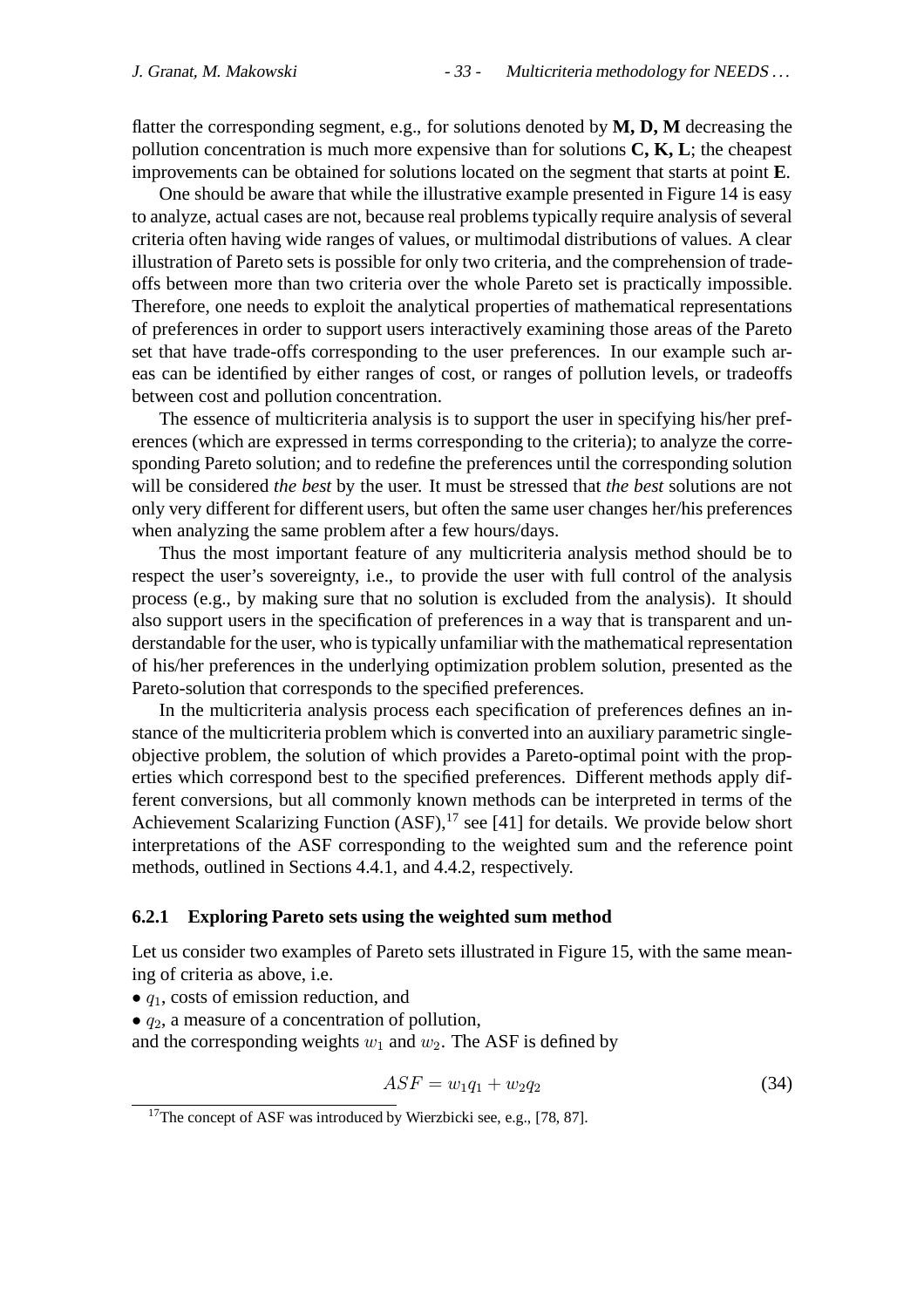

Figure 15: Pareto sets analyzed by the weighted sum method.

For the analysis of two-criteria examples it is enough to consider the trade-off ratio between pollution concentration and costs:

$$
\alpha = w_1/w_2. \tag{35}
$$

Minimization of the ASF defined as:

$$
ASF = \alpha q_1 + q_2 \tag{36}
$$

will result in one of three solutions (denoted by **A, B, C**, respectively) depending on the trade-off (represented by value of  $\alpha$ ) between the two criteria. Typically, when  $q_1$  attains its best value (which corresponds to a minimum cost solution and the corresponding high value of  $q_2$ , the solution denoted by point **A**) the value of  $\alpha$  will be rather high, indicating a much lower weight attached to the environmental criterion than that of the cost criterion, which implies an unwillingness to accept costs for the reduction of pollution. Such preferences imply a large  $\alpha$  (which is equivalent to a steep slope of the corresponding segment of the Pareto set) for the example presented in Figure 15. Actually, for any value of  $\alpha$  larger than  $\alpha^1$ , the resulting solution will be in point **A**. Conversely, for a best available purification technology the  $q_2$  will attain a minimum, which also corresponds to the highest costs. In such a situation  $\alpha$  will take a rather low value which corresponds to a much higher weight attached to the environmental criterion and the selected solution will be at point **C**.

One should note that the weighted sum approach provides (for linear problems) only Pareto-optimal solutions corresponding to vertices **A**, **B**, and **C**. For any weighting coefficients, vector  $\alpha$  with a slope flatter than the slope of the vector  $\alpha^1$ , a solution will be in the vertex **A**. For a weighting coefficient vector that is parallel to  $\alpha^1$ , there is no unique solution,<sup>18</sup> and a very small increase of the slope of  $\alpha$  will cause the solution to

<sup>18</sup>Therefore the corresponding problem will be degenerated and any solution from the edge **AB** is optimal. Hence, the reported solution will differ, depending not only on the applied solver but also on the parameters used for a solver, including the possibly defined starting point for optimization.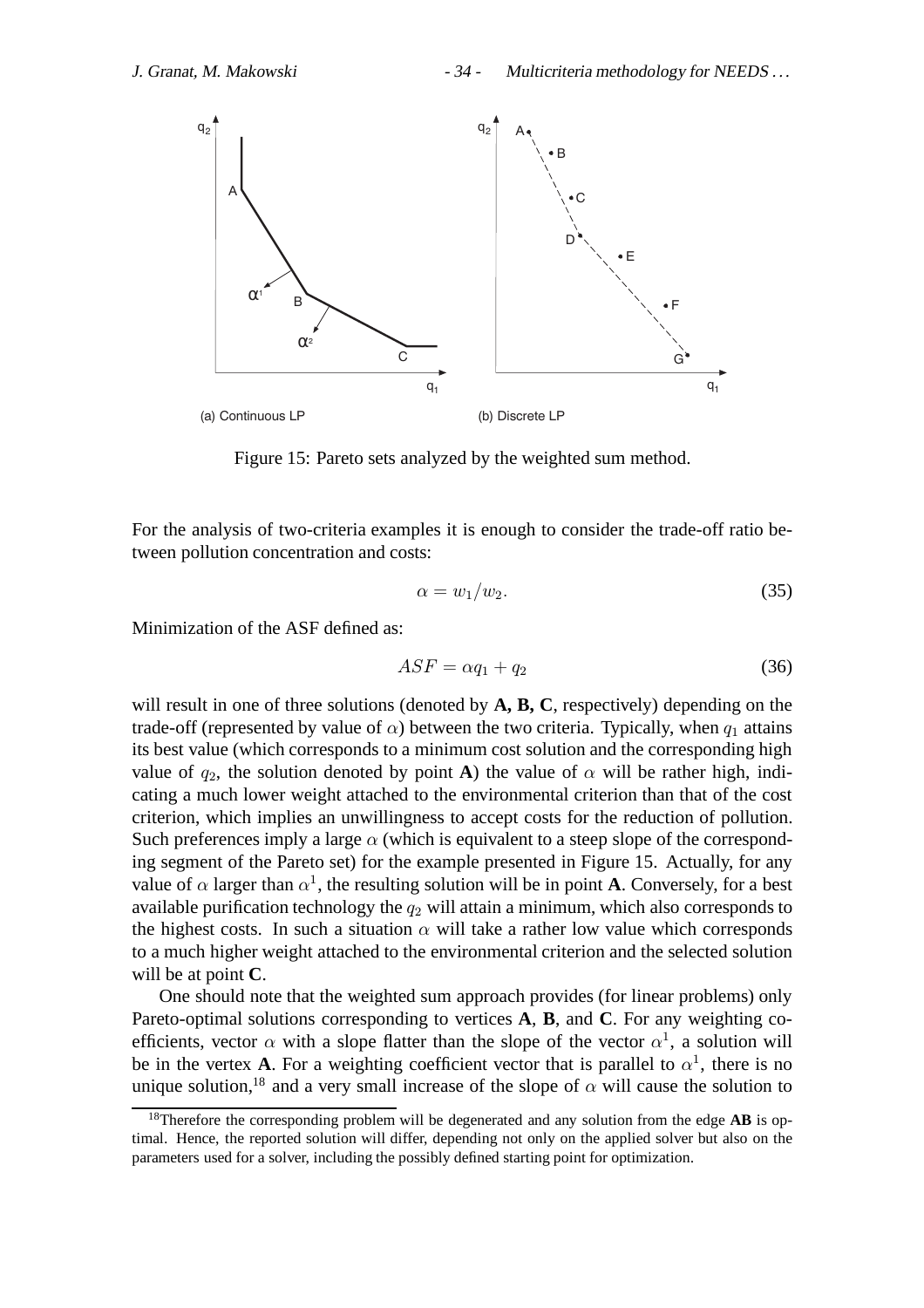jump to the vertex **B**. A further increase in the slope of  $\alpha$  will not cause any changes in the Pareto solution until the slope becomes greater than  $\alpha^2$  (which will cause another jump to the vertex **C**). This explains the experience known to everyone who has tried to use weights to analyze multiple-criteria LP models, namely that, often, a relatively large change of weights does not cause any changes to the solution, but for some combinations of weights, a small modification creates in the same model a substantially (in practice the distances between vertices are often large) different solution.

Third, a weighted aggregation of criteria does not allow us to find all Pareto solutions. For a discrete model, a surface spanning the Pareto set (that is composed of points) is usually non-convex. Therefore, for the example depicted in Figure 15 only some efficient solutions, namely, **A**, **D**, **G** will be found while possibly many other efficient solutions (e.g., **B**, **C**, **E**, **F**) will never be found.

#### **6.2.2 Exploring Pareto sets using the reference point method**

Reference point methods (RFP) are based on the concept of the reference (aspiration) point, which is composed of the desired values of all criteria. Typically such a point is infeasible, thus one looks for a Pareto solution that is closest to this point. Obviously, for the Utopia point (composed of best values of all criteria, and marked by the letter U in Fig. 14), any of the Pareto-optimal points between points E and D can be obtained for various definitions of the distance between the aspiration point U and the Pareto set. Thus, for a unique selection of a Pareto solution one needs to define either another point (which together with an aspiration point defines a direction) or an ASF that provides a unique selection of solutions.

We illustrate the RFP method by outlining the Aspiration-Reservation Based Decision Support (ARBDS) method, which requires a specification of two points, called aspiration and reservation, composed of the most desired and the worst acceptable values of criteria, respectively. A well implemented ARBDS does not impose any restrictions on the feasibility of the aspiration nor of the reservation values. E.g., in Fig. 14 there are three pairs of aspiration and reservation points, denoted by  $\{A, R\}$ ,  $\{A^1, R^1\}$ , and  $\{A^2, R^2\}$ , respectively. The corresponding Pareto-solutions are marked by K, P, and C, respectively. A selection of a pair like  ${A, R}$  (i.e., an unattainable aspiration and a feasible reservation level) is typical for users who have learned the properties of the problem and have a good feeling about the attainable ranges of criteria values. Selection of an unattainable reservation level (e.g.,  ${A<sup>1</sup>, R<sup>1</sup>}$ ) is typical for early stages of the model analysis, when unrealistic reservation levels are specified. However, specifications of attainable aspiration levels (e.g.,  $A^2$ ) are not as rare as one would expect; especially, if some criteria are interdependent.

One should note that a direction in the criteria space implies trade-offs between the corresponding criteria. Thus a specification of either:

- aspiration and reservation values, or
- an aspiration value and a direction, or
- a reservation value and a direction

implies trade-offs between criteria, which has exactly the same interpretation as weights in the weighted sum (WS) methods.

Actual implementations of the RFP method, see, e.g., the MultiCriteria Model Anal-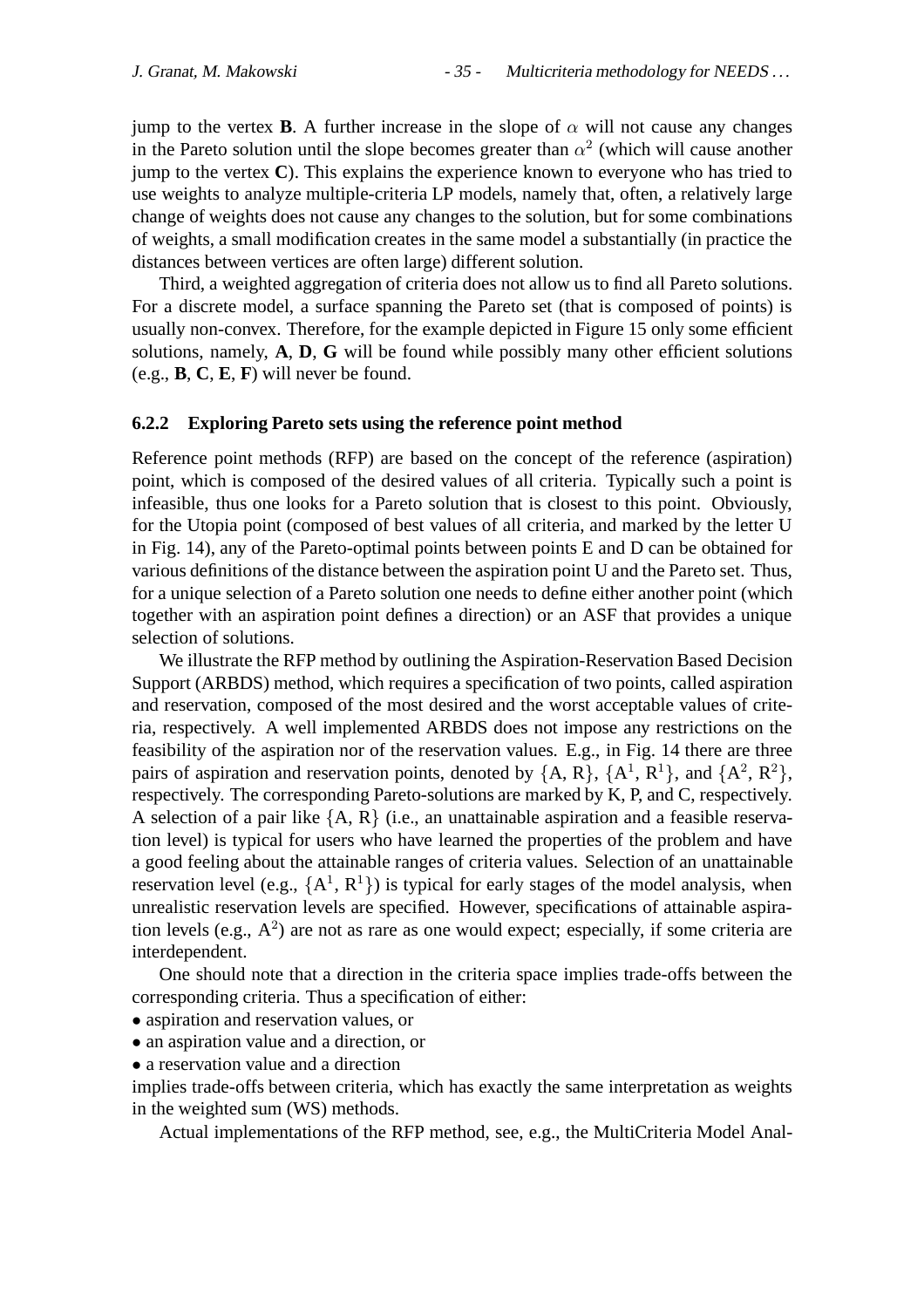ysis (MCMA) [22], exploit ASF defined as:

$$
ASF = \min_{1 \le i \le n} u_i(q_i, \bar{q}_i, \underline{q}_i) + \epsilon \sum_{i=1}^n u_i(q_i, \bar{q}_i, \underline{q}_i)
$$
(37)

where  $u_i(\cdot)$  denotes *i*-th Component Achievement Function (CAF),  $q_i, \bar{q}_i, q_i$ , are the value, aspiration and reservation levels of  $i$ -th criterion, respectively;  $n$  is the number of criteria, and  $\epsilon$  is a small positive number,  $\bar{q}$ , q are vectors (composed of  $\bar{q}_i$ ,  $q_i$ , respectively) of aspiration and reservation levels, respectively, and  $u_i(q_i, \bar{q}_i, \underline{q}_i)$  are the corresponding Component Achievement Functions (CAFs). A CAF  $u_i(\cdot)$  can be simply interpreted as a nonlinear monotone transformation of the *i*-th criterion value  $q_i$ , which reflects the degree of satisfaction of the user.

ASF defined as (37) provides a very good way of expressing preferences for users comfortable with considering the problem in terms of satisfaction levels for each criterion separately. Such ASFs may be difficult to interpret in terms of trade-offs between criteria, especially for inexperienced users. However, one can adapt the RFP method to the discrete alternative choice by either:

- Providing additional (to the above discussed interpretation of the ASF) information, e.g., about trade-offs between criteria corresponding to the ASF, or about trade-offs leading to neighboring solutions.
- Using ASF defined by a reservation (or by an aspiration) point and a direction, the latter implicitly defined by explicit specification of trade-offs between criteria.

## **6.3 Similarities and differences between the weighted sum and the reference point methods**

The two most widely used ASFs are discussed in detail in Sections 4.4.1, and 4.4.2, respectively. The difference between these two methods is due to the form of the corresponding ASFs. The ASF of the weighted sum (WS) method implies that the trade-offs are valid everywhere while the ASF of the reference point (RFP) methods apply trade-offs along the line defined by the aspiration (or reservation) point and the direction corresponding to the trade-offs. Here we summarize the basic similarities and differences between these two methods:

- Both methods are widely used, and are also easy to use for inexperienced users.
- The computational complexity of both methods is practically the same.
- The WS (Weighted Sum) is probably the most established multicriteria method while the RFP (Reference Point) method was introduced about 20 years ago and is still less popular than the WS approach.
- The WS method defines ASF as a weighted sum of criteria, which implies a full compensation between criteria with substitution rates that are constant for the full range of criteria values.
- The RFP method defines ASF as a nonlinear operator on Components Achievement Functions (CAF) defined for each criterion by a specification of aspiration and reservation levels (see Section 4.1.1); this implies that always the worst (in the sense of aspiration/reservation values) criterion is improved first.
- The WS uses ASF parameters (weights) specified for the whole ranges of criteria values, which imply constant trade-offs between criteria. The parameters of the ASF of the RFP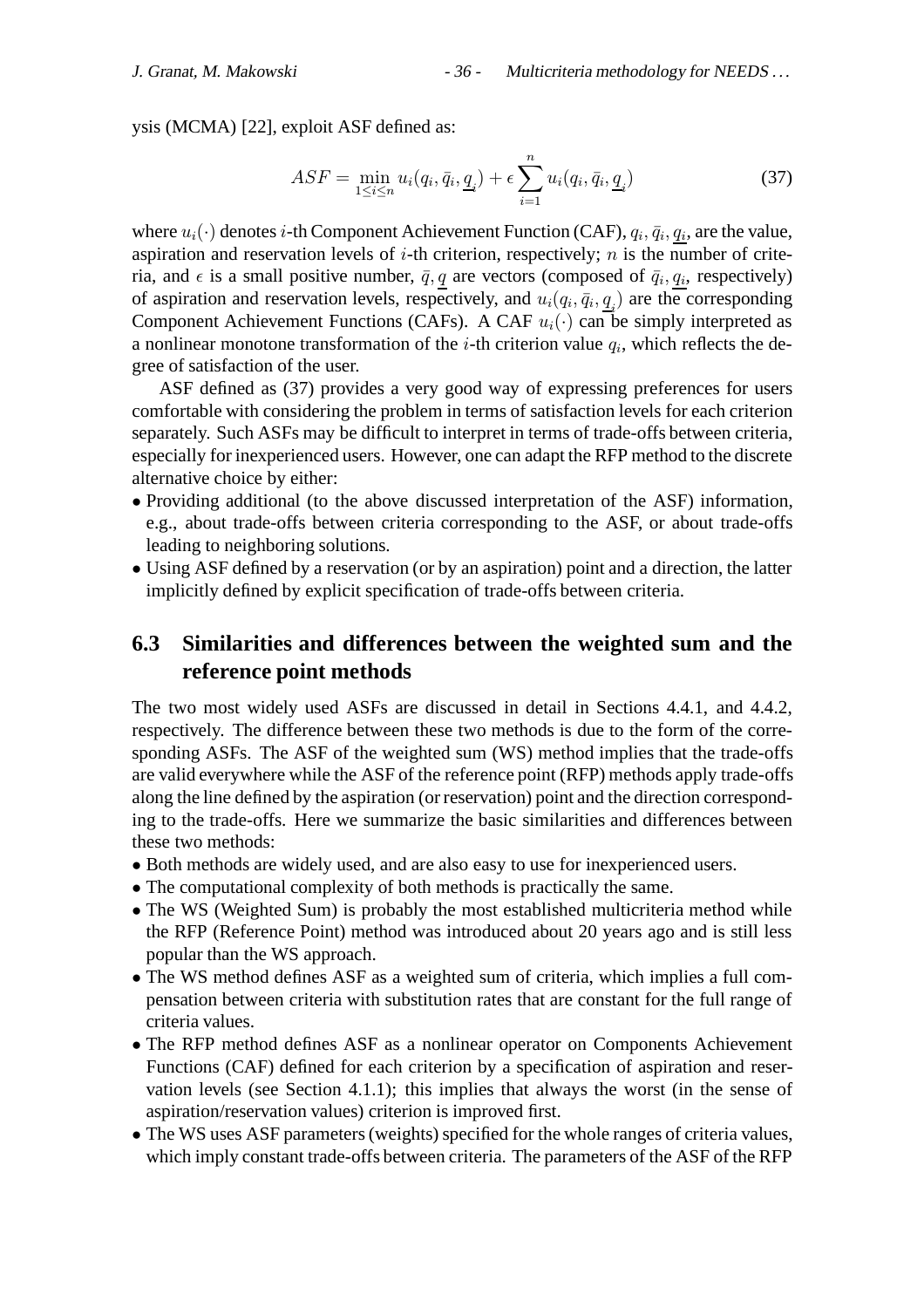method are defined implicitly for at least three subsets of values of each criterion, thus the trade-offs between criteria change.

- The WS method provides solutions that optimize the corresponding ASF on the given set of feasible solutions. Solutions in the RFP approach optimize the corresponding ASF along the line that crosses the selected reference point and has the direction defined by the parameters of the ASF.
- The WS requires scaling/normalization of criteria and weights values (typically to the  $[0,1]$  or  $[0,100]$  interval); the weights have an interpretation of trade-off coefficients between values of normalized criteria. The RFP uses original values of criteria, and the CAF for each criterion has an interpretation similar to the Membership Function of the Fuzzy Sets.
- The WS method is likely to cause the so-called "rank-reversal" problem (i.e., a change of ranking after removing an alternative from consideration). The RFP method is not exposed to such problems.
- Both methods are difficult to use for problems having multimodal distributions of criteria values, especially if the ranges of values differ by several orders of magnitude. However, customized solutions for such cases can be implemented.

#### **6.3.1 Methodological roots of the WS and RFP methods**

There are essentially two main methods of parameterizing Pareto-optimal decisions:

- By using weighting coefficients, i.e., specifying how much relative importance we assign to various objectives. Mathematically, the method corresponds to, e.g., maximizing the weighted sum of all objective functions over the set of admissible decisions. When the weighting coefficients are all positive, the maximization of the weighted sum results in Pareto-optimal decisions. However, more important is the issue of whether we could produce all Pareto-optimal decisions (which is called a complete parametric characterization of the Pareto frontier). When using the maximization of a weighted sum, we can sometimes produce all Pareto-optimal decisions and outcomes by changing weighting coefficients, but only under restrictive assumptions – e.g., the set of attainable objectives must be convex (or even strictly convex).
- By using goals or reference objectives in decision space, i.e., specifying what objective outcomes we would like to achieve. This method might work in a much more general setting than the method of using weighting coefficients, but it is more complicated mathematically. At first glance, an appealing mathematical method would be to minimize a distance measure or simply a norm of the difference between the goal and the attainable objective vector. Such techniques of norm minimization were first used historically, either in the displaced ideal method of [90] or in the broad family of goal programming techniques starting with the work of [10]. However, simple examples show that norm minimization might produce decisions that are not Pareto-optimal, thus additional assumptions are necessary. They amount, generally, to limiting the specification of goals to values that are highly unrealistic.<sup>19</sup> This motivated the development of a different approach – the reference point approach – that uses reference objectives that can be

<sup>&</sup>lt;sup>19</sup>The specification of attainable goals results in finding solutions that are not Pareto-efficient. Since attainable goals are often difficult to determine, to be on the safe side users typically specify unrealistic goals.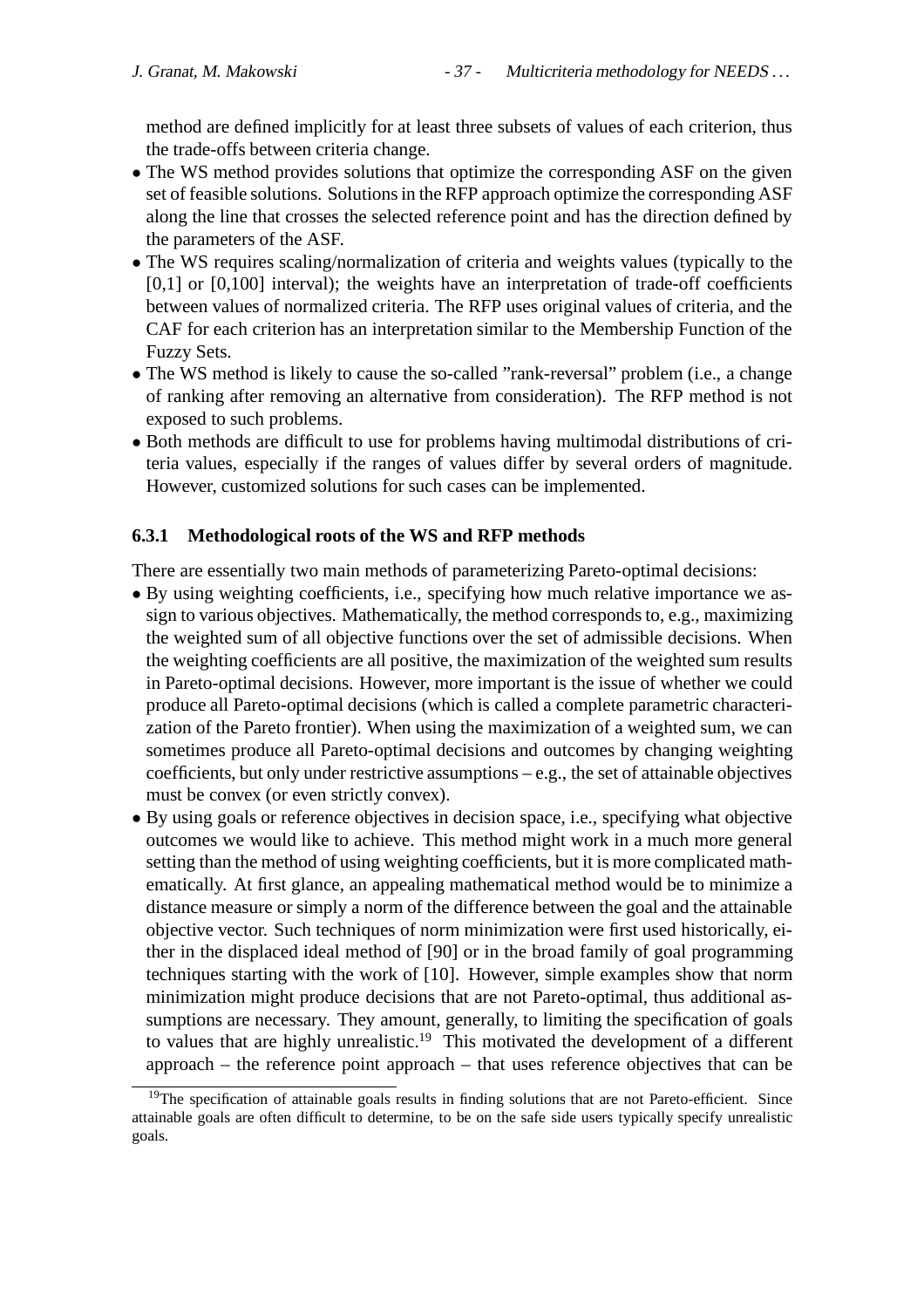realistic, but avoids norm minimization and instead uses more complicated functions to be optimized (usually, maximized), called order-consistent achievement functions.

Thus, the reference point methodology could be considered as a generalization of goal programming, aiming at using arbitrary (not only unrealistic) goals or reference objectives and obtaining only efficient outcomes, at the cost of avoiding norm minimization and replacing it by optimization of a more complicated function. We shall discuss now the relations between these methods in more detail.

The main advantages of goal programming are related to the psychologically appealing idea that we can set a goal in objective space and try to come close to it. Coming close to a goal suggests minimizing a distance measure (usually a norm of the difference) between an attainable objective vector (decision outcome) and the goal vector.

The basic disadvantage relates to the fact that this idea is mathematically inconsistent with the concept of Pareto-optimality or efficiency. One of the basic requirements – a general sufficient condition for efficiency – for a function to produce a Pareto-optimal or vector-optimal outcome (when minimized or maximized) is an appropriate monotonicity of this function. However, any distance measure is obviously not monotone when its argument crosses zero. Therefore, distance minimization cannot, without additional assumptions, result in Pareto-optimal solutions.

#### **6.4 Pareto solutions and rankings**

There is a common temptation among analysts and software designers to exploit information gathered during the process of Pareto-set analysis for ranking of (possibly all) other (than the one Pareto solution finally selected) solutions. In particular there is a common belief that the values of ASF are a good measure of goodness for all solutions and thus can be used for ordering the whole set of alternatives. One should be aware that ranking based on the values of ASFs is likely to be different than a ranking which results from a sequence of  $m - 1$  (where m denotes the number of alternatives) multicriteria analysis of sets of alternatives, where each analysis (except the first one) will be done on a set composed of alternatives that will remain after removing the selected Pareto-optimal one.

The reason for not using the values of an ASF for ranking comes directly from the meaning of ASF. That is, ASFs are designed for identifying a Pareto-optimal solution that corresponds best to a given representation of the user preferences, and the user substantially changes parameters of the used ASF during the analysis process. Thus there are at least four mutually linked reasons for not using ASFs for ranking:

- The main reason for interactive (as opposed to a *"one-shot"*) multicriteria analysis is the commonly known fact that not only inexpert users but also experienced analysts substantially change preferences while learning about the problem properties during its multicriteria analysis. Modifications of ASFs are driven by unsatisfactory tradeoffs between criteria values of a current solution; while ASFs are helpful for analyzing Pareto-solutions they are not suitable for ranking all solutions.
- ASF provides a local (i.e., for the current state of analysis) representation of the user preferences.
- Many (a typically infinite number of) ASFs correspond to a given Pareto solution (e,g., for the problem illustrated in Figure 15 on page 34 the solution at point D will be selected for any weight with a value between the two values corresponding to the slopes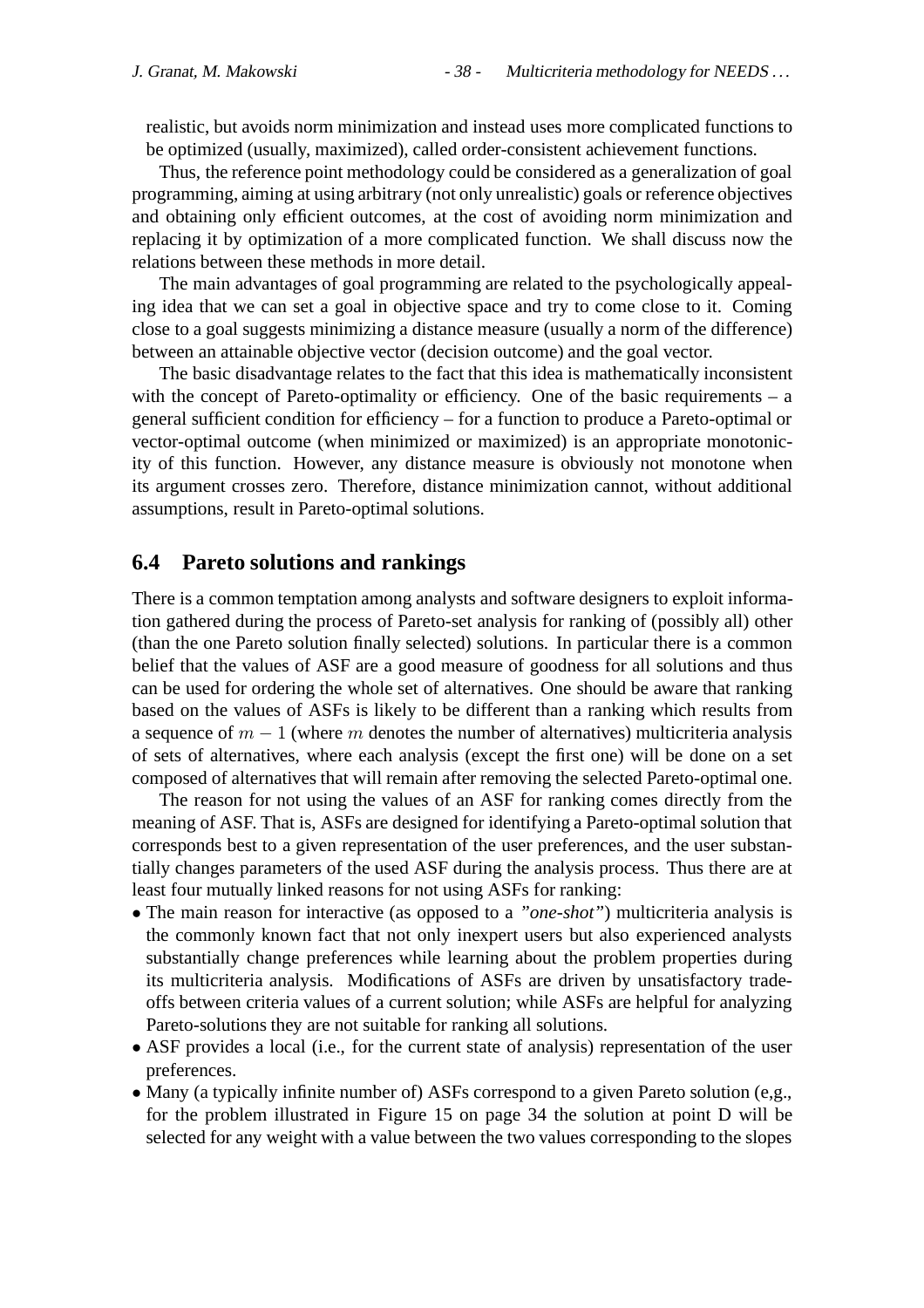of segments AD and DG, respectively).

• Often even small changes of ASF result in a rather qualitative change not only of the corresponding solution but even bigger changes in ranking induced by ASFs, see Section 6.2.1 for an example.

Another argument for avoiding making a ranking on the basis of ASF values comes from a quick analysis of the discrete case example in Figure 15. Assume that the user has selected the Pareto solution at point D (which corresponds to a compromise between costs and the pollution concentration). If this solution was selected through ASF with a slope close to the slope of segment DG, then the second (in terms of the values of the ASF) solution would be an extreme (highest cost and best pollution level) solution at point G. However, most likely the user would prefer as the second choice either the solution at point C (slightly cheaper than solution D but with a higher pollution level) or at point E (substantially more expensive but with a lower pollution concentration). Also solutions B and F are likely to be more preferable than solution G.

One more illustration of the problems related to using ASFs for ranking of alternatives is provided in Section 7.4.1.

# **7 Multicriteria methodology for the NEEDS project**

## **7.1 Characteristics of the problem**

We briefly restate here a summary of the basic characteristics of the NEEDS problem (presented in detail in [48]) that the proposed multicriteria methodology must satisfy:

- The analysis is to be done in two stages. First, individual stakeholder preferences are to be elicited in an interactive and iterative process during which each stakeholder will make individual multicriteria analysis of the sets of technologies and scenarios. Second, individual stakeholder preferences and the corresponding solutions will be analyzed for group similarities and contrasts, and compared to a total cost ranking of the respective alternatives.
- The sizes of alternative and of criteria sets exclude methods using pairwise comparison.
- The group of stakeholders is expected to be widely diversified, with correspondingly different preferences.
- Both technology and scenario alternatives are expected to have at least some criteria that exhibit multi-modal value distributions.

## **7.2 Why none of the standard MCDA is suitable**

The characteristics of the NEEDS problem and our previous discussion of the relative advantages and disadvantages of existing methods lead us to the conclusion that there is no existing method that is suited to the requirements defined in [48]. This is true for three primary reasons.

First, we need a two-stage analysis: (1) individual multicriteria analysis of alternatives by up to approximately 1500 stakeholders from four countries, and (2) analysis of eight sets (two sets of alternatives, each pair for four countries) of solutions corresponding to individual preferences. Different methods should be implemented for each stage of the analysis, and the methods must be capable of producing consistent and useful final results.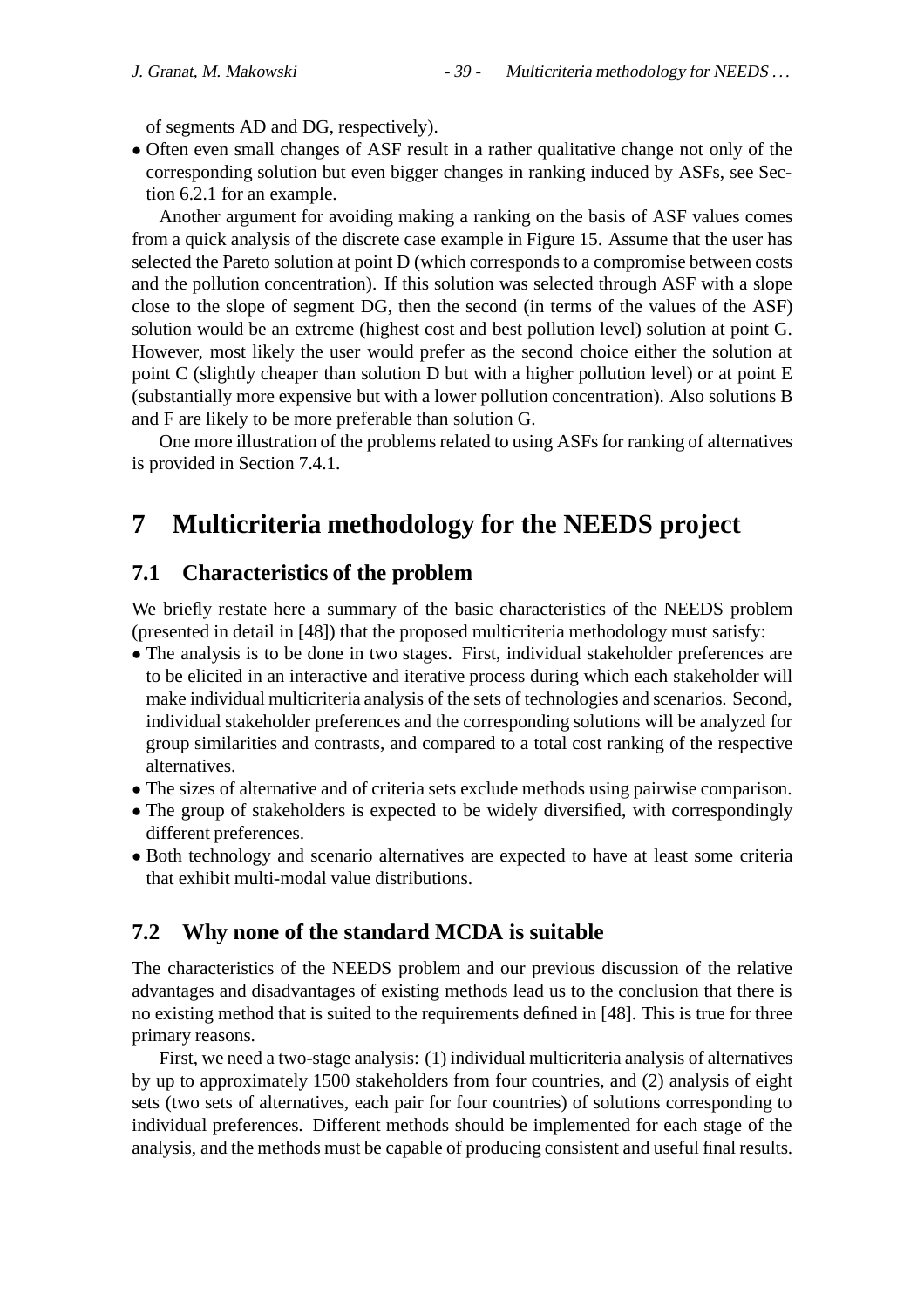Second, there is no existing multicriteria analysis method and the corresponding tool that can be used for the analysis in the first stage. Most of the widely used methods for discrete alternatives use pairwise comparisons. However, the numbers of the alternatives and of the criteria in our problem implies that multicriteria analysis methods that use pairwise comparisons of alternatives/criteria are not practical. Moreover, the two main existing methods that can be used for problems with large numbers of alternatives/criteria (i.e., the classical weighted sum and reference point approaches) have key disadvantages that have been described earlier. These disadvantages include rank reversal and unsuitability for hierarchical structure of criteria. Rank reversal is a problem for any method that requires scaling/transformation of criteria values, including the classical weighted sum approach (see Section 7.4.1). The classical reference point method does not deal with hierarchical structure of criteria.

Third, the second stage of the analysis also requires a problem-specific method. Given the number and the diversity of stakeholders (who will make only individual multicriteria analysis) one needs rather advanced data analysis method for a comprehensive analysis of the problem by the analysts who will analyze the stakeholder preferences and the corresponding solutions. An approach to such an analysis using a clustering and sensitivity approach is suggested in Section 7.3.4.

The analytic team in WP9 believes that the strong possibility exists to develop a new multicriteria analysis method that will fit the requirements of the NEEDS problem. Such a method can be based on elements of the WS and RFP approaches. A draft of such a method is outlined in Section 7.4.2 of this document and fulfills the modified objective of WP9, which is to propose a multicriteria analysis methodology and its implementation. In addition to developing a new multicriteria analysis methodology, it will be necessary to develop an online (web-based) application for iterative elicitation of stakeholder preferences, with interactive use of a graphical presentation of preferences and the corresponding solutions. An approach for such a method is outline in Section 7.3.3.

It is acknowledged that such new developments are beyond the original scope of the planned NEEDS MCDA application, and will require some significant design and testing within the time frame of the rest of the project. For these reasons, it is considered that an existing MCDA method (or combination of methods) will be chosen, and this less theoretically suitable method may be used as an alternative or in parallel to the new proposed methodology as seems necessary or useful.

The WP9 team has extensive experience in a diverse range of methods of model and data analysis, and in adapting or developing the corresponding software tools, including multicriteria analysis and web-based applications. This experience has led to our conclusions that for the NEEDS problem a much better (than any existing) multicriteria analysis method is possible, and that such a method can be developed within the available time framework.

## **7.3 Proposed methodology**

The structure of the multicriteria analysis process illustrated in Figure 16 is discussed in detail in Section on *Use cases* of [49]. Here we discuss methodological issues related to the following (interrelated but methodologically distinct) elements of the analysis process: • Elicitation of stakeholder preferences, in Section 7.3.2.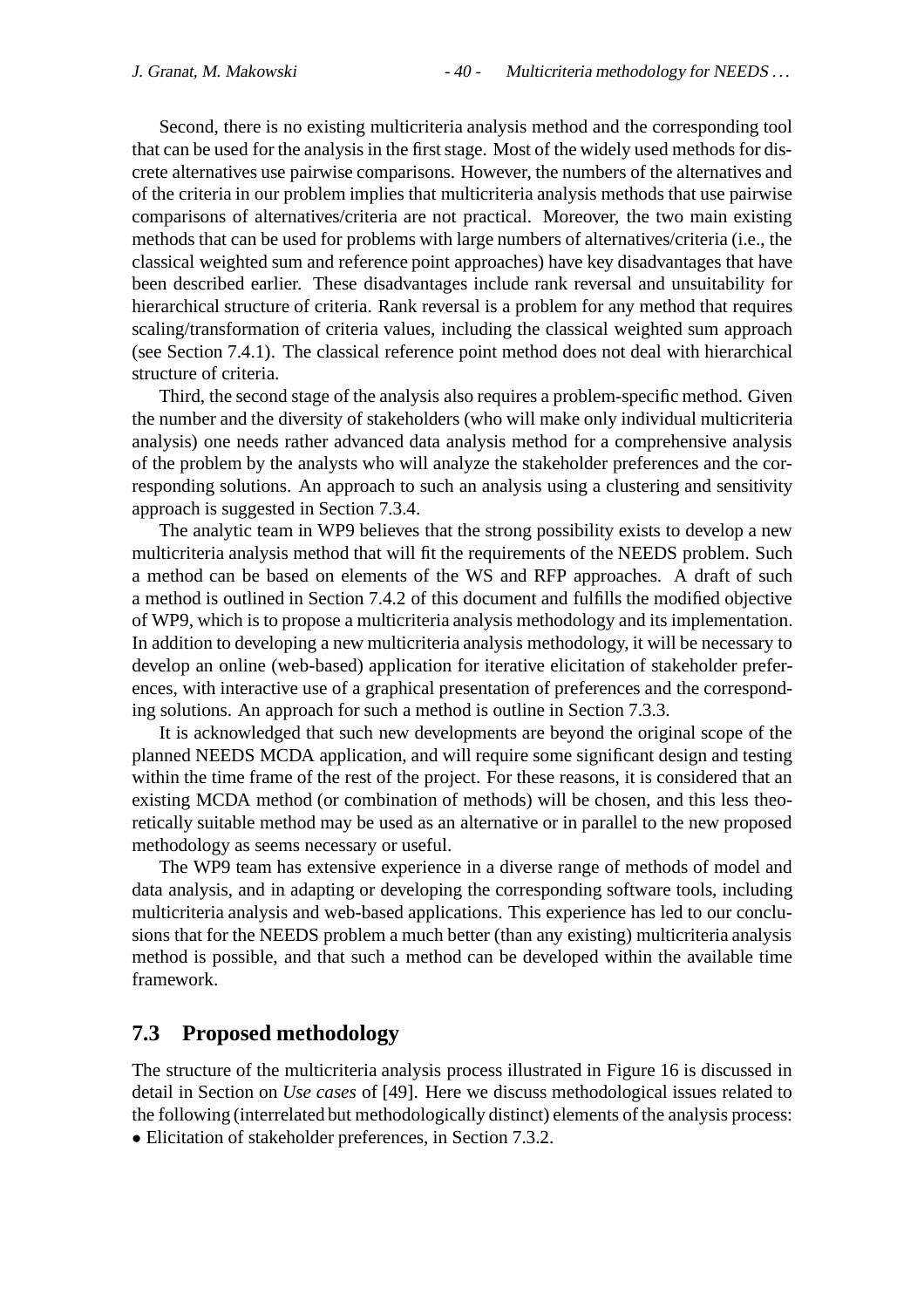

Figure 16: The main components of the process of analysis of alternatives

- Multicriteria analysis by individual stakeholders, in Section 7.3.3.
- Multicriteria analysis by analysts, in Section 7.3.4.

## **7.3.1 Preparation of the MC analysis**

Before turning to the methodological issues we briefly summarize the characteristics of the problem, and the necessary preparatory steps.

The problems to be subjected to multicriteria analysis have the following features: $20$ :

- set of up to 20 discrete alternatives,
- approximately 60 criteria organized into an up to four-level hierarchy (branches of the hierarchy tree have different depths),
- each alternative is defined by values of all criteria,
- criteria are of both quantitative and qualitative types,
- value distributions for some criteria are multimodal,
- the first stage of the analysis is done by/for each stakeholder individually using a Webbased interactive tool for multicriteria analysis,
- the second stage of analysis will be done by the analysts, who will apply data analysis methods to the results of the first stage.

This report focuses on methodological issues. Therefore we assume that the following elements of the analysis process will be completed according to the approach proposed in [48]. This in particular includes:

<sup>&</sup>lt;sup>20</sup>Detailed specification of the problem is available in [48].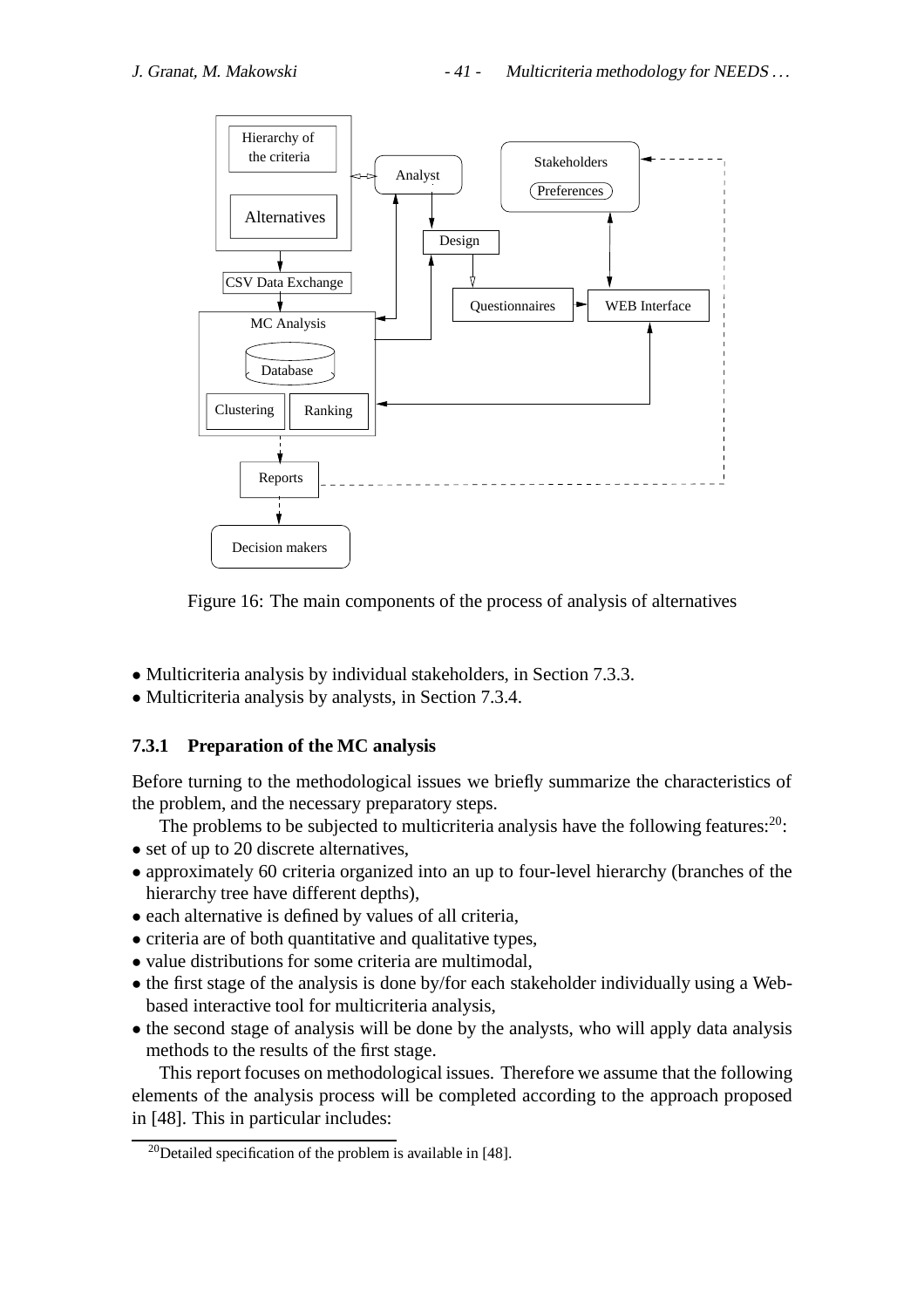- availability of a Web-based data-server,
- a proper preparation of data pertinent to the specification of criteria, and of alternatives,
- preliminary data analysis,
- development a of Web-based survey combined with an interactive multicriteria analysis of alternatives.

#### **7.3.2 Elicitation of stakeholder preferences**

One of the most important tasks of multicriteria analysis is the preference elicitation process. This will be done through an interactive Web-based survey directly linked with an application supporting a multicriteria analysis of alternatives outlined in Section 7.3.3. Here we summarize the basic methodological issues that should be considered during the design and implementation of the survey.

In the multicriteria preference modeling one distinguishes the phase of definition of the set of criteria (possibly organized in a hierarchy). Due to the conflicting/competing nature of criteria, stakeholders typically cannot order alternatives on the basis of criteria values. Therefore, elicitation of preferences involves gathering and analysis of diversified types of information. Typically in terms related to criteria but also related to the stakeholder preferences in the solution (alternatives) space.

The process of preference elicitation is actually equivalent to finding a link between a formal computerized model of preferences and the stakeholders. The main problem arises from the various languages/representations of formal methods and the way the stakeholders think about (and can express) his/her preferences. Therefore, we have different views of the information required by the algorithm and information presented to the stakeholder end retrieved from her/him. Examples of the method of communication with the stakeholders in comparison to mathematical languages can be found in [11].

The process of preference elicitation is well described e.g., in [54]. Moreover, a good overview of preference elicitation methods can be found in [11].

#### **7.3.3 MC analysis by individual stakeholders**

As shown in Section 7.2 no existing multicriteria analysis method is directly applicable to our case. However, it is possible to adapt (or to combine) for the needs of our case two well established methods, namely the weighted sum (WS) and the reference point (RFP). This work could not have been done during the period for which the work reported here was planned. The scope of the latter work was to specify the requirement analysis for the multicriteria analysis, and to propose an existing method (and the corresponding software tool) to meet the requirements.

After the requirement analysis was advanced it became clear that a new multicriteria analysis method needed to be developed. Thus we have explored this path and summarize here the current state of the corresponding research, which requires about 10 months more to be completed. The reasons for this time extension are as follows:

- The proposed methodology must be tested, and most likely modified based on the results of extensive tests.
- Implementation of the proposed methodology for the NEEDS project will certainly require some fine-tuning, and the latter will only be possible when a representative sample of actual data is available.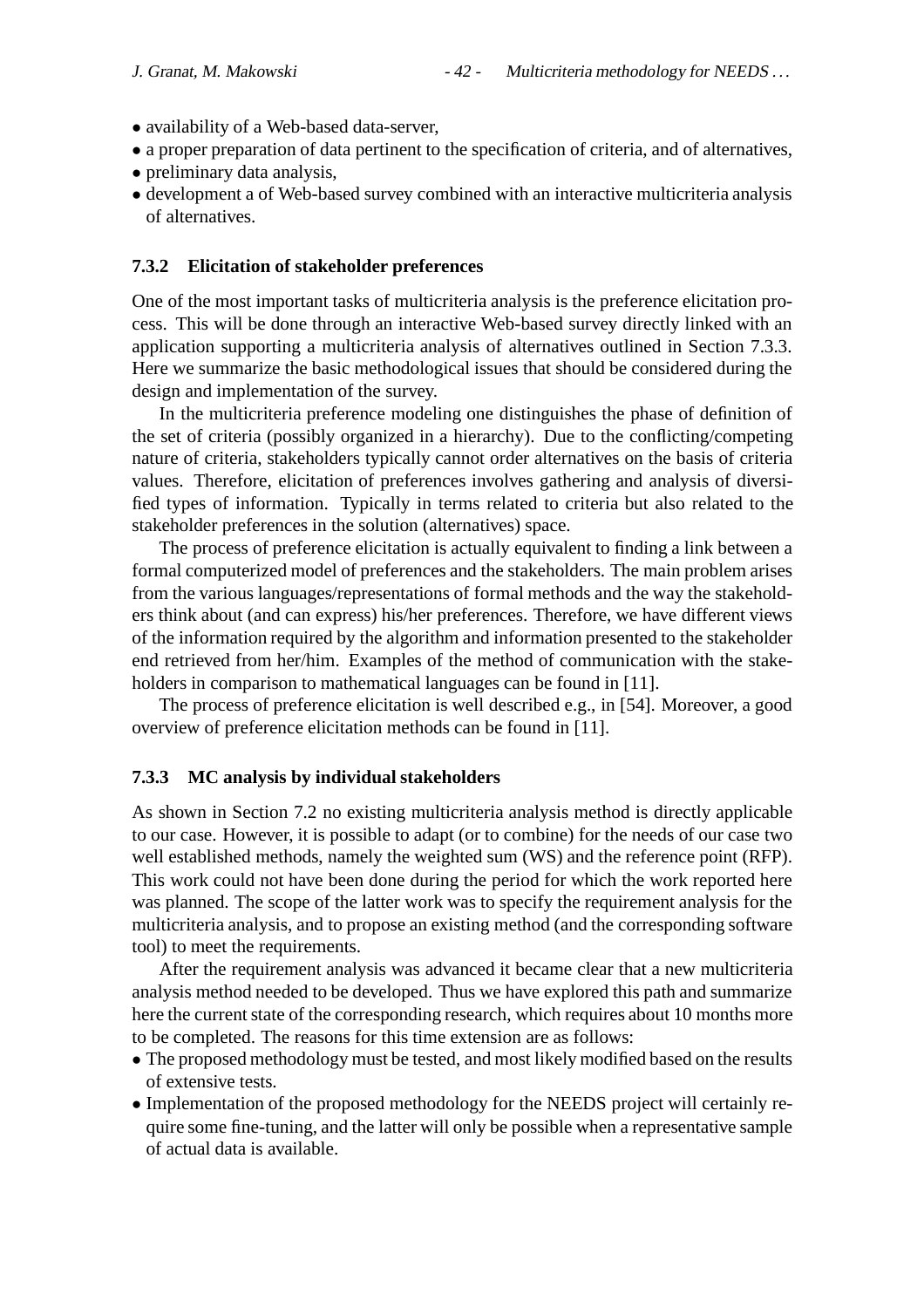We propose that the methods will be transparent to the stakeholder, i.e., that the survey will be designed in such a way that it will work with either one or more methods:

- Preferences will be specified in such a way that complete information will be provided for either one or more analysis methods.
- The results presented to stakeholders will combine the results obtained with all implemented methods.
- The stakeholders will have the option to switch on/off a particular method; this may be desired by users with knowledge of multicriteria methodology who may want to make more advanced analysis.

The methodological background of the multicriteria analysis approach proposed to be explored is summarized in Section 7.4.2. The proposed methodology attempts to combine the advantages of two approaches, namely the WS and the RFP methods. It proposed alternative approaches that need to be tested to find out which one is most suitable for our problem.

Moreover, one needs to explore how to effectively and properly use the criteria hierarchy specified in the form of an unbalanced tree. At least two approaches need to be explored:

- asking stakeholders to specify preferences for each branch of the criteria tree,
- using nodes of the criteria tree for organizing the interaction with the user.

Another problem that needs to be solved is an appropriate treatment of criteria with multimodal distributions of values. Especially for the WS-based method this may require a combination of:

- a more sophisticated specification of weights, e.g., either in relative terms (instead of typically used fractions), or for ranges of criteria values (to be defined by the user),
- a more sophisticated scaling of criteria values (needed only for the WS method).

Finally, additional functionality dedicated to problems with a large number of criteria may be desired. This may include:

- introducing threshold levels for criteria values,
- easy (for the users) exploitation of the criteria hierarchy.

## **7.3.4 MC analysis by analysts**

This analysis can be started after finalizing the process of elicitation of the stakeholder preferences. The analyst will start with preprocessing of the received data from the stakeholders.

The following types of analyses are proposed:

- **Preprocessing:** This is a routine element of any data analysis process necessary for cleansing data and performing an initial data analysis, e.g., to identify missing data, outliers; a basic statistical data analysis is also part of the preprocessing task.
- **Clustering of the stakeholders according to their preferences:** The analyst will explore the data using various clustering algorithm. Such analysis aims to find groups of the stakeholders with similar preferences. Next, intersections of the identified groups with the predefined categories of the stakeholders should be analyzed. Such analysis can answer a number of questions including:
	- Do the stakeholders belonging to the same category have similar preferences?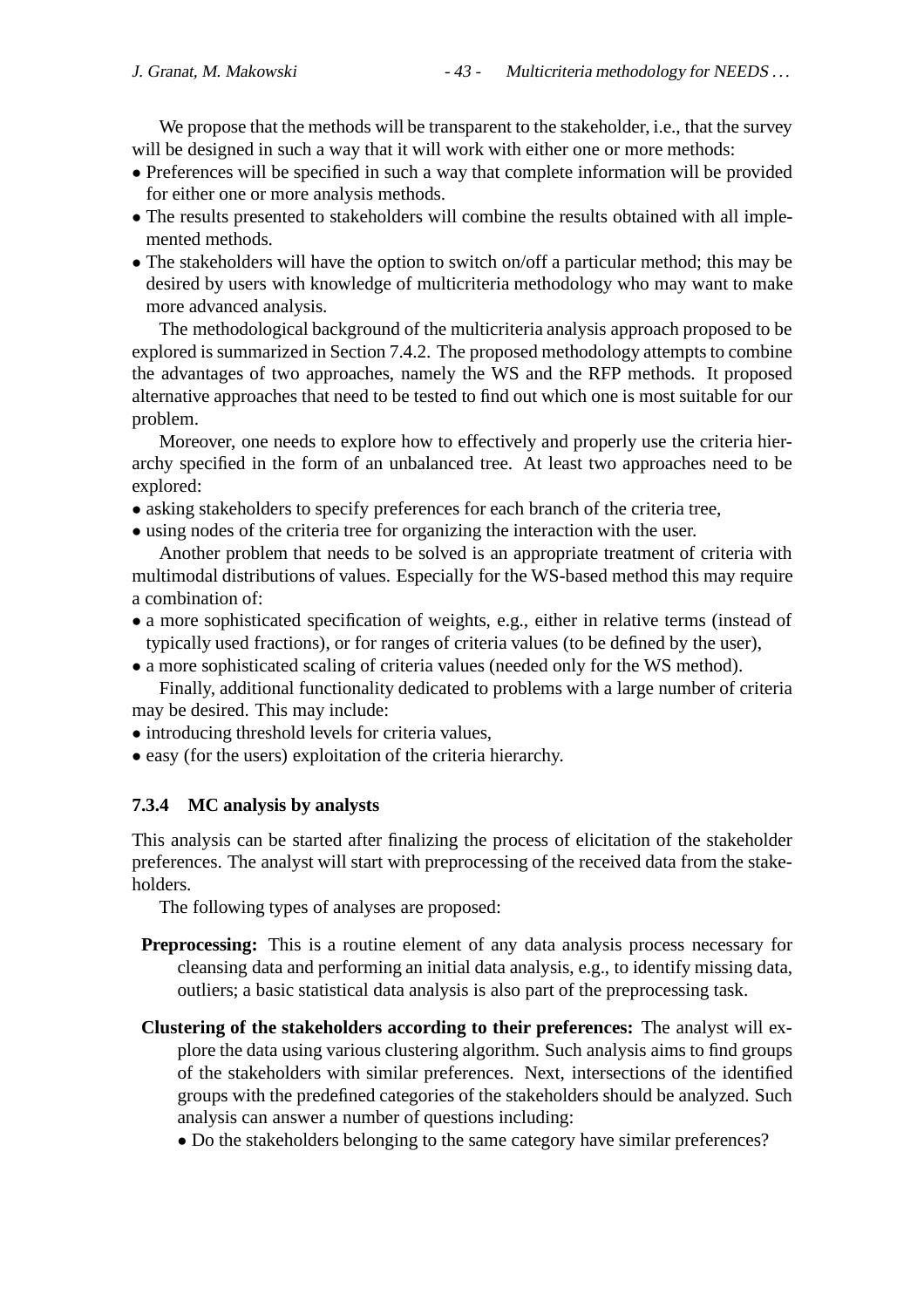- Are there sub-groups of stakeholders within the same category with similar patterns of preferences?
- Are there sub-groups of stakeholders belonging to different categories but expressing the same preferences?
- **Analysis of the results:** The mathematical properties of the underlying problem imply that there is no way to obtain a robust "best" ranking of technologies or scenarios. Therefore, we propose to plan for the provision of a concise report based on various analyses of the problem. Such analysis may include identification of categories/sets of solutions (either technologies or scenarios) and/or stakeholders, each having certain (to be defined by analysts during the analysis process) properties. Such analysis may provide various sets of results, including:
	- Sets of solutions corresponding to groups of stakeholders, either identified during the analysis, or defined a priori by predefined stakeholder categories.
	- Clusters of solutions similar (according to various similarity measures to be defined by analysts).
	- Clusters of stakeholders corresponding to clusters of solutions.
	- Sensitivity analysis of the results. For example, analysis of possible changes of the clusters/classifications of technologies (or scenarios or stakeholders) by small changes of parameters of the algorithms.
	- Identification of the most important factors of the preferences for each group of stakeholders.
	- Comparison of results calculated by different algorithms.

The above are only examples of the possibilities offered by diversified data mining methods. It is practically impossible to specify in advance the data analysis because a complete specification is only possible after the characteristics of the data are available, and the latter will only be provided after the process of elicitation of stakeholder preferences is almost completed.

## **7.4 Methodological issues**

## **7.4.1 Multimodal distribution of criteria values**

We illustrate here the problems caused by criteria values having multimodal distribution.<sup>21</sup> In order to use a realistic example we have extracted the data from an energy case study [25]. It should, however, be stressed that the data analysis described here is qualitatively different from the analysis [25]. Therefore, the comparisons and conclusions from our illustrative example do not apply to the case study from which a sample of data was taken.

The example shows the rank reversal problem, i.e., a change in ranking after removing one of the alternatives. We use data summarized in Table 2. The problem is to rank 8 technologies evaluated by two criteria: production cost  $(c_1)$  and long term sustainability - energetic  $(c_2)$ .<sup>22</sup>

<sup>&</sup>lt;sup>21</sup>See the footnote on page 17 for the explanation of the multimodal distribution.

<sup>&</sup>lt;sup>22</sup>Value of this criterion for Hydro, Wind and PV should be  $\infty$  but since scaling of the problem of a problem requires a finite value we replace  $\infty$  value by 1E6.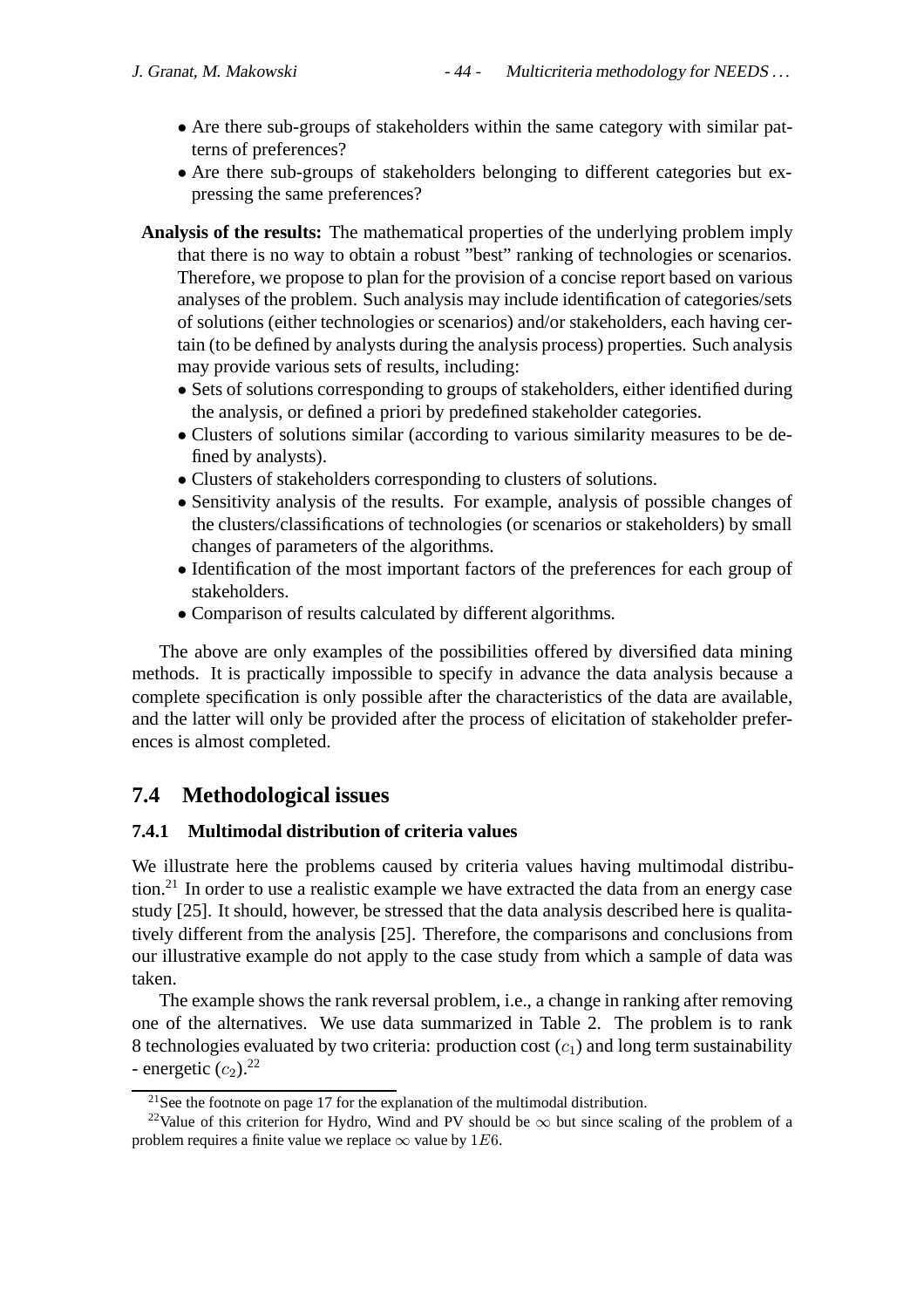|                | <b>LABEL</b> | Production cost | Long term sustainability |
|----------------|--------------|-----------------|--------------------------|
|                |              | [c/kWh]         | [Years]                  |
|                |              | c <sub>1</sub>  | c <sub>2</sub>           |
|                | Lignite      | 3,3             | 400                      |
| $\overline{2}$ | Hard Coal    | 3               | 2000                     |
| 3              | Oil          | 3,1             | 100                      |
| 4              | <b>NG</b>    | 3,6             | 100                      |
| 5              | Nuclear      | 2,1             | 500                      |
| 6              | Hydro        |                 | 1000000                  |
|                | Wind         | 9               | 1000000                  |
| 8              | PV           |                 | 1000000                  |

Table 2: Summary of the data used for the illustration of the rank reversal problem

For ranking technologies (from best to worst) we apply the scalarizing function:

$$
s(w, c) = w_1 * c_1' - (1 - w_1) * c_2'
$$
 (38)

where the scaled values of criteria  $c_i$  are computed in the usual way, i.e.:



$$
c'_{i} = \frac{c_{i} - min(c_{i})}{max(c_{i}) - min(c_{i})}
$$
\n(39)

Figure 17: Plot of the scaled (for all alternatives) values of criteria: production cost on X-axis, and long-term sustainability on Y-axis.

The scatter plot of the scaled criteria is illustrated in Figure 17. It is easy to prove that the following ranking (illustrated in Figure 18) results from a minimization of the scalarizing function (38) for  $0.9152 \leq w_1 < 1$ :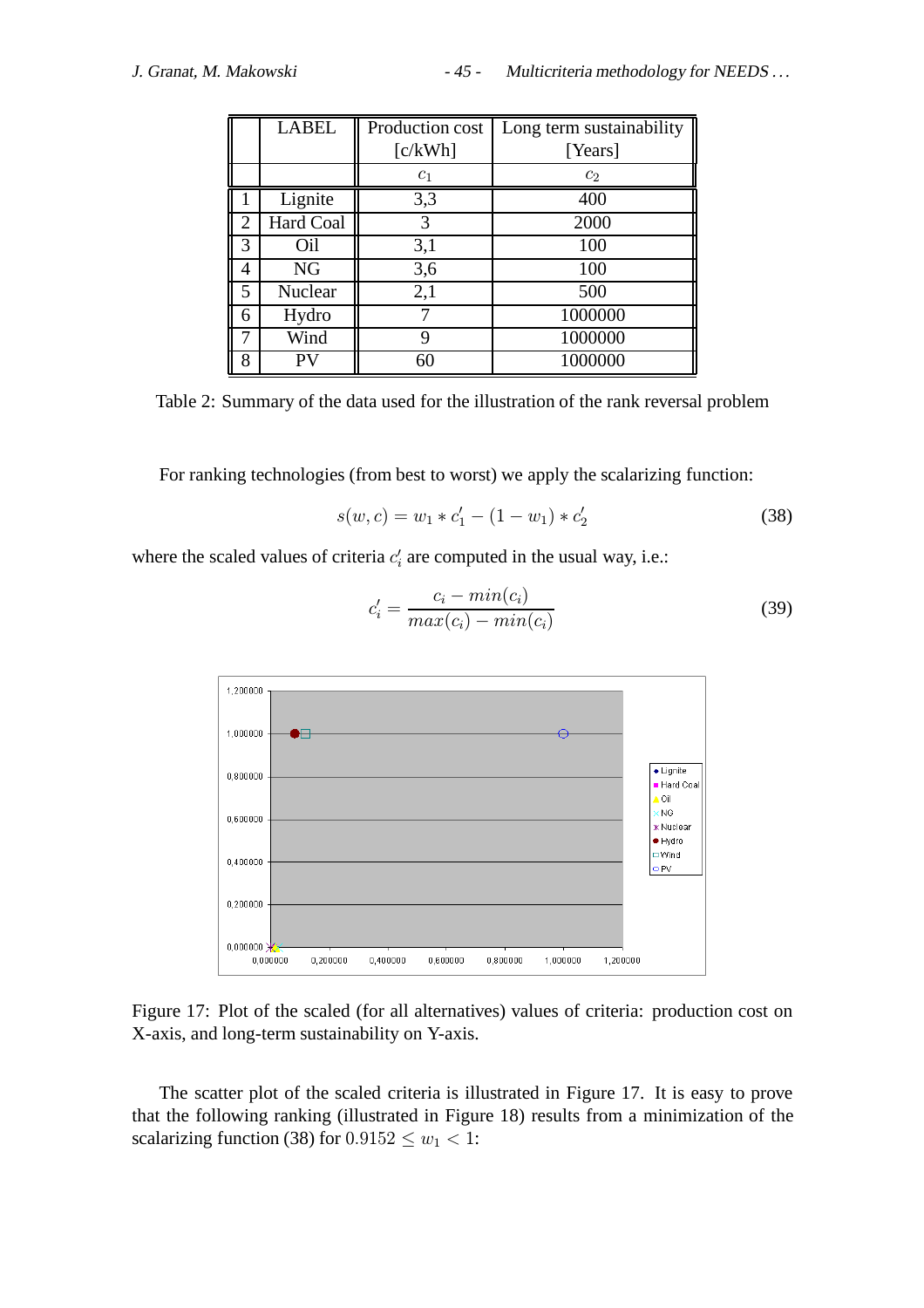

Figure 18: Ranking of eight alternatives.



Figure 19: Plot of the scaled (for all alternatives but PV) values of criteria: production cost on X-axis, and long-term sustainability on Y-axis.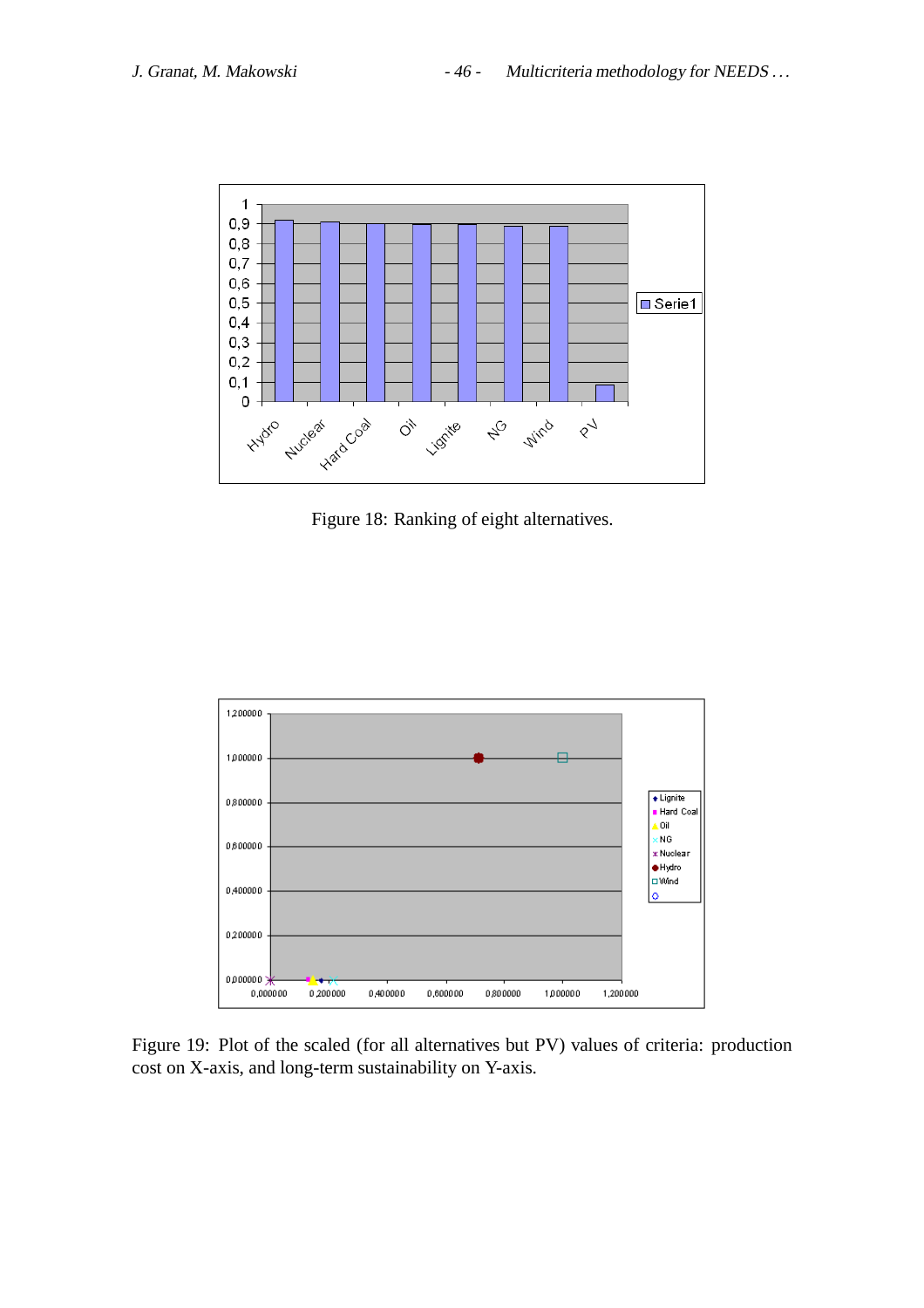

Figure 20: Ranking of seven alternatives (illustrates rank-reversal of the ranking shown in Figure 18).

- 1. Hydro,
- 2. Nuclear,
- 3. Hard Coal,
- 4. Oil,
- 5. Lignite,
- 6. NG,
- 7. Wind, and
- 8. PV.

Next we repeated (with the same weight) the analysis for the same data without the last alternative (PV), see the plot in Figure 19. The results presented in Figures 18 and 20, respectively show two problems. First, the technology (Hydro) which was the best in the first analysis is now ranked the last but one. Second, the values of the scalarizing function (which are almost the same for all but two (Hydro and PV) technology in the first analysis, became diversified in the second analysis.

Another problem that can be demonstrated by these two sets of data (that differ by the PV technology) is the value of  $w_1$  which causes the change of ranking. For the first data set the ranking is unchanged for  $0.9152 \leq w_1 < 1$ , while for the second data set the ranking is unchanged for a much wider range of  $w_1$  values, namely  $0.7104 \leq w_1 < 1$ .

The example shows that the weights within the range  $0.7104 \leq w_1 \leq 0.9152$  will result in very different rankings for two sets of alternatives that differ by only one alternative. This in turn illustrates the commonly known problem, namely that rankings based on a scalarizing function are likely to be unreliable.

## **7.4.2 An objective multicriteria choice**

In interactive decision analysis, we usually assume that the individual decision maker the user of the decision support system - should be fully sovereign in the definition of his preferences, whatever form this definition takes (determination of weighting coefficients,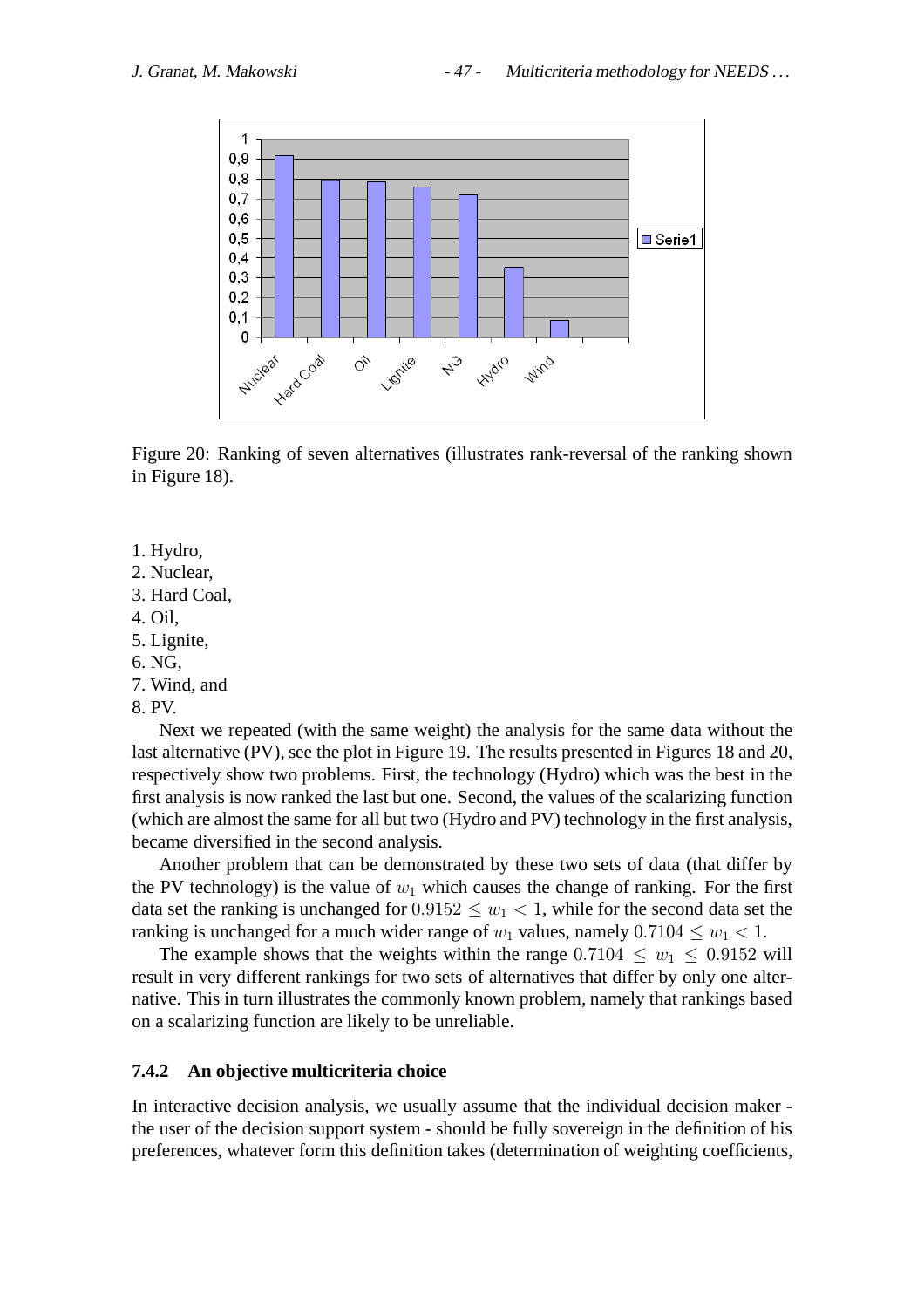or determination of aspiration and reservation levels, etc.). However, when it comes to ranking, the user could also propose her/his own subjective ranking list resulting, e.g., in forming intuitive pair-wise comparisons of subsequent alternatives. Thus, if the user wants a support of decision analysis in ranking, it is usually because she/he wants to have some objective grounds for this ranking.

The need of having some objective ranking is recognized. For an individual decision maker, this might mean that she/he needs some independent reasons for ranking, such as a Dean cannot rank the laboratories in her/his school fully subjectively, they must have some reasonable, objective grounds that can be explained to the entire faculty. For a ranking that expresses the preferences of a group, diverse methods of aggregating group preferences might be considered; but they must be accepted as fair - thus objective in the sense of inter-subjective fairness by the group. For this purpose, both weighting coefficients and/or aspiration and reservation levels should be determined in some objective or inter-subjectively fair fashion. We shall consider three possible ways of achieving this goal: neutral, statistical and voting.

*Neutral* means equal in relative terms, if we do not have any reasons for differentiating. This is a very poor method, if we use weighting coefficients alone: it means that we accept rationally substantiated, objective weighting coefficients for compensatory criteria (here we have reasons for differentiating), but use weighting coefficients equal in size for all non-compensatory criteria. This is actually a basic reason (there are also others) why we propose to use reference points and achievement functions for non-compensatory criteria. A neutral definition of reference points (say, all aspiration levels equal to 67% of criteria ranges, all reservation levels equal to 33% of these ranges) gives, as we shall show in further examples, far more reasonable rankings than a neutral definition of weighting coefficients (say, all weighting coefficients equal to  $100\%/|I|$ ).

*Statistical* means based on some meaningful statistics. It is very difficult to find statistical data to substantiate weighting coefficients, but it is easy in the case of reference points used for ranking. The average score of all alternatives on a given criterion is a good statistical basis for determining the reference points, for example, as in the equation below:

$$
q_i^m = \sum_{j \in J} q_{ij} / |J|, \qquad q_i^a = 1.33 q_i^m, \qquad q_i^r = 0.67 q_i^m; \qquad i \in I \tag{40}
$$

where  $I$  and  $J$  is a set of criteria and alternatives, respectively.

*Voting* means based on a voting procedure between a group of decision makers. Naturally, the members of this group could vote directly on the ranking of options. But this would make the results susceptible to various voting paradoxes and manipulations, see [26]. Moreover, the result of such direct voting would only aggregate the subjective rankings of voting members - and they often perceive themselves the need for a more objective procedure. When voting first on the values of weighting coefficients or reference points, we might suggest the use of a voting procedure that is, according to [26], least susceptible to voting paradoxes. This procedure consists of assigning 100% points to every voting member of a group. Each member subdivides his allotted 100% points between voting options (in this case, between all criteria, because we want to establish either the weighting coefficients or the reference levels) in his vote; the vote is valid if she/he assigns no more than 100% in total. If the problem is politically and socially contentious, as for the choice of technologies of energy production, we can add a modification based on the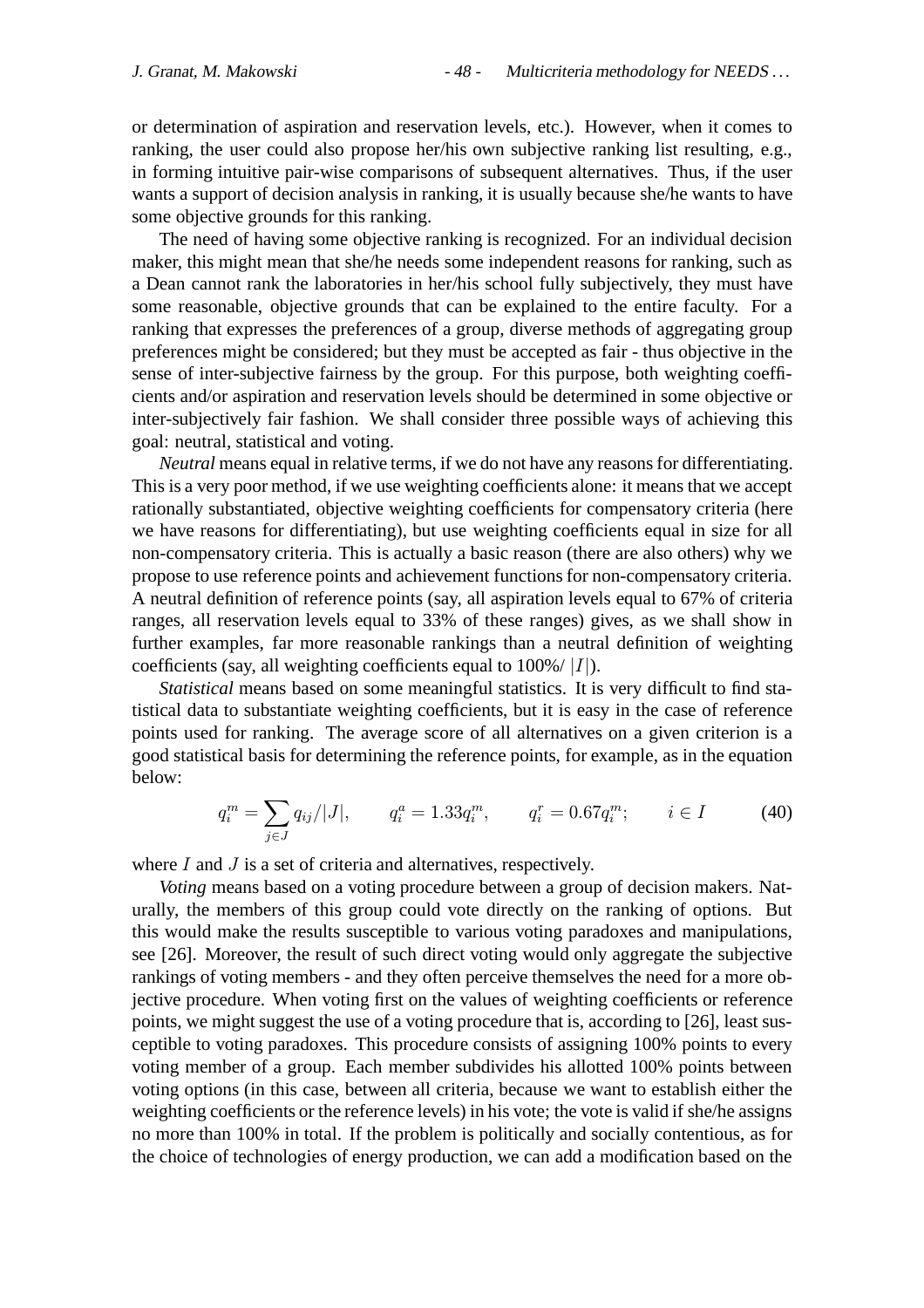procedure described in [88]: group members and criteria might be classified according to factions they represent and criteria "owned" by the factions, then the votes on own criteria are not counted (or counted as not valid) when determining the results.

In the case of voting on weighting coefficients, the resulting weighting coefficients are just the voting averages (averages between valid votes of all voting members) of values of points obtained by each criterion. In the case of reference points, the middle, aspiration and reservation levels are placed on the intervals of change for each criterion according to the same voting average. This is more precisely specified by the following formulae:

$$
w_i = v_i = \sum_{k \in K} v_{ik} / \sum_{i \in I} \sum_{k \in K} v_{ik} \qquad i \in I
$$
\n
$$
(41)
$$

$$
q_i^m = v_i, \qquad q_i^a = 1.33v_i, \qquad q_i^r = 0.67v_i \qquad i \in I \tag{42}
$$

where k denotes a voting member, K is the set of all voting members,  $v_{ik}$  is the number of percentage points given in a valid vote by the voting member  $k$  to the criterion  $i$ , and I denotes set of criteria. The subdivision by the double sum in (41) is needed if not all voting members use fully their allotted 100% points;  $v_i$  in (42) are computed as in (41). Note that Eq. (42) is valid in relative terms, after the transformation; in absolute terms, it means that  $q_i^m = q_i^{lo} + v_i(q_i^{up}q_i^{lo})$ , similarly for  $q_i^a$  and  $q_i^r$ .

#### **Acknowledgment**

The approach described in this Section is based on the draft of a paper prepared by A.P. Wierzbicki, and shared with the authors of this report. The authors gratefully acknowledge this contribution. However, the responsibility for the limitations of the presented approach remains only with the authors of the report. Further developments of this methodology have been described in [86].

# **8 Summary**

This report provides an extensive overview of methods pertinent to multicriteria analysis of sets of discrete alternatives, with a particular focus on large sets and large numbers of criteria. Although many methods for analysis of discrete sets of alternatives exist, none of them is best suited for analysis of the current problem considered in Stream 2b of the NEEDS project. This might be a surprising conclusion, therefore the report provides a detailed analysis of the features of such methods and compares the features with the characteristics of the problem defined in the requirement analysis originally described in [49]; the update version of this report, which includes also an outline of actual implementation is presented in [48].

The authors of the report are aware that multicriteria analysis is an essential requirement for the whole NEEDS project, therefore an intensive research effort has been initiated to develop a consistent methodology for the whole multicriteria process which will be tailored to the requirements of the NEEDS project. Intermediate results of this research are summarized in the report.

The experienced project staff believed in 2006 (the time when the first version of this report was written) that development of a new methodology would be successful, and this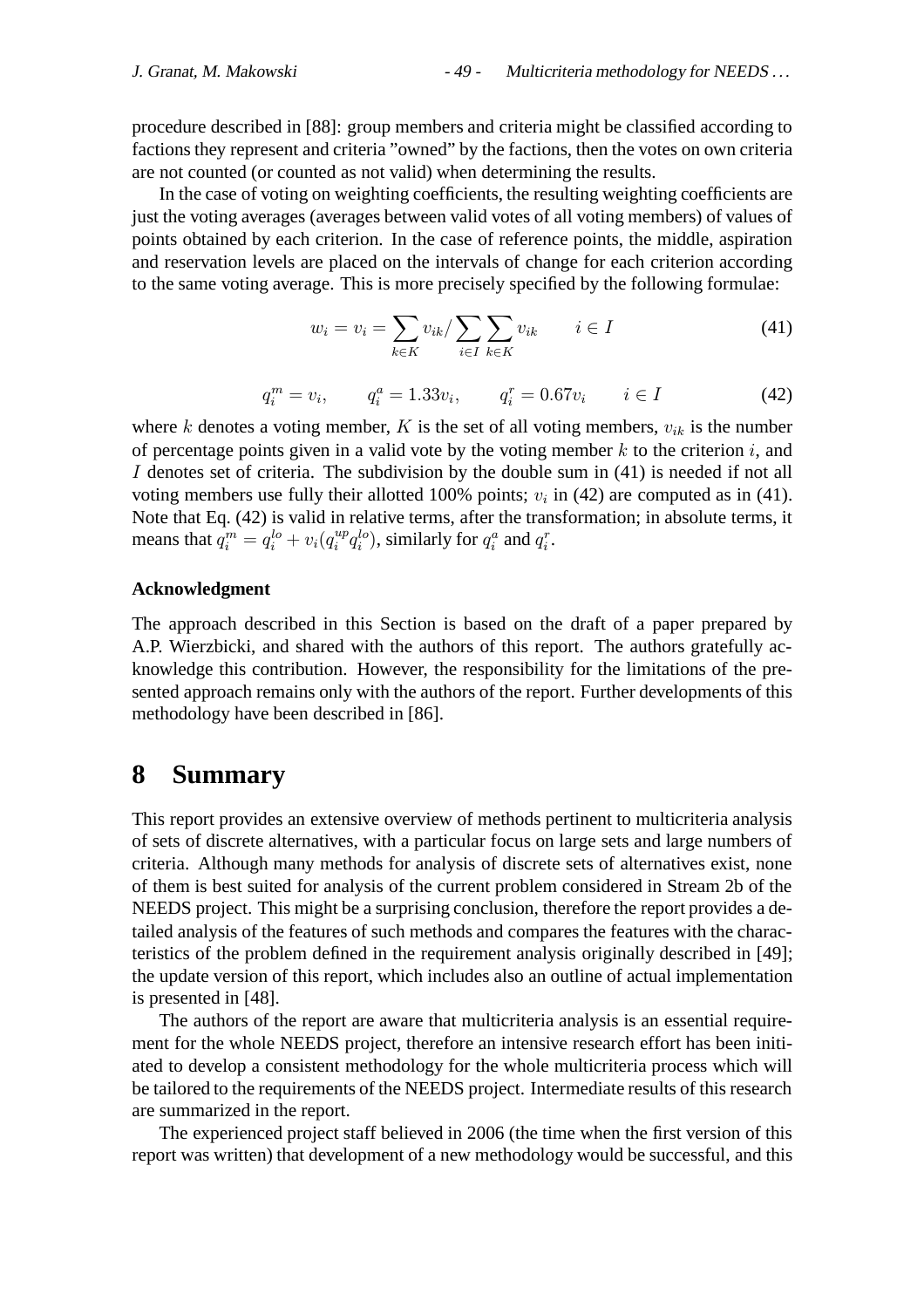was actually the case. Over thirty new methods have been developed, implemented within the dedicated Web site, and tested for their suitability to the NEEDS project. These methods are described together with the corresponding methodological background in [23, 46]; a more specific discussion on management of attainable tradeoffs between conflicting criteria can be found in [45]. One of the developed methods has been selected for the multicriteria analysis of future energy technologies done within the NEEDS project; the implementation of this analysis is described in [48].

The new methods and the dedicated Web site developed for the NEEDS project have provided a good starting point for development of a general-purpose Web site for multicriteria analysis called MCA. This Web site<sup>23</sup> is now open for non-commercial research and educational use; the corresponding user guide is available on-line (linked to the MCA) as well as [47].

<sup>23</sup>The site is linked to http://www.iiasa.ac.at/∼marek.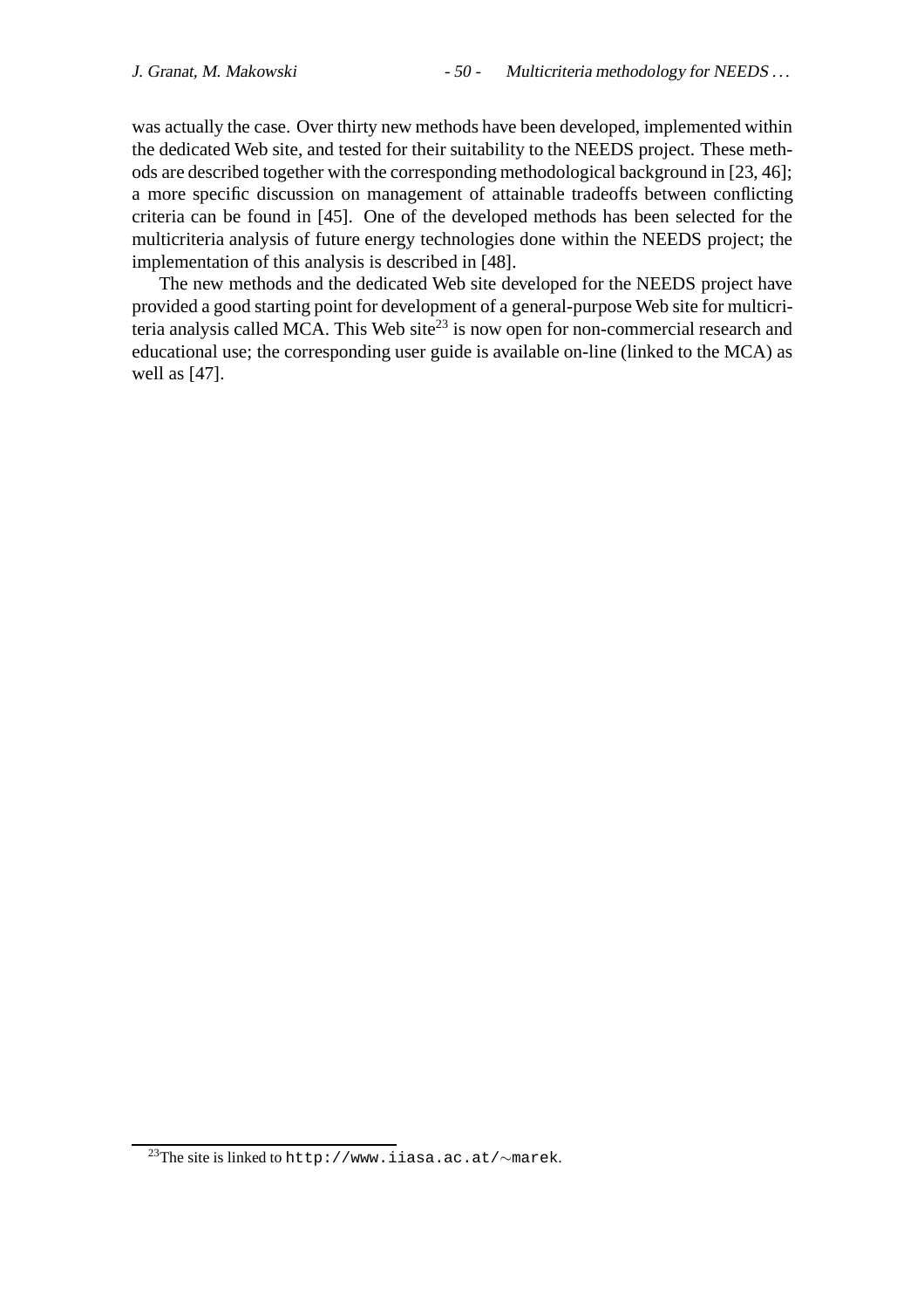# **References**

- [1] ACKOFF, R. The future of operational research is past. *Journal of Operational Research Society 30*, 2 (1979), 93–104.
- [2] AHN, B. S., PARK, K. S., HAN, C., AND KIM, J. Multi-attribute decision aid under incomplete information and hierarchical structure. *European Journal of Operational Research 125*, 2 (2000), 413–439.
- [3] BARZILAI, J. Measurement and preference function modeling. *International Transactions of Operational Research 12* (2004), 173–183.
- [4] BELTON, V., AND T.STEWART. *Multiple Criteria Decision Analysis. An Integrated Approach*. Kluwer Academic Publishers, Boston, 2002.
- [5] BOHANEC, M., AND ZUPAN, B. A function-decomposition method for development of hierarchical multi-attribute decision models. *Decision Support Systems 36*, 3 (2004), 215–233.
- [6] BOUYSSOU, D., MARCHANT, T., PERNY, P., PIRLOT, M., TSOUKIAS, A., AND VINCKE, P. *Evaluation and Decision Models: Stepping stones for the analyst*. Kluwer Academic Publishers, Boston/London/Dordrecht, 2006.
- [7] CHANGKONG, V., AND HAIMES, Y. *Multiple Objective Decision Making: Theory and Methods*. North Holland, Amsterdam, 1983.
- [8] CHAPMAN, C. My two cents worth on how OR should develop. *Journal of Operational Research Society 43*, 7 (1992), 647–664.
- [9] CHARNES, A., AND COOPER, W. *Management Models and Industrial Applications of Linear Programming*. J. Wiley & Sons, New York, London, 1967.
- [10] CHARNES, A., AND COOPER, W. Goal programming and multiple objective optimization. *J. Oper. Res. Soc. 1* (1977), 39–54.
- [11] CHEN, L., AND PU, P. Survey of preference elicitation methods. Technical report IC/2004/67, wiss Federal Institute of Technology in Lausanne (EPFL), Lausanne, Switzerland, 2004.
- [12] COHON, J. *Multiobjective Programming and Planning*. Academic Press, San Diego, 1978.
- [13] ESCHENAUER, H., KOSKI, J., AND OSYCZKA, A., Eds. *Multicriteria Design Optimization: Procedures and Optimization*. Springer Verlag, Berlin, Heidelberg, New York, 1990.
- [14] EXPERT CHOICE, INC. *Expert Choice Decision Support Software, Tutorial*, version 9.0 ed. Pittsburg, 1995.
- [15] FANDEL, G., AND GAL, T., Eds. *Multiple Criteria Decision Making*, vol. 448 of *Lecture Notes in Economics and Mathematical Systems*. Springer Verlag, Berlin, New York, 1997.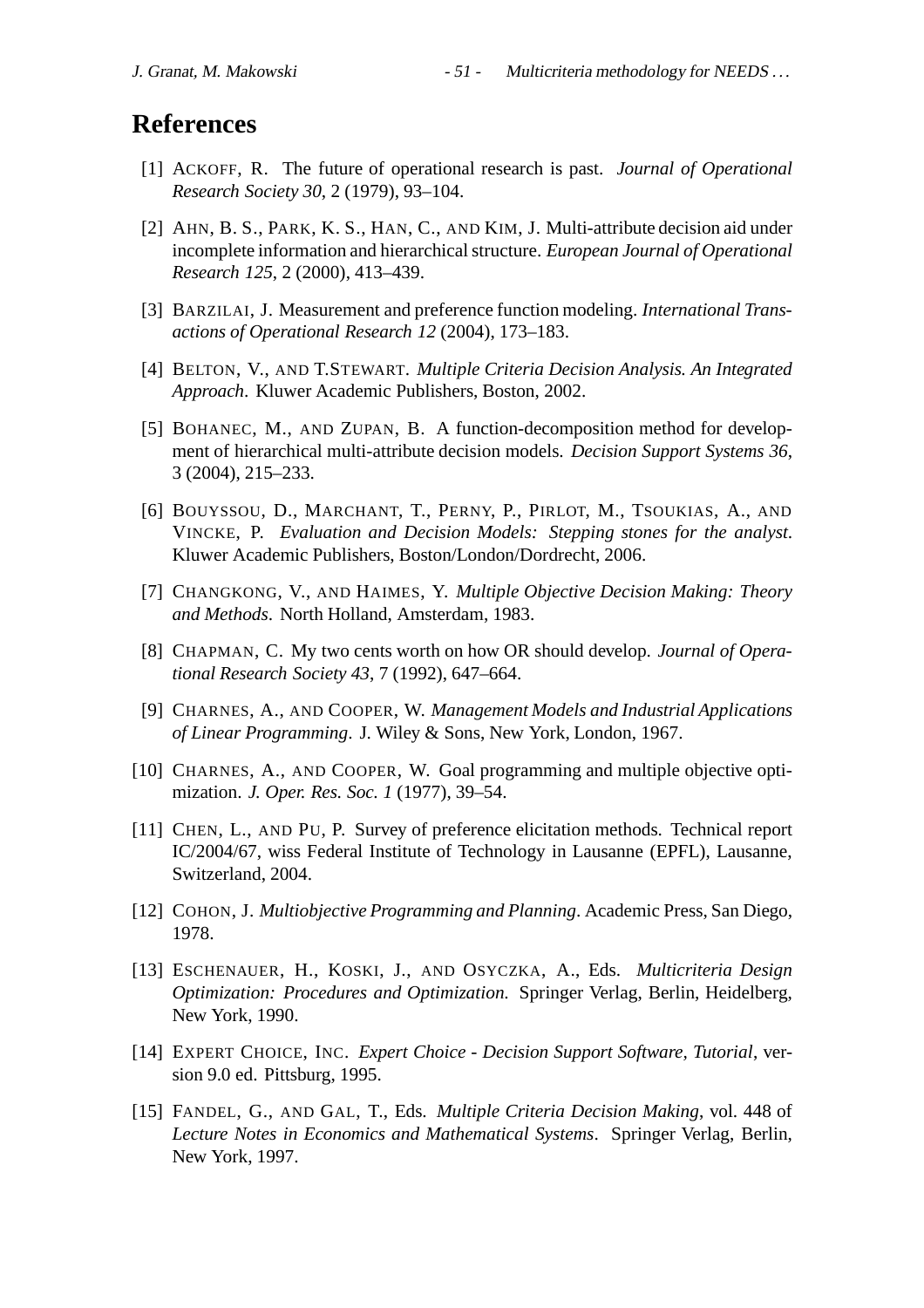- [16] FISHER, W. Utility models for multiple objective decisions: Do they acurately represent human preferences? *Decision Sciences 10*, 3 (1979), 451–479.
- [17] FRENCH, S. *Decision Theory : An introduction to the mathematics of rationality*. John Wiley and Sons, New York, Chichester, Brisbane, Toronto, 1986.
- [18] GAL, T., STEWART, T., AND HANNE, T., Eds. *Multicriteria Decision Making: Advances in MCDM Models, Algorithms, Theory, and Applications*. Kluwer Academic Publishers, Boston, London, 1999.
- [19] GARDINER, L., AND STEUER, R. Unified interactive multiple objective programming. *European Journal of Operational Research 74* (1994), 391–406.
- [20] GRANAT, J. Parametric programming approaches to local approximation of the efficient frontier. In *User-Oriented Methodology and Techniques of Decision Analysis and Support*, J. Wessels and A. Wierzbicki, Eds., vol. 397 of *Lecture Notes in Economics and Mathematical Systems*. Springer Verlag, Berlin, Heidelberg, New York, 1993.
- [21] GRANAT, J., AND MAKOWSKI, M. ISAAP Interactive Specification and Analysis of Aspiration-Based Preferences. Interim Report IR-98-052, International Institute for Applied Systems Analysis, Laxenburg, Austria, 1998. Available on-line from http://www.iiasa.ac.at/˜marek/pubs.
- [22] GRANAT, J., AND MAKOWSKI, M. Interactive Specification and Analysis of Aspiration-Based Preferences. *European J. Oper. Res. 122*, 2 (2000), 469–485. available also as IIASA's RR-00-09.
- [23] GRANAT, J., MAKOWSKI, M., AND OGRYCZAK, W. Multiple criteria analysis of discrete alternatives with a simple preference specification: Pairwiseoutperformance approaches. Interim Report IR-09-23, International Institute for Applied Systems Analysis, Laxenburg, Austria, 2009.
- [24] GRAUER, M., THOMPSON, M., AND WIERZBICKI, A., Eds. *Plural Rationality and Interactive Decision Processes*, vol. 248 of *Lecture Notes in Economics and Mathematical Systems*. Springer Verlag, Berlin, New York, 1985.
- [25] HIRCHBERG, S., DONES, R., HECK, T., BURGHERR, P., SCHENLER, W., AND BAUER, C. Sustainability of electricity supply technologies under German conditions: A comparative evaluation. Technical report PSI,Nr 4-015, PSI, 2004.
- [26] H.NURMI. *Voting Paradoxes and How to Deal with Them*. Springer Verlag, Berlin, 1999.
- [27] HOBBS, B., AND MEIER, P. *Energy Decisions and the Environment. A Guide to the Use of Multicriteria Methods*. Kluwer Academic Publisher, 2000.
- [28] ISERMANN, H., AND STEUER, R. E. Computational experience concerning payoff tables and minimum criterion values over the efficient set. *European J. Oper. Res. 33* (1987), 91–97.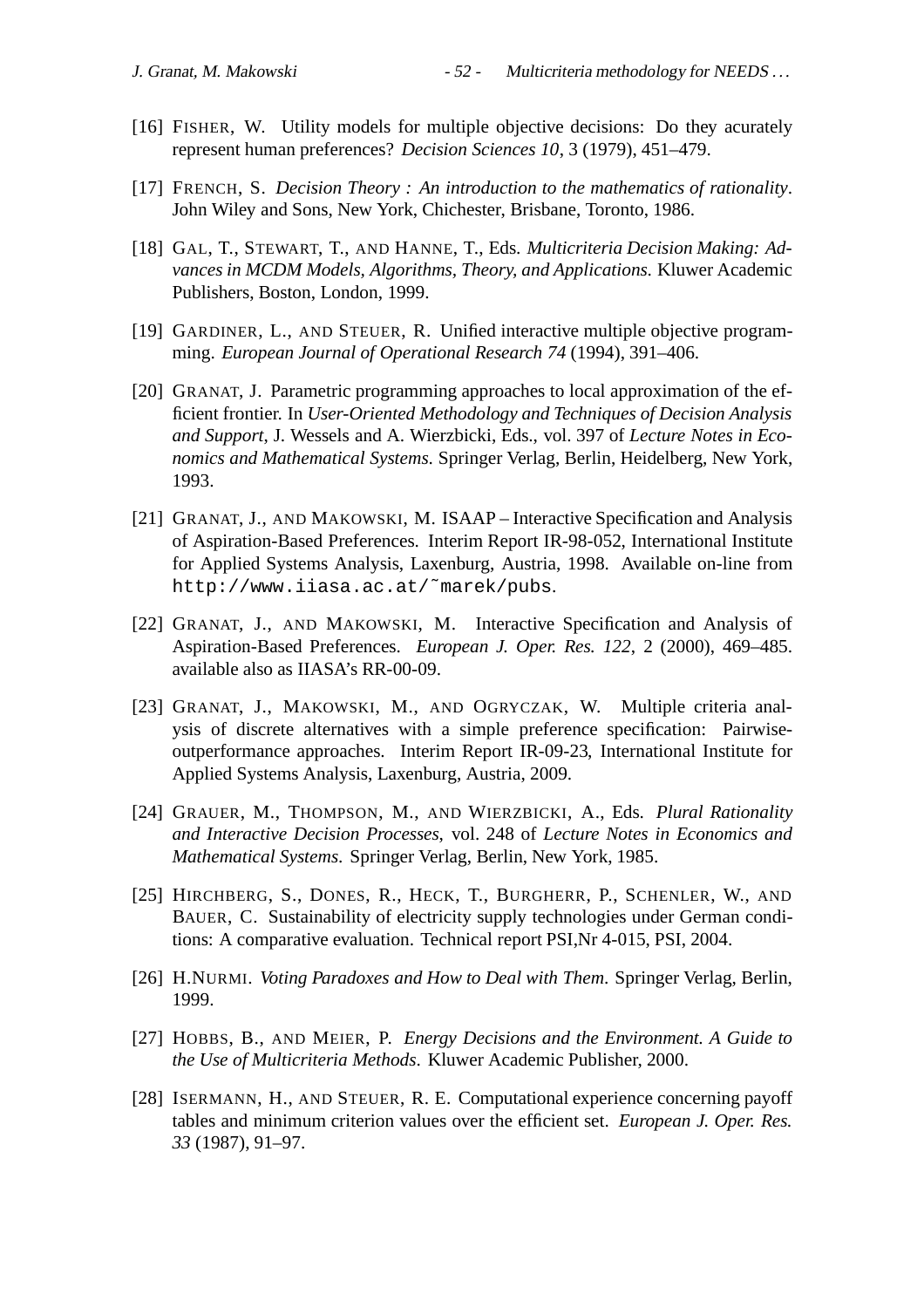- [29] JANSSEN, R. *Multiobjective Decision Support for Environmental Management*, vol. 2 of *Environment & Management*. Kluwer Academic Publishers, Dordrecht, Boston, London, 1992.
- [30] JASZKIEWICZ, A., AND SŁOWIŃSKI, R. Cone contraction method with visual interaction for multiple-objective non-linear programmes. *Journal of Multi-Criteria Decision Analysis 1* (1992), 29–46.
- [31] JASZKIEWICZ, A., AND SŁOWIŃSKI, R. The light beam search over nondominated surface of a multiple-objective programming problem. In *Proceedings of the Tenth International Conference on Multiple Criteria Decision Making* (Taipei, Taiwan, 1992).
- [32] KEENEY, R. *Value Focused Thinking, A Path to Creative Decisionmaking*. Harvard University Press, Harvard, 1992.
- [33] KEENEY, R., AND RAIFFA, H. *Decisions with Multiple Objectives: Preferences and Value Tradeoffs*. J. Wiley & Sons, New York, 1976.
- [34] K.VOIGT, PUNDEZ, S., AND BRUEGGEMANN, R. Prorank a software tool used for the evaluation of environmental databases. In *Proceedings of the iEMSs Third Biennial Meeting: "Summit on Environmental Modelling and Software". International Environmental Modelling and Software Society* (Burlington, USA, 2006). http://www.iemss.org/iemss2006/sessions/all.html.
- [35] LANE, D. Hierarchy, complexity, society. *www.complexityscience.org* (2000).
- [36] LEE, K. S., PARK, K. S., AND KIM, S. H. Dominance, potential optimality, imprecise information, and hierarchical structure in multi-criteria analysis. *Comput. Oper. Res. 29*, 9 (2002), 1267–1281.
- [37] LEWANDOWSKI, A., ROGOWSKI, T., AND KREGLEWSKI, T. A trajectory oriented extension of DIDAS and its applications. In *Plural Rationality and Interactive Decision Processes*, M. Grauer, M. Thompson, and A. Wierzbicki, Eds., vol. 248 of *Lecture Notes in Economics and Mathematical Systems*. Springer Verlag, Berlin, New York, 1985, pp. 261–268.
- [38] LOKEN, E. Use of multicriteria decision analysis methods for energy planning problems. *Renewable and Sustainable Energy Reviews* (2006). *Note: in press*.
- [39] LOOTSMA, F. *Multi Criteria Decision Analysis via Ratio and Difference Judgement*, vol. 29 of *Applied Optimization*. Kluwer Academic Publishers, Boston, London, 1999.
- [40] LOOTSMA, F., ATHAN, T., AND PAPALAMBROS, P. Controlling the search for a compromise solution in multi-objective optimization. Report 94-12, Department of Mechanical Engineering & Applied Mechanics, The University of Michigan, Ann Aborn, Michigan, USA, 1994.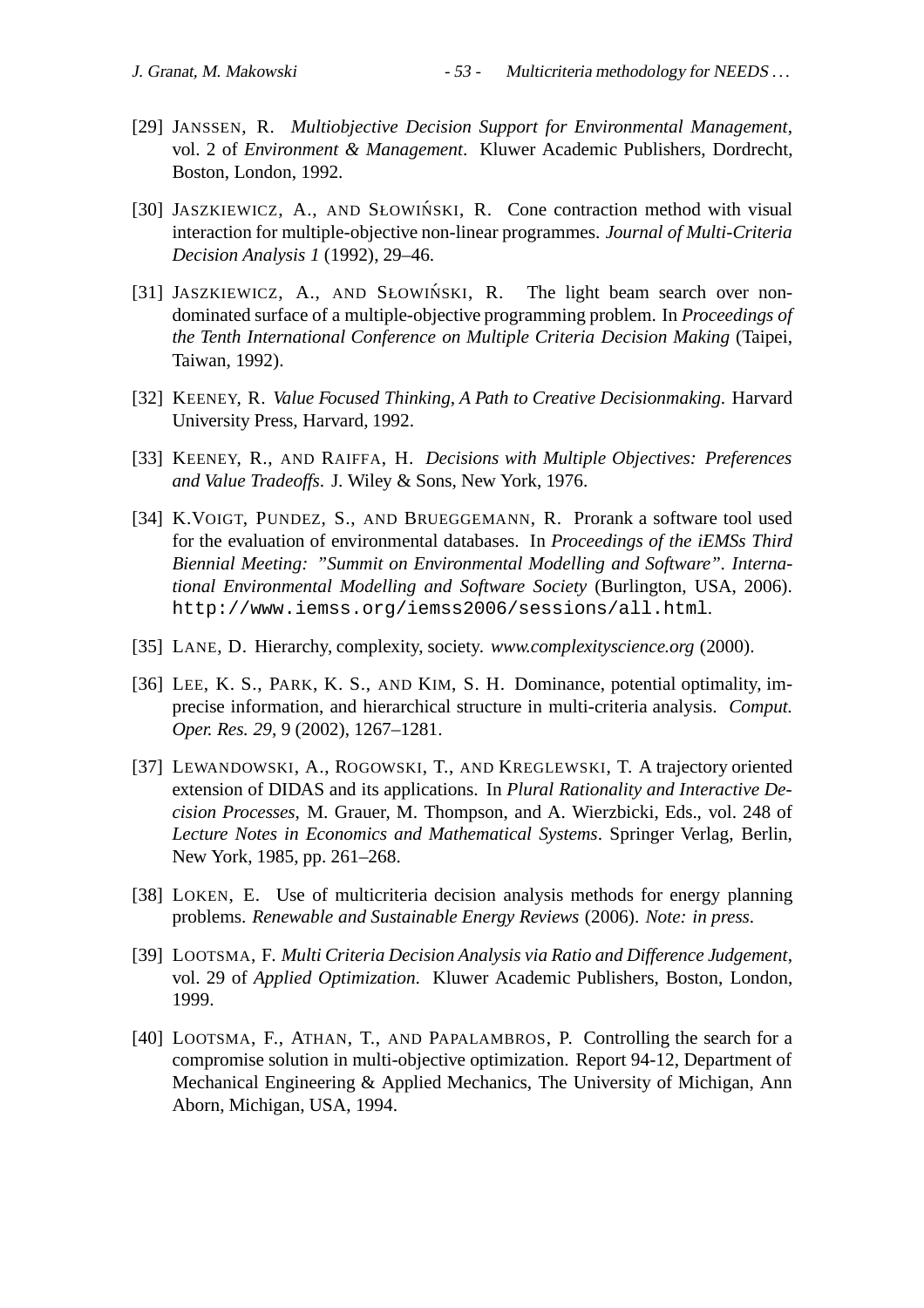- [41] MAKOWSKI, M. Methodology and a modular tool for multiple criteria analysis of LP models. Working Paper WP-94-102, International Institute for Applied Systems Analysis, Laxenburg, Austria, 1994. Available on-line from http: //www.iiasa.ac.at/˜marek/pubs/.
- [42] MAKOWSKI, M. Lessons from applications of structured modeling to solving complex policy-making problems. In *Proceedings of the SICE Annual Conference 2004*. Society of Instrument of Control Engineers (SICE), Tokyo, 2004, pp. 2724–2729. ISBN 4-907764-22-7; CD edition of the Proceedings available from SICE.
- [43] MAKOWSKI, M. Model-based decision making support for problems with conflicting goals. In *Proceedings of the 2nd International Symposium on System and Human Science, March 9-11, 2005, San Francisco, USA*. Lawrence Livermore National Laboratory, Livermore, USA, 2005. CD edition of the Proceedings available from LLNL.
- [44] MAKOWSKI, M. A structured modeling technology. *European J. Oper. Res. 166*, 3 (2005), 615–648. draft version available from http://www.iiasa.ac.at/ ˜marek/pubs/prepub.html.
- [45] MAKOWSKI, M. Management of attainable tradeoffs between conflicting goals. *Journal of Computers 4*, 10 (2009), 1033–1042. ISSN 1796-203X.
- [46] MAKOWSKI, M., GRANAT, J., AND OGRYCZAK, W. Overview of methods implemented in MCA: Multiple criteria analysis of discrete alternatives with a simple preference specification. Interim Report IR-09-24, International Institute for Applied Systems Analysis, Laxenburg, Austria, 2009.
- [47] MAKOWSKI, M., GRANAT, J., AND REN, H. User guide to MCA: Multi-criteria analysis of discrete alternatives with a simple preference specification. Interim Report IR-09-22, International Institute for Applied Systems Analysis, Laxenburg, Austria, 2009.
- [48] MAKOWSKI, M., GRANAT, J., REN, H., SCHENLER, W., AND HIRSCHBERG, S. Requirement analysis and implementation of the multicriteria analysis in the NEEDS project. Interim Report IR-09-09, International Institute for Applied Systems Analysis, Laxenburg, Austria, 2009.
- [49] MAKOWSKI, M., GRANAT, J., SCHENLER, W., AND HIRSCHBERG, S. Requirement analysis for WP9 of NEEDS RS2b. Technical report, International Institute for Applied Systems Analysis, Laxenburg, Austria, 2006. (report for the EU Project NEEDS; restricted distribution).
- [50] MAKOWSKI, M., SOMLYÓDY, L., AND WATKINS, D. Multiple criteria analysis for water quality management in the Nitra basin. *Water Resources Bulletin 32*, 5 (1996), 937–951.
- [51] MAKOWSKI, M., AND WIERZBICKI, A. Modeling knowledge: Model-based decision support and soft computations. In *Applied Decision Support with Soft Computing*, X. Yu and J. Kacprzyk, Eds., vol. 124 of *Series: Studies in Fuzziness and*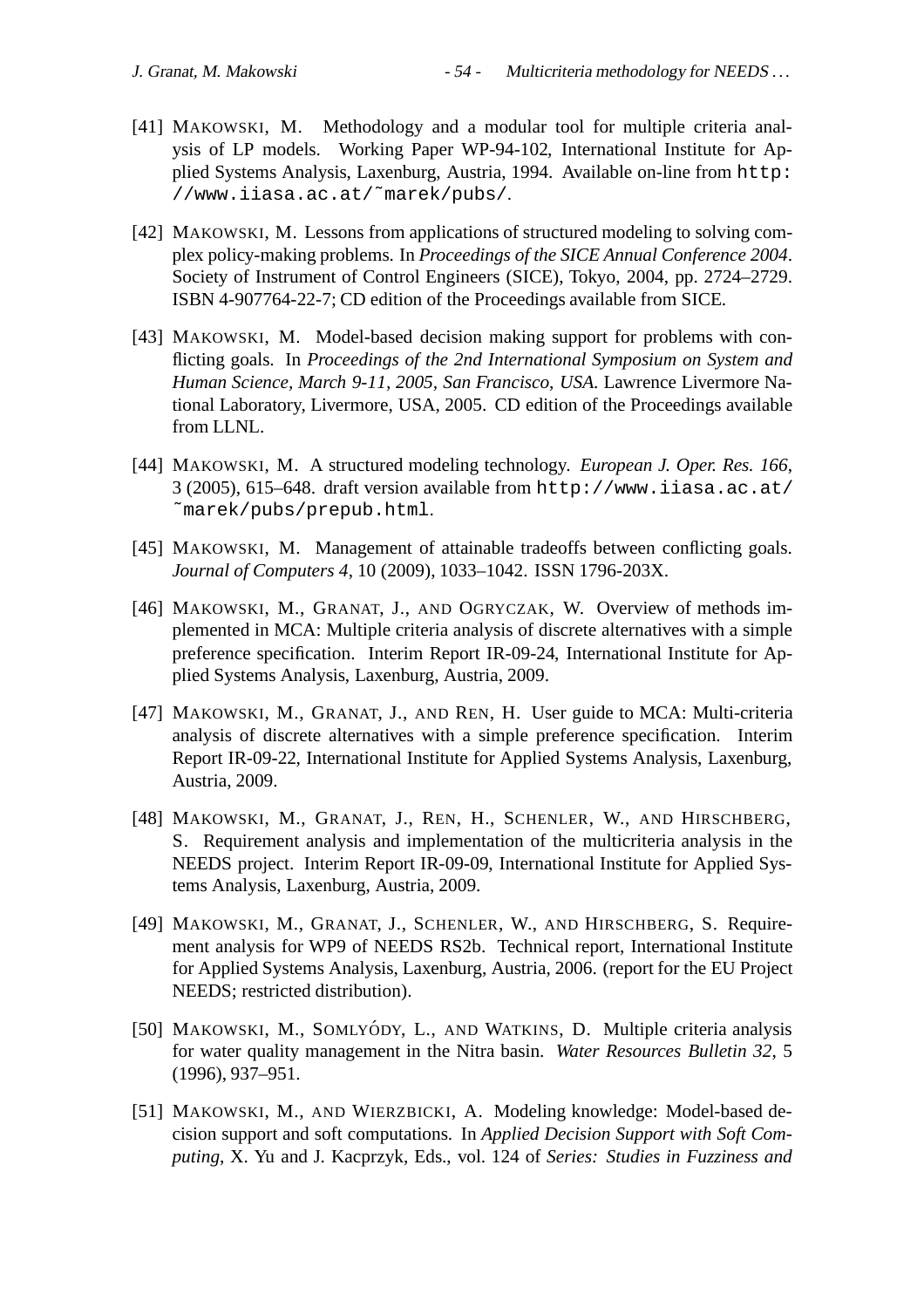*Soft Computing*. Springer-Verlag, Berlin, New York, 2003, pp. 3–60. ISBN 3-540- 02491-3, draft version available from http://www.iiasa.ac.at/˜marek/ pubs/prepub.html.

- [52] MILLER, G. The magical number seven, plus or minus two: Some limits on our capacity for processing information. *The Psychological Review 63* (1956), 81–97.
- [53] MOHANTY, B., AND VIJAYARAGHAVAN, T. A multi-objective programming problem and its equivalent goal programming problem with appropriate priorities and aspiration levels. *Computers Ops Res. 22*, 8 (1995), 771–778.
- [54] MOUSSEAU, V. A general framework for constructive learning preference elicitation in multiple criteria decision aid. Cahier du Lamsade 223, Universite Paris Dauphine, 2005.
- [55] NAKAYAMA, H. Aspiration level approach to interactive multi-objective programming and its applications. Working Paper WP-94-112, International Institute for Applied Systems Analysis, Laxenburg, Austria, 1994.
- [56] OGRYCZAK, W., AND LAHODA, S. Aspiration/reservation-based decision support — a step beyond goal programming. *Journal of Multi-Criteria Decision Analysis 1*, 2 (1992), 101–117.
- [57] OZTURK, M., TSOUKIAS, A., AND VINCKE, P. Preference modelling. Technical Report 2003-34, DIMACS, Rutgers University, 2003.
- [58] POYHONEN, M., AND HAMALAINEN, R. There is hope in attribute weighting. *INFOR 38*, 3 (August 2000), 272–282.
- [59] POYHONEN, M., AND HAMALAINEN, R. On the convergence of multiattribute weighting methods. *European Journal of Operational Research 129*, 3 (March 2001), 569–585.
- [60] POYHONEN, M., VROLIJK, H., AND HAMALAINEN, R. Behavioral and procedural consequences of structural variations in value trees. *European Journal of Operational Research 134*, 1 (2001), 216–227.
- [61] RADERMACHER, F. Decision support systems: Scope and potential. *Decision Support Systems 12*, 4/5 (1994), 257–265.
- [62] RINGUEST, J. *Multiobjective Optimization: Behavioral and Computational Considerations*. Kluwer Academic Publishers, Boston, Dordrecht, London, 1992.
- [63] SAATY, T. *The Analytic Hierarchy Process, Planning, Priority Setting, Resource Allocation*. McGraw-Hill, New York, 1980.
- [64] SALO, A., AND PUNKKA, A. Rank inclusion in criteria hierarchies. *European Journal of Operational Research 163*, 2 (June 2005), 338–356.
- [65] SAWARAGI, Y., NAKAYAMA, H., AND TANINO, T. *Theory of Multiobjective Optimization*. Academic Press, New York, 1985.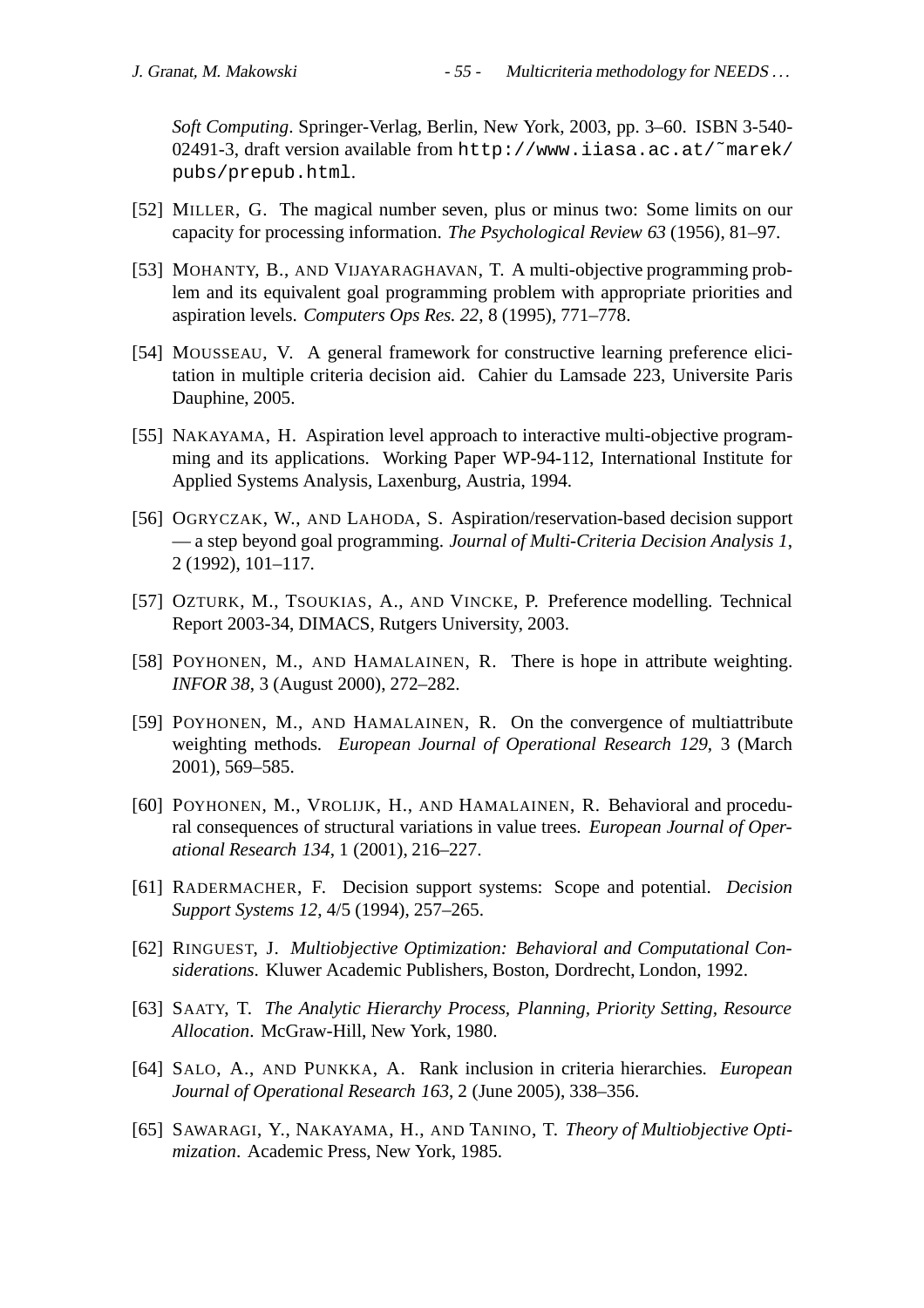- [66] SCHOLL, A., MANTHEY, L., HELM, R., AND STEINER, M. Solving multiattribute design problems with analytic hierarchy process and conjoint analysis: An empirical comparison. *European Journal of Operational Research 164* (2005), 760–777.
- [67] SCHWARTZ, B. The tyranny of choice. *Scientific American*, April (2004), 43–47.
- [68] SCHWARTZ, B., WARD, A., LYUBOMIRSKY, S., MONTEROSSO, J., WHITE, K., AND LEHMAN, D. Maximizing versus satisficing: Happiness is a matter of choice. *Journal of Personality and Social Psychology 83*, 5 (2002), 1178–1197.
- [69] SIMON, H. A behavioral model of rational choice. *Quarterly Journal of Economics 69* (1955), 99–118.
- [70] STEUER, R. *Multiple Criteria Optimization: Theory, Computation, and Application*. J. Wiley & Sons, New York, 1986.
- [71] STEWART, T. A critical survey on the status of multiple criteria decision making theory and practice. *OMEGA, International Journal of Management Science 20*, 5/6 (1992), 569–586.
- [72] STEWART, T., AND VAN DEN HONERT, R., Eds. *Trends in Multiple Criteria Decision Making*, vol. 465 of *Lecture Notes in Economics and Mathematical Systems*. Springer Verlag, Berlin, New York, 1998.
- [73] VARGAS, L. Why the ahp is not like multi-attribute utility theory. In *Multiple Criteria Decision Support*, A. L. P. Korhonen and J. Wallenius, Eds., vol. 356 of *Lecture Notes in Economics and Mathematical Systems*. Springer Verlag, Berlin, New York, 1991, pp. 53–60.
- [74] VINCKE, P. *Multicriteria Decision-aid*. J. Wiley & Sons, Chichester, New York, 1989.
- [75] VINCKE, P. Outranking approach. In *Multicriteria Decision Making. Advances in MCDM Models, Algorithms, Theory, and Applications*, T. Gal, T.J.Steward, and T.Hanne, Eds., International Series in Operations Research & Managament Science. Kluwer Academic publishers, Boston/Dortrecht/London, 1999, pp. 11.1–11.29.
- [76] VINCKE, P., GASSNER, M., AND ROY, B. *Multicriteria Decision-Aid*. J. Wiley & Sons, Chichester, 1992.
- [77] WANG, X., AND TRIANTAPHYLLOU, E. Ranking irregularities when evaluating alternatives by using some multi-criteria decision analysis methods. *Omega x* (2006), xxx–xxx.
- [78] WIERZBICKI, A. Basic properties of scalarizing functionals for multiobjective optimization. *Mathematische Operationsforschung und Statistik, s. Optimization 8* (1977), 55–60.
- [79] WIERZBICKI, A. A mathematical basis for satisficing decision making. *Mathematical Modelling 3*, 5 (1982), 391–405.